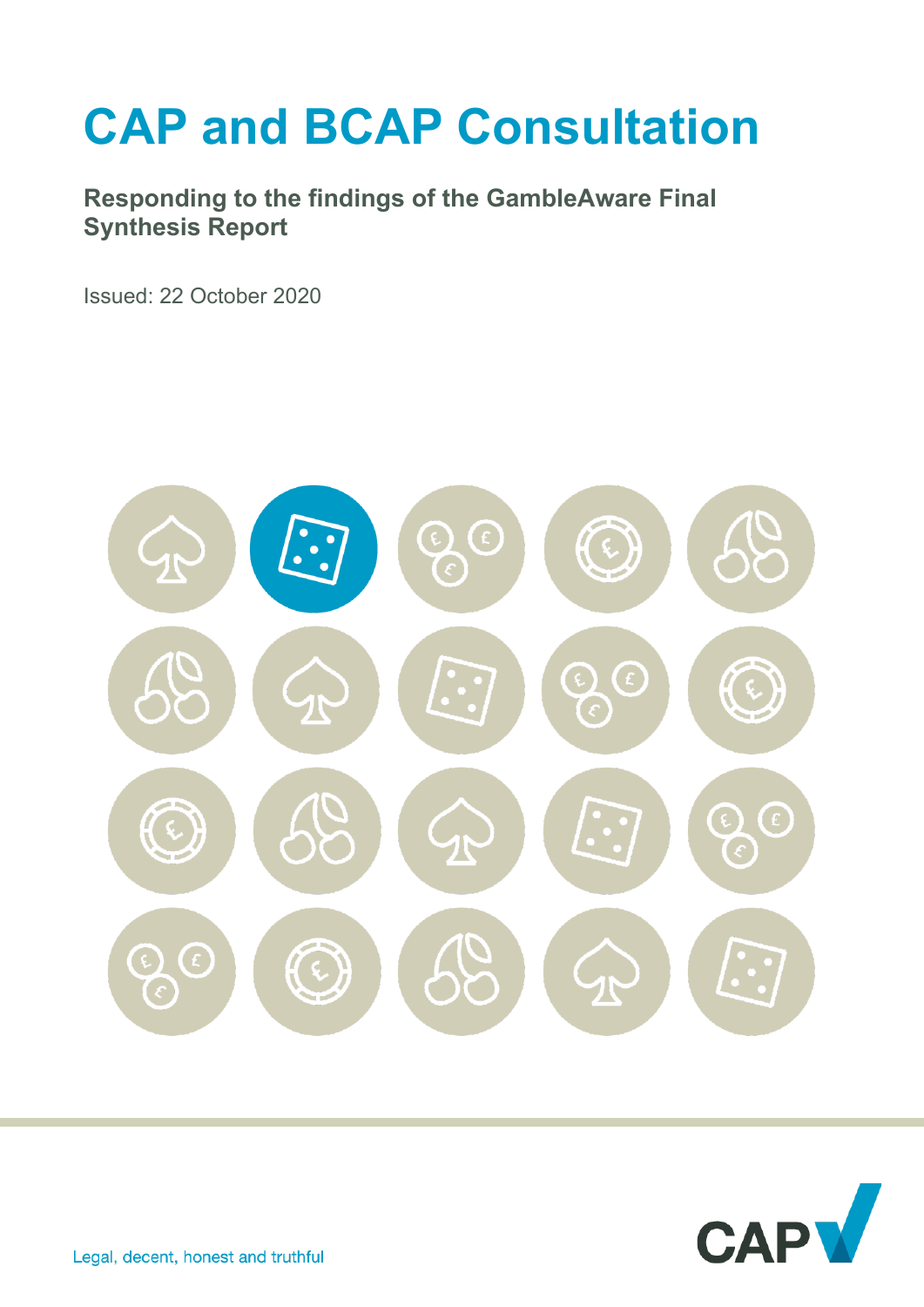# **Contents**

Annex  $A -$  Consultation annex: supporting information

*Note: the annex is available separately through the links and on the consultation page.* 

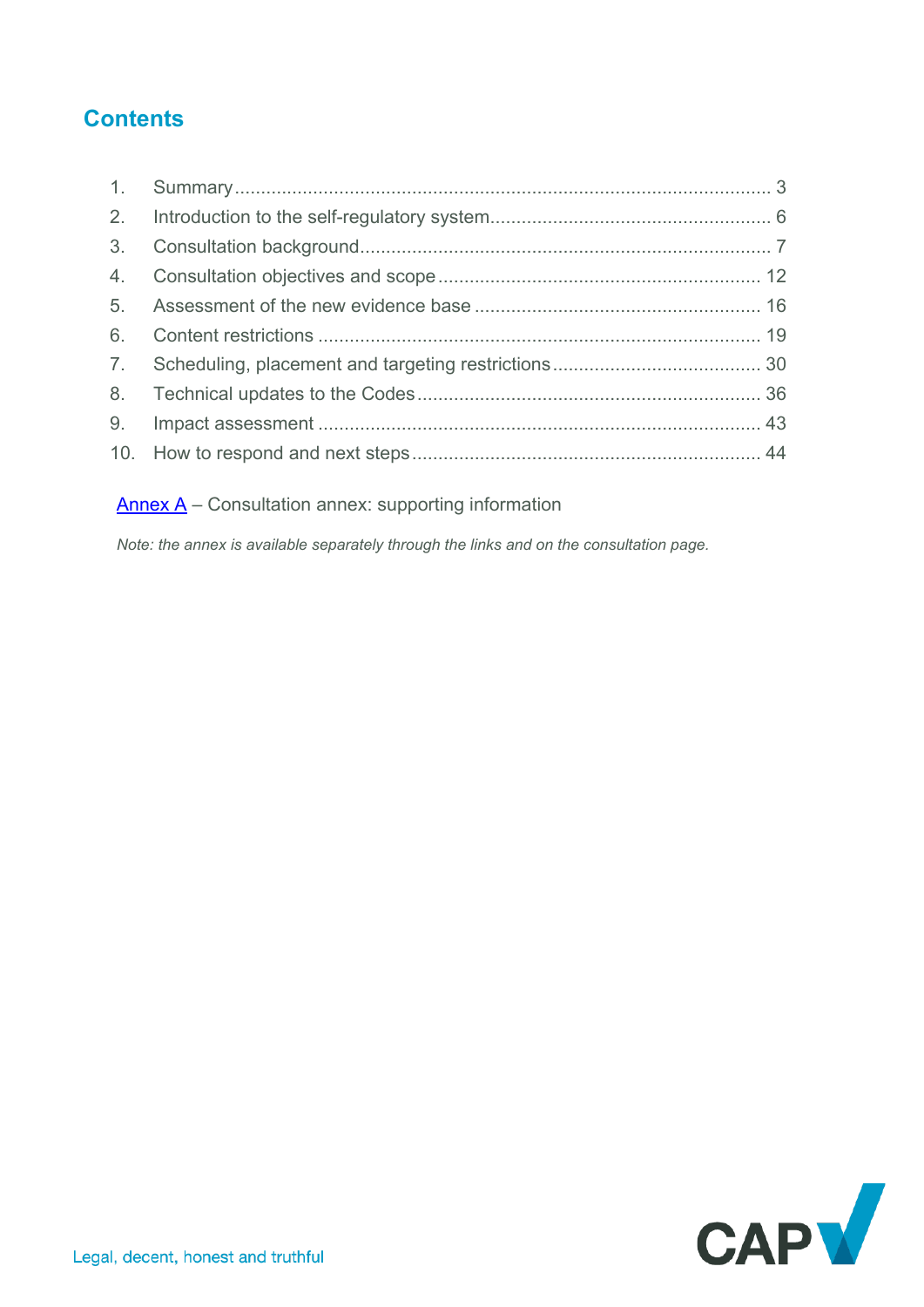# <span id="page-2-0"></span>**1. Summary**

**The Committee of Advertising Practice (CAP), author of the UK Code of Nonbroadcast Advertising and Direct & Promotional Marketing (the CAP Code) and the Broadcast Committee of Advertising Practice (BCAP), author of the UK Code of Broadcast Advertising (the BCAP Code) are consulting on changes to their rules and guidance on gambling and lotteries advertising.** 

CAP and BCAP place the protection of young and vulnerable people at the heart of the advertising rules and their work. Reflecting this, the Codes have long contained strict, category-specific restrictions around gambling and lotteries ads which are designed to significantly limit children's exposure to gambling ads and ensure they are responsible. CAP and BCAP have an ongoing commitment to continually review the available evidence on the potential harm arising from gambling advertising and to update its rules and guidance where there is an evidence-based case to do so.

This consultation responds specifically to key findings in GambleAware's [recent research](https://infohub.gambleaware.org/media/2160/the-effect-of-gambling-marketing-and-advertising-synthesis-report_final.pdf) on the impact of marketing and advertising. CAP and BCAP must consider these findings in the light of legislation that controls gambling in the UK, including the Gambling Act 2005 (as amended) (from here 'the Gambling Act 2005'). The GambleAware research provides evidence which suggests that the creative content of gambling and lotteries advertising compliant with the UK Advertising Codes has more potential, than previously understood, to adversely impact under-18s and vulnerable adults.

#### **Consultation proposals**

On the basis of this finding, CAP and BCAP propose to revise its rules and guidance to further restrict the creative content of gambling and lotteries ads to limit their potential to appeal to and adversely impact under-18s and vulnerable adults.

- Gambling and lotteries advertising is presently prohibited from appealing particularly to under-18s; in other words, including creative content that is likely to appeal more to under-18s than to adults. CAP and BCAP propose a more restrictive rule: to prohibit creative content that appeals 'strongly' to under-[1](#page-2-1)8s<sup>1</sup>. 'Strong appeal' is distinct from 'particular appeal' because it does not rely on a comparison with the likely appeal of a piece of content to adults. The consultation invites respondents' views on the basis of the proposal and how it would operate in practice; including, how to effectively define content of 'strong appeal' to under-18s.
- CAP and BCAP propose to reduce the likelihood of gambling and lottery advertising appealing irresponsibly to vulnerable adults, principally, adults with problem gambling-related issues<sup>2</sup>. They propose to do this by making several amendments to their guidance, *[Gambling advertising: responsibility and problem gambling,](https://www.asa.org.uk/uploads/assets/uploaded/9847cafa-b629-48ed-99c50a47c2cc98fc.pdf)* which would effectively prohibit:
	- $\circ$  presenting complex bets in a way that emphasises the skill or intelligence involved to suggest, inappropriately, a level of control over the bet that is unlikely to apply in practice;

<span id="page-2-1"></span><sup>&</sup>lt;sup>1</sup> See section 6.4 below.

<span id="page-2-2"></span><sup>2</sup> See section 6.6 below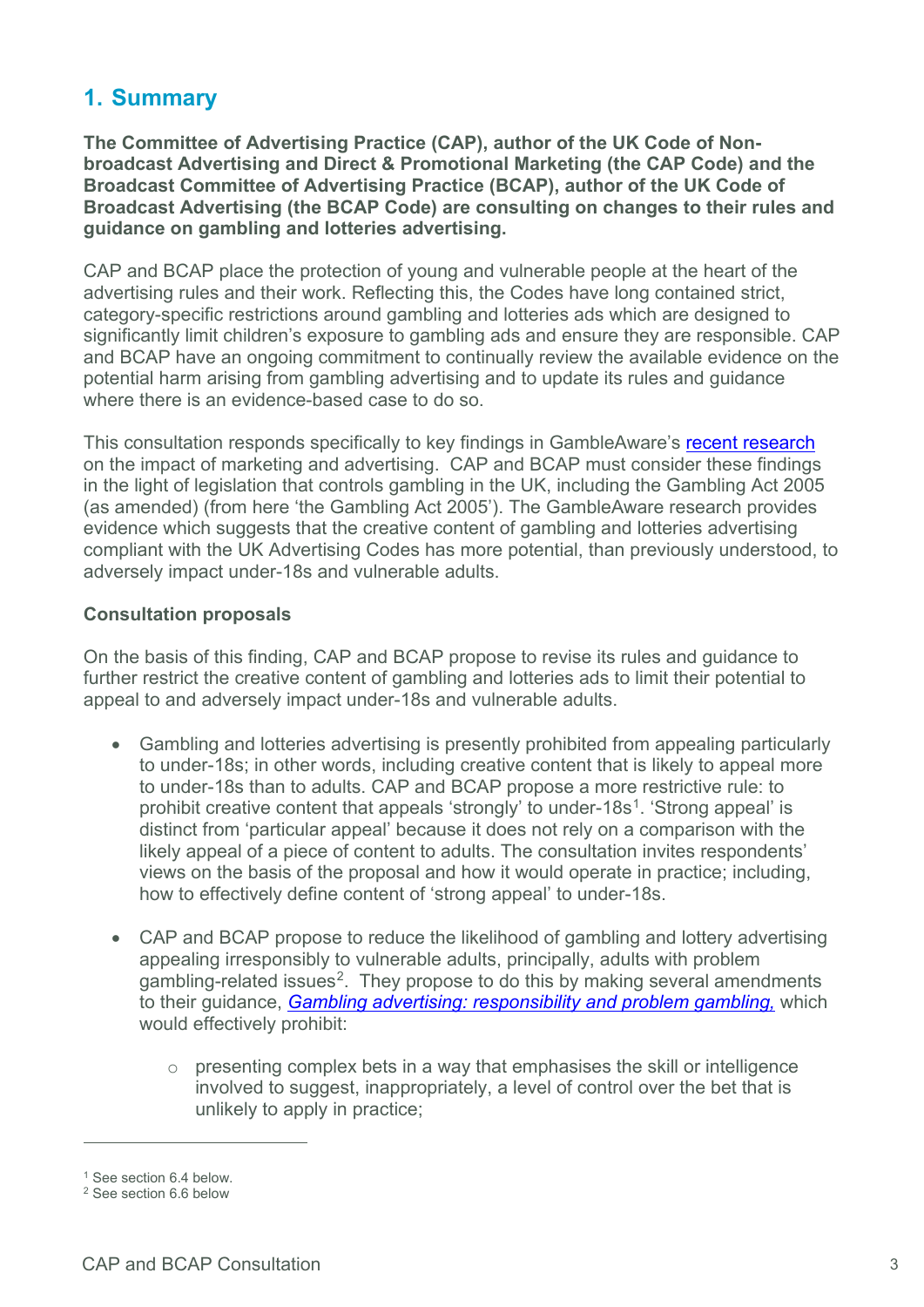- $\circ$  presenting gambling as a way to be part of a community based on skill:
- o implying that money back offers create security;
- o humour or light-heartedness being used specifically to play down the risks of gambling; and
- o unrealistic portrayals of winners (for example, winning first time or easily).

## **Controlling UK gambling advertising**

As the UK's advertising regulator, CAP and BCAP are committed to playing their part in minimising harm from gambling within the context of their remit ensuring that gambling and lottery advertising remains responsible and any advertising restrictions respond proportionately to the evidence base. The overarching aim is to prevent children, young persons and other vulnerable people from being harmed or exploited by gambling advertising.

In setting the advertising rules, CAP and BCAP work under the framework of the Gambling Act 2005. This legislation provided a more liberalised regime for gambling advertisements. When it came into force in 2007, it removed advertising prohibitions in place for many gambling products and, for the first time, allowed those products to be advertised on TV. With the development of new online platforms, emergence of cross-media advertising and the proliferation of internet-connected consumer devices gambling's availability, accessibility and visibility has increased.

Advertising regulation plays its part in the system of operator licensing and product standards that are the ultimate responsibility of the Gambling Commission. The Commission takes care of product safety to minimise the possibility of gamblers coming to harm.

The UK Advertising Codes already include strict rules controlling gambling and lottery ads, which can only be placed around media content attracting an exclusive or predominantly adult audience. Scheduling, placement and targeting rules work in conjunction with strict controls on the creative content of gambling and lottery advertising to ensure that they contain nothing to suggest that gambling or participating in a lottery can:

- be a solution to financial concerns:
- take priority over family and friends;
- boost self-esteem or a way to gain control; and
- appeal more to under-18s than to adults.

## **GambleAware's research**

GambleAware's research is the first dedicated body of evidence looking at circumstances in the UK; it is a significant addition to our understanding of gambling-advertising related harms. CAP and BCAP's assessment of the new evidence reveals important findings that support their proposals for change. However, the evidence does not, in the view of CAP and BCAP, radically change the picture of the impact gambling and lottery advertising has on under-18s and vulnerable adults.

Although the research points to the need for more action to control the content of gambling and lottery advertising, CAP and BCAP consider it does not justify more far-reaching interventions; for example, those that aim to reduce the amount of gambling and lottery advertising.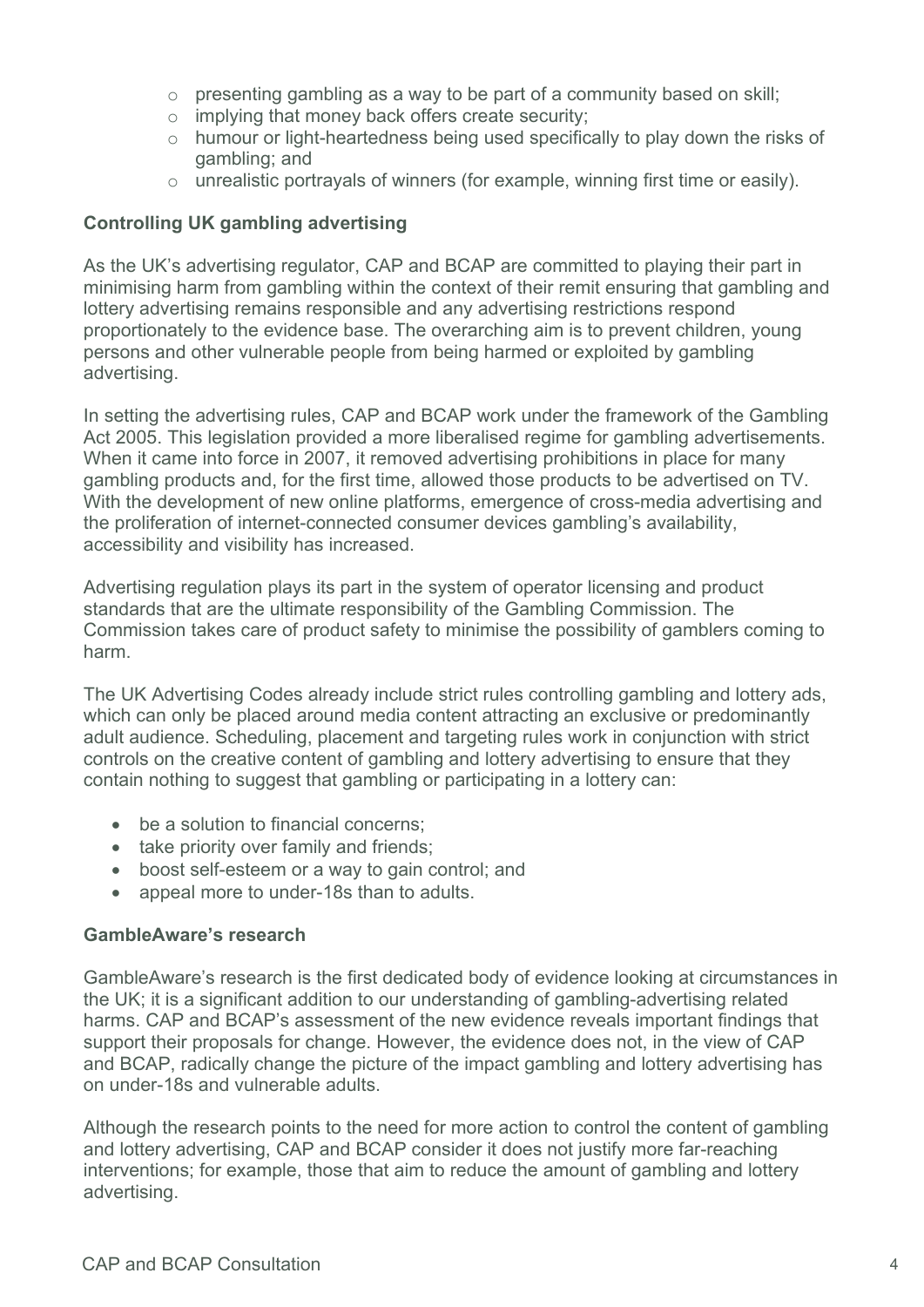The GambleAware research includes many findings that support the effectiveness of present controls. Notably, it finds that engagement with and positive views of gambling advertising among under-18s and other vulnerable groups are limited. Over a period when online marketing spend has increased considerably and the range of internet connected consumer devices has revolutionised ease of access to gambling, the overall trend in underage participation in any gambling activity (for example, gambling with friends, fruit machines and scratch cards) has declined significantly since 2011 and adult problem gambling rates have remained stable.

Alongside the proposals for regulatory change, the consultation also invites further input and scrutiny of CAP and BCAP's restrictions on the scheduling, placement and targeting of gambling advertising[3.](#page-4-0) The Committees consider that their approach remains proportionate and effective in striking an appropriate balance between commercial freedoms and the need to limit under-18s' exposure to gambling advertising. The consultation will provide an opportunity to further test this position asking respondents for evidence related to the existing policy and potential alternatives suggested by GambleAware.

The consultation also includes proposals for several technical updates to the Codes to ensure they properly reflect changes in the underlying legislation and improve the background information provided to Code users<sup>4</sup>.

#### **Government review of the Gambling Act**

In [December 2019,](https://assets.publishing.service.gov.uk/government/uploads/system/uploads/attachment_data/file/853886/Queen_s_Speech_December_2019_-_background_briefing_notes.pdf) Government confirmed that "it will carry out a review of the Gambling Act, with a particular focus on tackling issues around online loot boxes and credit card misuse". At the time of this consultation's publication, the full scope of Government's review is not known. If the scope or any other matters related to Government's review of the Gambling Act 2005 have, or are likely to have, a material impact on the good running or integrity of this consultation, CAP and BCAP reserve the right to suspend or amend the consultation or otherwise act to respond to that impact.

The consultation closes at 5pm on 22 January 2021.

<span id="page-4-0"></span><sup>3</sup> See section 7 below

<span id="page-4-1"></span><sup>4</sup> See section 8 below.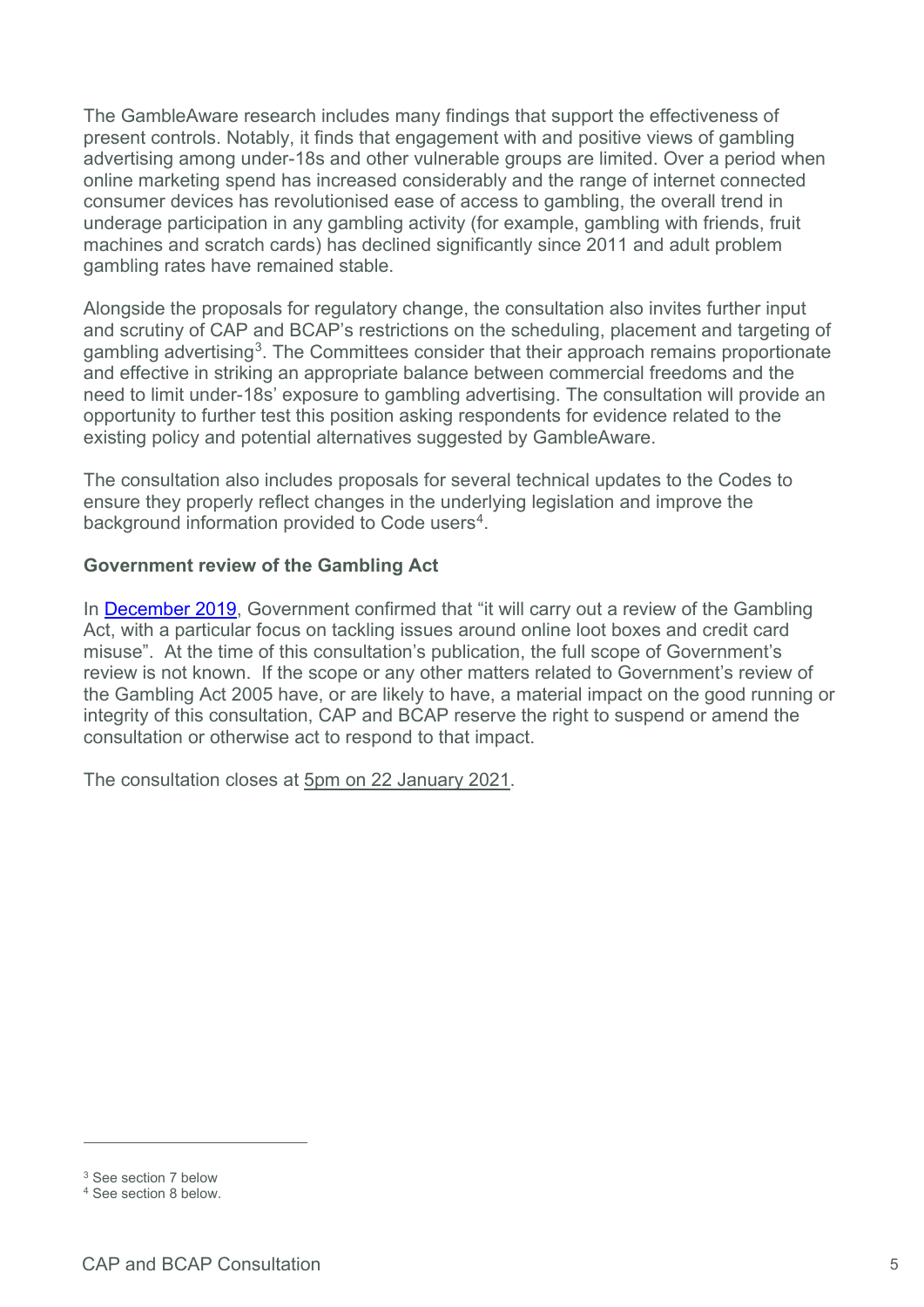# <span id="page-5-0"></span>**2. Introduction to the self-regulatory system**

## **2.1.Committees of Advertising Practice**

The Committee of Advertising Practice (CAP) is the self-regulatory body that authors the [UK Code of Non-broadcast Advertising and Direct & Promotional Marketing](https://www.asa.org.uk/codes-and-rulings/advertising-codes/non-broadcast-code.html) (the CAP Code). The Broadcast Committee of Advertising Practice (BCAP) is the self-regulatory body responsible for maintaining the [UK Code of Broadcast Advertising](https://www.asa.org.uk/codes-and-rulings/advertising-codes/broadcast-code.html) (the BCAP Code) under contract with the Office of Communications (Ofcom). Ofcom contracts out its statutory function relating to the setting, reviewing and revising of broadcast advertising, to BCAP.

The CAP Code and the BCAP Code (together, 'the UK Advertising Codes') set rules for advertisements in the UK and the overwhelming majority of other advertisements that target UK consumers. Compliance with the rules is mandatory. The Codes are enforced independently by the Advertising Standards Authority (ASA).

By practising self-regulation, the marketing community ensures the integrity of advertising, promotions and direct marketing. Self-regulation is accepted by the Department for Business, Energy and Industrial Strategy and the Courts as a first line of control for nonbroadcast advertising in providing protections for consumers and the industry.

## **2.2.UK Advertising Codes**

The UK Advertising Codes are based on common principles. They seek to protect consumers, while upholding the right of responsible marketers to advertise, ensuring that marketing communications respect the principles of fair competition generally accepted in business. They also ensure advertisements are socially responsible and that harmful marketing communications are prohibited.

The CAP Code is the rule book for non-broadcast marketing in the UK applying to the disciplines of advertising, promotional marketing and direct marketing. A key underlying principle of the Code is media neutrality; the rules apply to marketing communications across all non-broadcast media from the longer established, like newspapers and magazines, to new and emerging online media platforms, like social media and native advertising.

The BCAP Code applies to Ofcom-licensed television and radio broadcast services. Compliance with the Code is a licence condition along with the requirement for broadcasters to ensure they have adequate procedures in place to ensure advertisements comply before they are broadcast.

# **2.3.Advertising Standards Authority**

The ASA is the independent body responsible for administering the UK Advertising Codes ensuring that the regulatory system works in the public interest. The ASA receives and investigates complaints about marketing communications from the public and industry. Decisions on investigated complaints are taken by the independent ASA Council and published on the ASA's website. If the ASA Council upholds a complaint, the marketing communication must be withdrawn or amended. CAP, BCAP and the ASA work together to conduct compliance work, pro-active monitoring and research to enforce the ASA Council's decisions across sectors in order to maintain a level playing field for advertisers.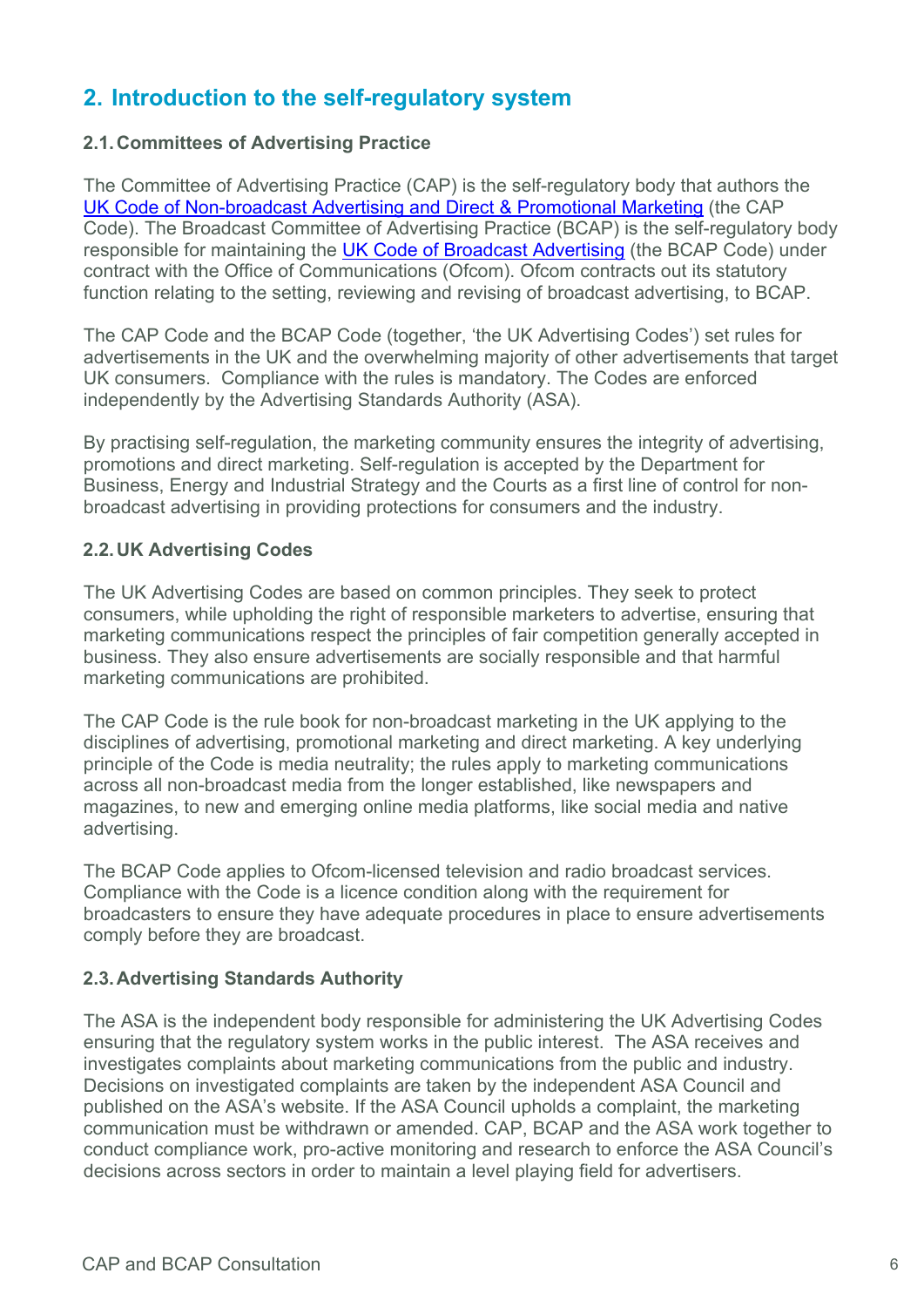# <span id="page-6-0"></span>**3. Consultation background**

## **3.1.Overview**

The risks associated with gambling merit dedicated protections under the UK Advertising Codes. Rules control the scheduling, placement and targeting of gambling ads and restrict their creative content to protect children (0-15 years), young people (16-17 years) and other vulnerable groups. In particular, the rules prevent advertisements that are likely to encourage or condone underage participation or problem gambling-related behaviours.

GambleAware is [an independent body](https://about.gambleaware.org/about/) operating a framework agreement with the Gambling Commission to deliver the [National Strategy to Reduce Gambling Harms.](https://www.gamblingcommission.gov.uk/news-action-and-statistics/Media-resources/Speech-web-pages/National-Strategy-to-Reduce-Gambling-Harms.aspx) Its *[Final](https://infohub.gambleaware.org/media/2160/the-effect-of-gambling-marketing-and-advertising-synthesis-report_final.pdf)  [Synthesis Report: The impact of gambling marketing and advertising on children, young](https://infohub.gambleaware.org/media/2160/the-effect-of-gambling-marketing-and-advertising-synthesis-report_final.pdf)  [people and vulnerable adults](https://infohub.gambleaware.org/media/2160/the-effect-of-gambling-marketing-and-advertising-synthesis-report_final.pdf)*, published in March 2020, provides a UK-centric body of evidence for the first time. As evidence-based regulators, CAP and BCAP have committed to responding to recommendations arising from the evidence.

This section summarises key background to this consultation document. It should be read in conjunction with [Annex A](http://www.asa.org.uk/resource/gambling-appeal-consultation-annex.html) (*Consultation annex: supporting information*), which provides technical detail on the self-regulatory system and how gambling advertising in the UK is controlled, including a summary of CAP and BCAP's rules and guidance.

#### **3.2.Policy challenge: concerns about gambling advertising**

Gambling markets have developed considerably since 2007 when the Gambling Act 2005 entered into force delivering a new framework for regulating gambling in Great Britain. The new framework allowed for the advertising of gambling products that had, prior to that point, effectively been banned from being advertised to the public. This more liberalised regime for gambling advertisements, together with the development of new online platforms, emergence of cross-media advertising and the proliferation of internet-connected consumer devices have helped to increase gambling's availability, accessibility and visibility.

These factors have raised significant concerns amongst some politicians, civil society organisations and members of the public. Concerns relate to the protection of children and young people, who cannot legally participate in all or most forms of commercial gambling activity, and adults vulnerable to problem gambling. Recent data suggests 0.5% of adults in the UK are categorised as problem gamblers<sup>[5](#page-6-1)</sup>.

Common concerns about gambling advertising include:

- the potential for gambling advertising to endorse, encourage or otherwise facilitate problem gambling;
- children and young people's exposure to, and how they are affected by, gambling advertisements and wider commercial marketing messaging;
- the role of online media in dramatically shortening the consumer journey between online advertisement and gambling participation (in other words separated by a few clicks only);

<span id="page-6-1"></span><sup>5</sup> Gambling Commission (2020), *[Gambling participation in 2019: behaviour, awareness and attitudes](https://www.gamblingcommission.gov.uk/PDF/survey-data/Gambling-participation-in-2019-behaviour-awareness-and-attitudes.pdf)*, p. 14.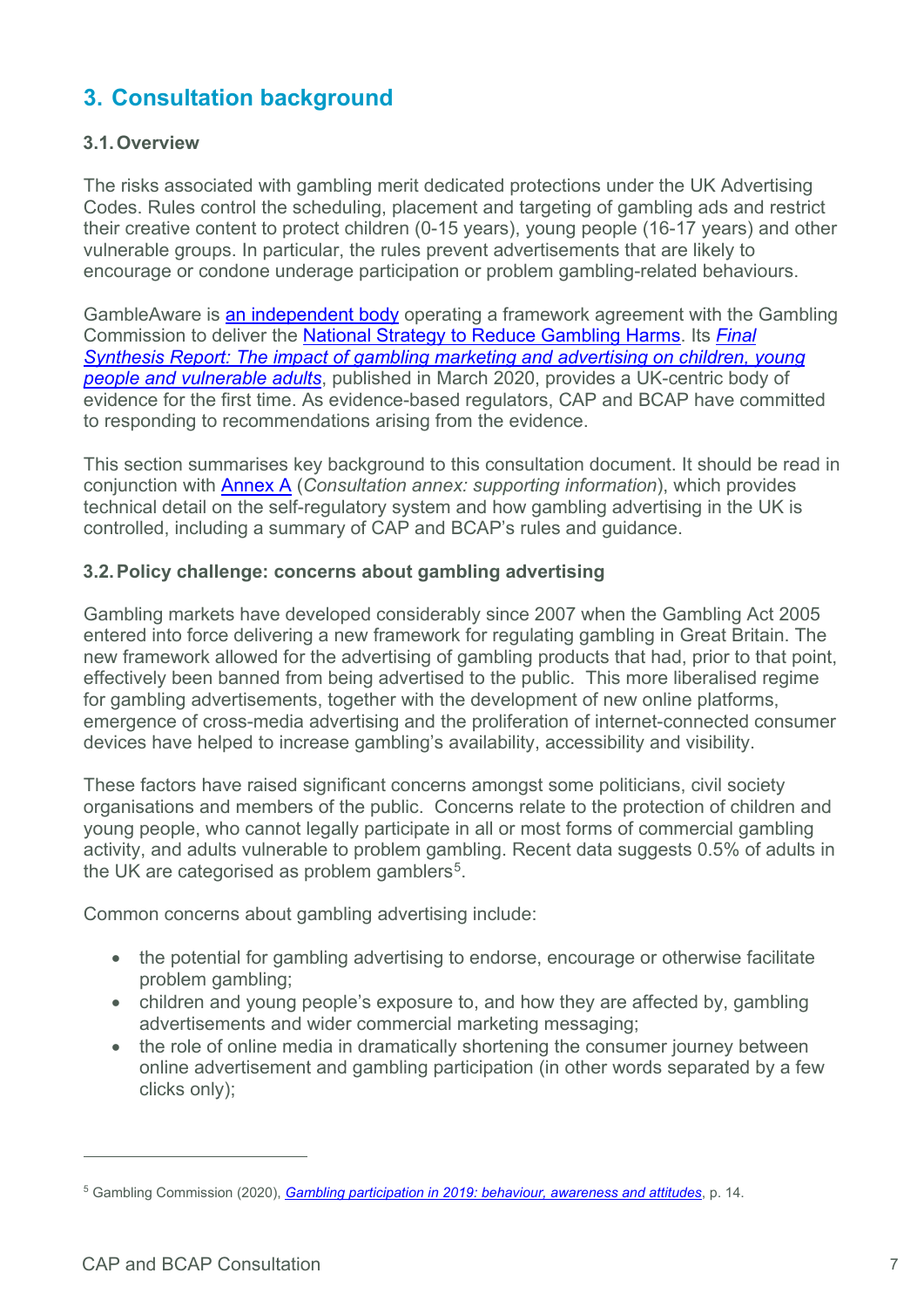- links between gambling and popular activities (principally, the commercial involvement of gambling operators with sports); and
- whether gambling advertising results in the "normalisation" of gambling in society.

# **3.3.Regulating gambling advertising in the UK**

Based on a public policy position that properly regulated gambling may be regarded as a legitimate leisure activity, the Gambling Act 2005 removed advertising prohibitions previously in place for many gambling products. For the first time, many gambling operators could advertise products such as sports betting, casino and online gaming on TV and radio and their freedom to do so in other media was significantly extended. The Act also recognised the potential for harm arising from gambling; in particular, to under-18s and other vulnerable groups. It created a regulatory framework under the auspices of the Gambling Commission to mitigate such harms. Its key objectives required the protection of "children and other vulnerable persons from being harmed or exploited by gambling".

Under this framework, CAP and BCAP developed gambling-specific rules in the UK Advertising Codes. Their [2006 consultation](https://www.asa.org.uk/resource/Gambling-rules-consultation.html) outlined the rationale for the formulation of the rules:

The proposed rules establish general principles that apply to all gambling sectors and activities, regardless of the legal age of play, to ensure that all advertisements are socially responsible and that no advertisement harms or exploits children and young persons or vulnerable adults.

Those rules have been in force since the Gambling Act 2005 came into effect in 2007. They balance the rights of gambling operators to advertise their products as a legitimate leisure activity with the need to protect children, young persons and other vulnerable groups from gambling advertising-related harms.

The UK Advertising Codes seek to achieve this balance through scheduling and placement restrictions, which appropriately limit under-18s' exposure to gambling ads, and rules controlling the creative content of gambling ads. Marketing communications for gambling must not:

- be addressed to under-18s (either directly or by using means of targeting that result in under-18s comprising a significant proportion of the audience);
- include content of 'particular appeal' to under-18s or feature anyone who is, or appears to be, aged younger than 25 in a significant role;
- contain anything that is likely to exploit vulnerable groups such as those with problem gambling issues (for example, by encouraging solitary play); and
- take advantage of or otherwise exploit individuals' particular circumstances (for example, presenting gambling as a means to resolve financial concerns or address issues of self-esteem).

The Gambling Commission issues [Licence conditions and codes of practice](https://www.gamblingcommission.gov.uk/for-gambling-businesses/Compliance/LCCP/Licence-conditions-and-codes-of-practice.aspx) (LCCP), with which all licensed gambling operators must comply. It is a requirement of the LCCP that gambling operators must comply with the UK Advertising Codes<sup>6</sup>.

<span id="page-7-0"></span><sup>&</sup>lt;sup>6</sup> See [Annex A](http://www.asa.org.uk/resource/gambling-appeal-consultation-annex.html) section 2 and Gambling Commission, [Licence conditions and codes of practice - July 2020](https://www.gamblingcommission.gov.uk/PDF/LCCP/Licence-conditions-and-codes-of-practice.pdf) (section 5, 'Marketing').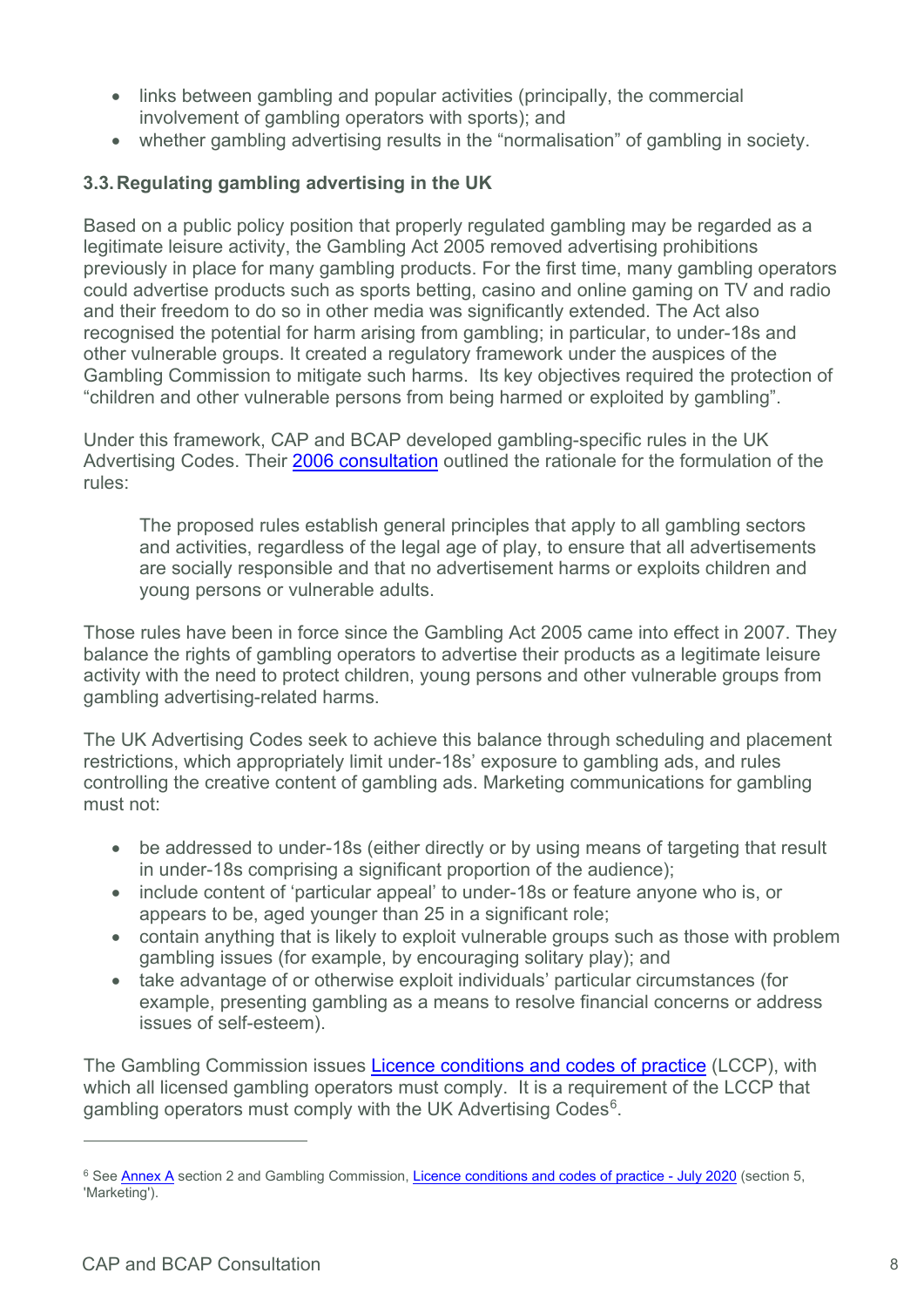## **3.4.Effectiveness of the present framework**

In 2014, CAP and BCAP carried out [a comprehensive review](https://www.asa.org.uk/asset/3CFADBC6-5BD9-4550-AC953501031A5477/) of the evidence base<sup>[7](#page-8-0)</sup> relating to the impact of gambling advertising in the UK. This drew in large part on the findings of an evidence review<sup>[8](#page-8-1)</sup> commissioned by the Responsible Gambling Trust (now GambleAware). CAP and BCAP concluded that the available evidence did not suggest that advertising, which is compliant with the UK Advertising Codes is likely to cause harm. Advertising may play a role in persuading individuals to gamble, but advertisements compliant with the UK Advertising Codes are unlikely to do so in a way that encourages or condones harmful behaviour. CAP and BCAP also considered that areas of risk for under-18s, highlighted in the academic literature, were adequately mitigated by the protections afforded by the existing rules and guidance; notably, protections limiting their exposure to and appeal of gambling advertisements.

This work was followed by further reviews of the evidence relating to the [impact of gambling](https://www.asa.org.uk/uploads/assets/uploaded/d26f0886-edba-4ef8-87bcb5c928363381.pdf)  [advertising on adults](https://www.asa.org.uk/uploads/assets/uploaded/d26f0886-edba-4ef8-87bcb5c928363381.pdf) in 2018 and the [impact of gambling advertising on children and young](https://www.asa.org.uk/uploads/assets/uploaded/43072c78-8a0e-4345-ab21b8cbb8af7432.pdf)  [people](https://www.asa.org.uk/uploads/assets/uploaded/43072c78-8a0e-4345-ab21b8cbb8af7432.pdf) in 2019. These led to the development of two new guidance documents, which included tougher standards on the acceptability of content that is likely to condone or encourage problem gambling behaviours. However, the evidence reviews – focusing on the evidence emerging since 2014 – did not fundamentally call into question the approach of the regulatory framework combining restrictions on the scheduling, placement and targeting of ads with creative content rules to control irresponsible messaging in ads.

Alongside the evidence base for gambling advertising's impact, CAP and BCAP are aware of other indicators that may be taken into account in assessing the effectiveness of the wider regulatory framework, of which the control of gambling ads forms a part:

- Problem gambling rates have remained broadly consistent, including over a period when online marketing spend has increased exponentially and the range of internet connected consumer devices has revolutionised ease of access to gambling. The latest data suggests 2.7% of adults in the UK are considered 'low-risk' gamblers, a further 0.8% are classed as 'moderate-risk' gamblers and 0.5% ware categorised as problem gamblers<sup>9</sup>. These rates have remained broadly the same since the introduction of the Gambling Act 2005 and the more liberalised regime for gambling advertisements it introduced from 2007.
- Underage participation by those aged 11-16 in any gambling activity has declined from 22% to 11% over the past decade; here, 'gambling activity' mainly relates to personal betting (for example playing cards with friends) and legal play of lotteries (for example, participating with the consent of parents/guardians)<sup>[10](#page-8-3)</sup>.

<span id="page-8-0"></span><sup>&</sup>lt;sup>7</sup> Section 8 of the review discusses harm related to problem gambling (p. 29) and section 9 discusses harm to children

and young people (p. 38).<br><sup>8</sup> Binde (2014), *Gambling advertising: A critical research review*.

<span id="page-8-3"></span><span id="page-8-2"></span><span id="page-8-1"></span><sup>&</sup>lt;sup>9</sup> 'Low-risk' means gamblers who experience a low level of problems with few or no identified negative consequences[.](https://about.gambleaware.org/media/1165/binde_rgt_report_gambling_advertising_2014_final_color_115p.pdf) 'Moderate-risk' means gamblers who experience a moderate level of problems leading to some negative consequences. See Gambling Commission (2020), *[Gambling participation in 2019: behaviour, awareness and attitudes](https://www.gamblingcommission.gov.uk/PDF/survey-data/Gambling-participation-in-2019-behaviour-awareness-and-attitudes.pdf)*, p. 14. <sup>10</sup> Gambling Commission (2019), *[Young People and Gambling Survey 2019: A research study among 11-16 year olds in](https://www.gamblingcommission.gov.uk/PDF/Young-People-Gambling-Report-2019.pdf)  [Great Britain](https://www.gamblingcommission.gov.uk/PDF/Young-People-Gambling-Report-2019.pdf)*, pp. 10-12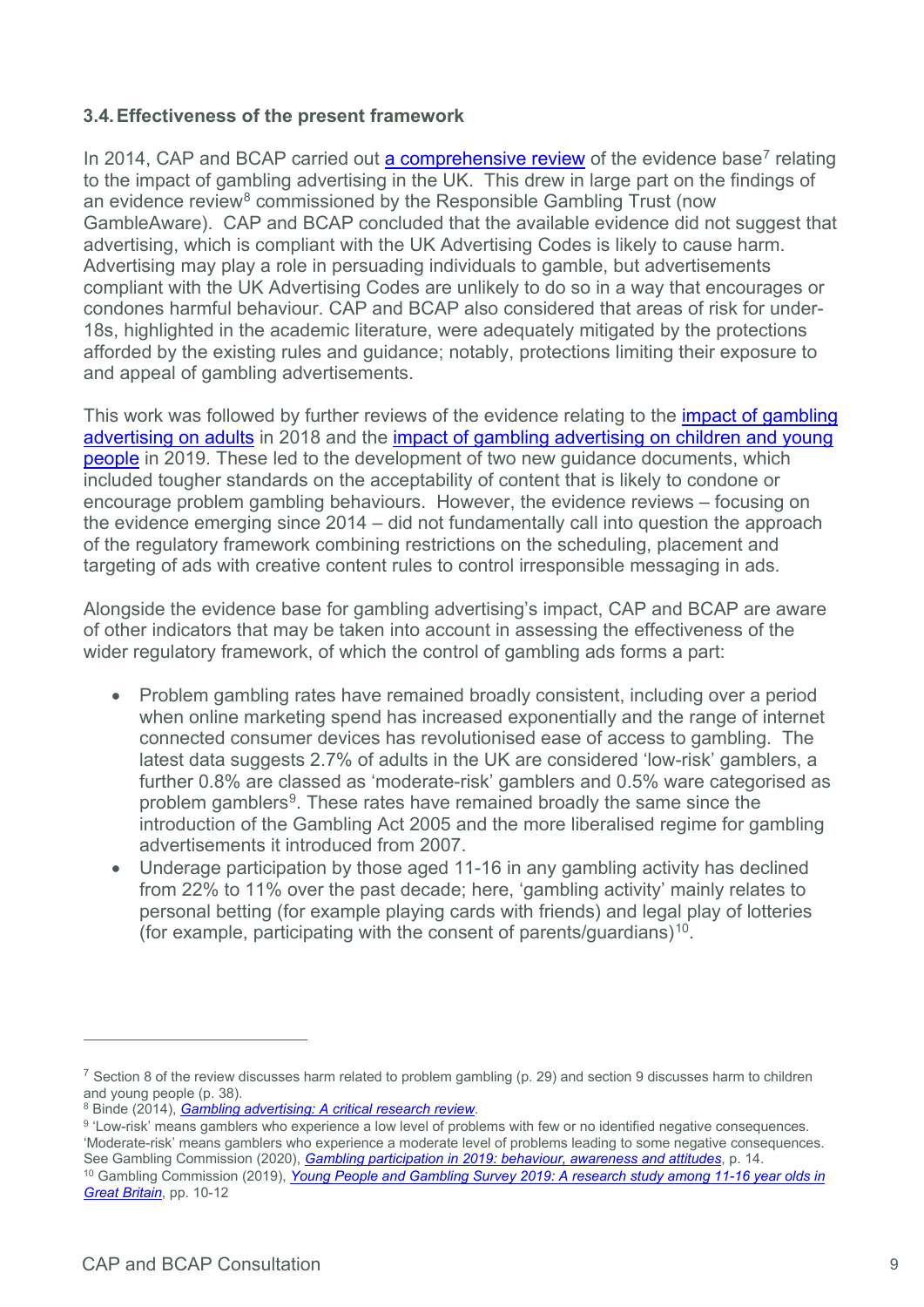- Children's exposure to TV ads for gambling represents 2% of the overall number of TV ads they see; on average, children see between 2-3 gambling ads per week $11$ .
- The ASA's nascent use of online monitoring technology has revealed incidences when gambling operators have, in breach of the advertising rules, failed to target their ads away from child websites and child audiences. To date, the evidence suggests that these breaches are exceptional and result from some operators' inadequate compliance procedures. These are initial observations only and the ASA is committed to keeping this area under review and developing its use of technology to identify ads in breach of the UK Advertising Codes<sup>[12](#page-9-1)</sup>.

#### **3.5.Evolving evidence base and GambleAware's new insights**

GambleAware's [Final Synthesis Report](https://infohub.gambleaware.org/media/2160/the-effect-of-gambling-marketing-and-advertising-synthesis-report_final.pdf) is the first, wide-ranging and significant body of research focusing on gambling advertising in the UK $13$ . The research involved a range of methodologies and focused on those aged 11-24, and vulnerable adults<sup>[14](#page-9-3)</sup>. The executive [summary](https://about.gambleaware.org/media/2157/the-effect-of-gambling-marketing-and-advertising-exec-sum_final.pdf) provides a brief and detailed overview of the findings and, on the basis of the findings, the rationale underpinning recommendations for regulatory change. The Report also makes additional recommendations, which are directed variously at industry, academics and researchers.

Key findings of particular relevance to CAP and BCAP's role in setting standards for gambling advertisements, can be summarised as follows.

- There is a significant amount of gambling advertising and there has been an evident increase in the volume of and spend on gambling advertising in recent years. Sport is an important context in which exposure to gambling advertising is likely to occur.
- Whilst there is little evidence of direct targeting, children, young people and vulnerable adults self-reported high levels of exposure to gambling advertising.
- Respondents identified various types of creative content, used in gambling advertising, which appealed to them, including, celebrity endorsements, use of characters (for example, animated characters or the use of animals), humour, memorable songs and catchphrases, offers (for instance, free bets or odds boosts), messaging relating to skill and depictions of winners.
- Qualitative research found some evidence of individual ads prompting gambling participation that had not been intended or considered by participants prior to being presented with the gambling ad. Though exposure did not always translate into engagement, it did increase awareness of gambling.
- Advanced statistical analysis shows that for people aged 11-24, who did not currently gamble, exposure to advertising was significantly associated with a likelihood to gamble in the future, after controlling for demographic and other factors.
- The relationship between advertising and current gambling behaviour is multifaceted. Within the statistical analysis, factors which were significantly associated with current

<span id="page-9-0"></span><sup>11</sup> ASA (2020), *[Children's exposure to age-restricted TV ads: 2019 update](https://www.asa.org.uk/uploads/assets/729cae41-cac1-4920-8e536bfb0b503253/ASA-TV-Ad-Exposure-Report-2019-Update.pdf)*, p. 15.

<span id="page-9-1"></span><sup>&</sup>lt;sup>12</sup> Thi[s article](https://www.asa.org.uk/news/gambling-ads-keeping-a-watching-brief.html) gives an update on the latest progress with the ASA's work using ad tech to improve enforcement on sensitive product category ad targeting.

<span id="page-9-2"></span><sup>13</sup> GambleAware (2020), *[Final Synthesis Report The impact of gambling](https://infohub.gambleaware.org/media/2160/the-effect-of-gambling-marketing-and-advertising-synthesis-report_final.pdf) marketing and advertising on children, young [people and vulnerable adults – Written by Ipsos MORI on behalf of GambleAware](https://infohub.gambleaware.org/media/2160/the-effect-of-gambling-marketing-and-advertising-synthesis-report_final.pdf)*, (from here "FSR").

<span id="page-9-3"></span><sup>&</sup>lt;sup>14</sup> The GambleAware research defined "vulnerable adults" as people living in constrained economic circumstances, people with limited capacity to understand information, people already experiencing problems with gambling, and people with experience of mental health problems. See GambleAware FSR, section 2.1; p. 13.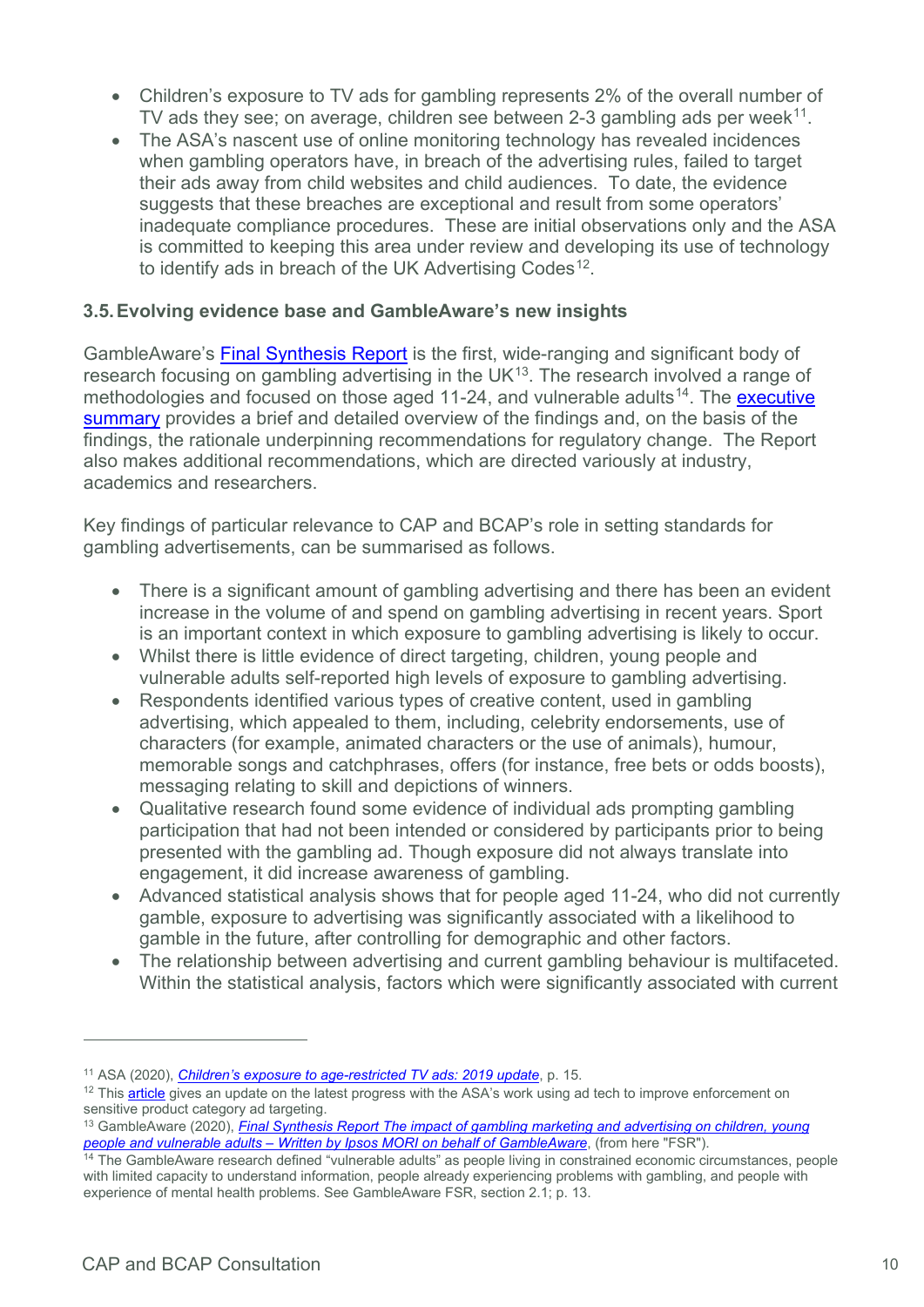gambling included peer gambling, engagement with marketing activities from gambling operators, brand awareness, parental gambling and age.

#### **3.6.Developing a regulatory response**

In 2019, following GambleAware's publication of an [Interim Synthesis Report,](https://about.gambleaware.org/media/1962/17-067097-01-gambleaware_interim-synthesis-report-exec-summary_080719_final.pdf) CAP and BCAP [wrote to the Gambling Commission](https://www.asa.org.uk/news/responding-to-gambleaware-s-interim-synthesis-report.html) committing to respond to the project's final outputs. Having now assessed the Final Synthesis Report, CAP and BCAP consider there is a case for regulatory action. The new evidence suggests that any adverse impact of gambling advertising is likely to be of a low order, but it does suggest that elements of gambling advertisements in the UK, which comply with the current restrictions in the UK Advertising Codes, *could* contribute to gambling advertising-related harm.

The following sections of the consultation documentation include an assessment of the evidence, its regulatory implications and resultant proposals to strengthen restrictions on gambling advertisements.

- **Section 6** The case for considering new restrictions on the creative content of gambling advertising – this includes proposals for changes to the UK Advertising Codes to strengthen protections for under-18s and vulnerable adults.
- **Section 7** The case for considering new restrictions on the scheduling, placement and targeting of gambling advertisements – this includes a discussion of the GambleAware recommendation relating to the '25% test', by which CAP ensures non-broadcast ads for gambling, alcohol and other age-restricted ads, served to mixed-age audiences, are prohibited if more than 25% of the audience under 18.
- **Section 8** Proposed technical changes to the introductory parts of the gambling sections to ensure they are up to date with the underlying legal framework and to improve clarity for users of the UK Advertising Codes.

To coincide with the publication of this consultation document, CAP and BCAP have again [written to the Gambling Commission](http://www.asa.org.uk/resource/gambling-appeal-consultation-letter.html) to provide an update on progress on wider regulatory activities relating to the GambleAware research findings and recommendations. This includes useful context to the proposals for change in this document, including information on the ASA's proactive use of ad tech to enforce rules designed to limit exposure among under-18s; it's exploration as to whether the same limits on exposure can be extended to vulnerable adults; and, regulatory activities relating to eSports betting advertising. Much of this activity has been ongoing since the publication of the Interim Synthesis Report.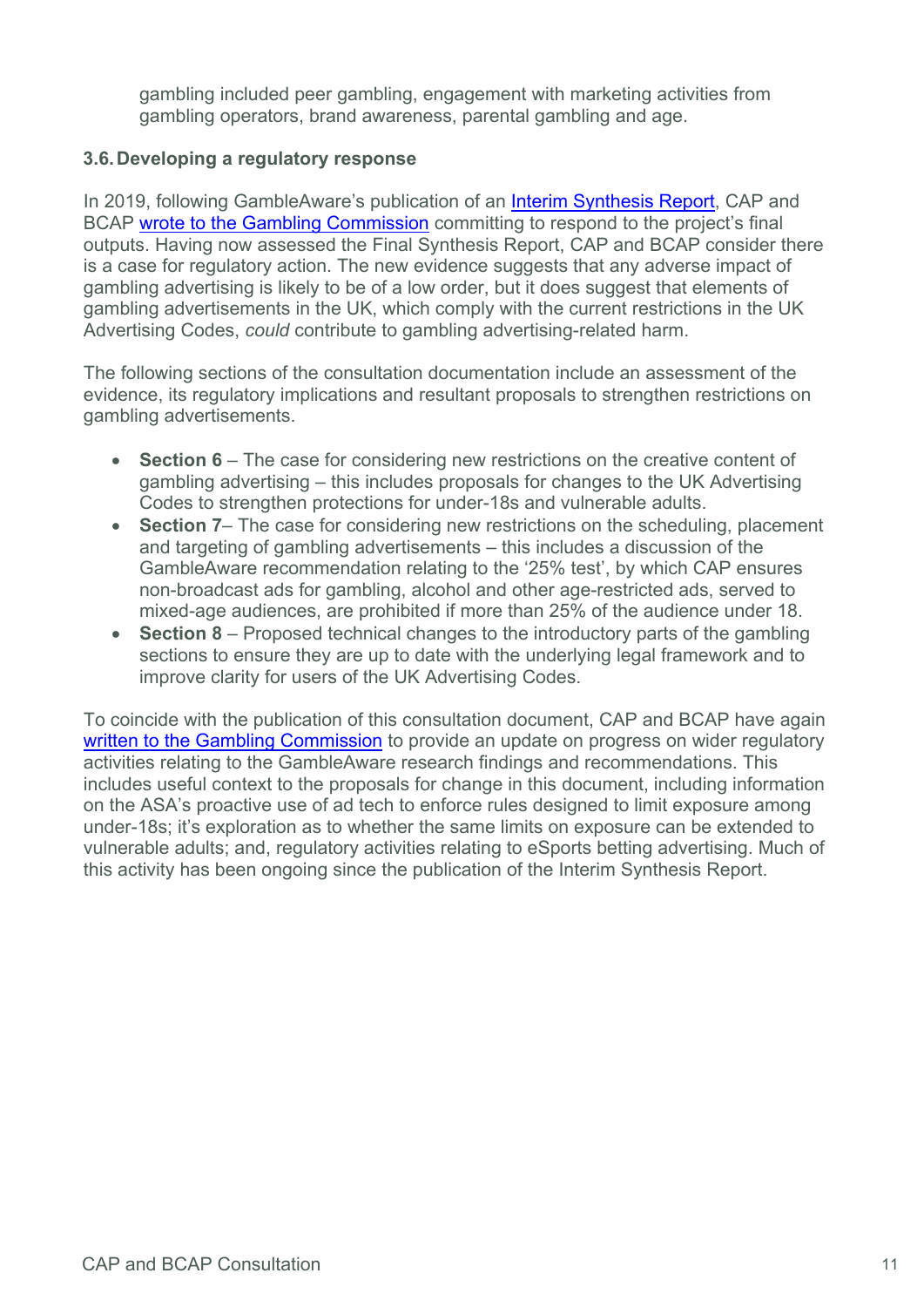# <span id="page-11-0"></span>**4. Consultation objectives and scope**

#### **4.1.Objectives**

CAP's general policy objective is to set standards to ensure that all non-broadcast marketing communications covered by the CAP Code are legal, decent, honest and truthful and prepared with a due sense of social and professional responsibility.

BCAP seeks to meet the standards objectives set out in [Section 319](http://www.legislation.gov.uk/ukpga/2003/21/part/3/chapter/4/crossheading/programme-and-fairness-standards-for-television-and-radio) of the Communications Act 2003 (as amended). That includes ensuring that:

- persons under the age of 18 are protected;
- material likely to encourage or incite the commission of crime, or lead to disorder is not included;
- generally accepted standards are applied to broadcast advertising content to provide adequate protection for the public from offensive and harmful material;
- the inclusion of advertising that may be misleading, harmful or offensive is prevented; and
- there is no undue discrimination between advertisers.

On a practical level, both CAP and BCAP intend their rules to be transparent, accountable, proportionate, consistent, targeted only where regulation is needed and written so that the rules are easily understood, easily implemented and easily enforced.

CAP and BCAP's policy aim is to set standards – through its rules and associated guidance – that ensure all advertisements, including gambling advertisements, are socially responsible and that no advertisement harms or exploits children and young persons or vulnerable adults. The consultation's objective is to invite stakeholders' scrutiny of and views on CAP and BCAP's proposals for regulatory change. Respondents are encouraged to submit evidence, wherever possible, to support their responses to the consultation.

Separately, the consultation invites scrutiny of the proposed technical changes to the background and introductory parts of the gambling and lotteries sections to improve clarity for users of the UK Advertising Codes.

## **4.2.Scope**

 $\overline{a}$ 

The primary evidence base considered by CAP and BCAP in this consultation centres on GambleAware's [Final Synthesis Report](https://infohub.gambleaware.org/media/2160/the-effect-of-gambling-marketing-and-advertising-synthesis-report_final.pdf) and [associated pieces of research](https://about.gambleaware.org/research/research-publications/children-and-young-people/) (see list of links in the first drop down menu). CAP and BCAP have also had regard to the Gambling Commission's annual reporting: *[2019 Young People & Gambling;](https://www.gamblingcommission.gov.uk/news-action-and-statistics/news/gambling-commission-publishes-the-2019-young-people-and-gambling-report)* and *[Gambling](https://www.gamblingcommission.gov.uk/PDF/survey-data/Gambling-participation-in-2019-behaviour-awareness-and-attitudes.pdf)  [participation in 2019: behaviour, awareness and attitudes](https://www.gamblingcommission.gov.uk/PDF/survey-data/Gambling-participation-in-2019-behaviour-awareness-and-attitudes.pdf)*.

The proposals for change focus on the Gambling and Lotteries sections of the UK Advertising Codes<sup>[15](#page-11-1)</sup> and CAP and BCAP's formal guidance on the advised interpretation of the gambling advertising rules, which the independent ASA has regard to (but is not bound by) when it applies the rules: *[Gambling advertising: responsibility and problem gambling](https://www.asa.org.uk/uploads/assets/uploaded/9847cafa-b629-48ed-99c50a47c2cc98fc.pdf)*; and *[Gambling advertising: protecting children and young people](https://www.asa.org.uk/uploads/assets/uploaded/734c1499-850d-4d2f-88a441ffd1903b50.pdf)*.

<span id="page-11-1"></span><sup>&</sup>lt;sup>15</sup> CAP Code [section 16](https://www.asa.org.uk/type/non_broadcast/code_section/16.html) (Gambling) and [section 17](https://www.asa.org.uk/type/broadcast/code_section/17.html) (Lotteries), BCAP Code section 17 (Gambling) and [section 18](https://www.asa.org.uk/type/broadcast/code_section/18.html) (Lotteries), and the relevant rules within BCAP Code [section 32](https://www.asa.org.uk/type/broadcast/code_section/32.html) (Scheduling).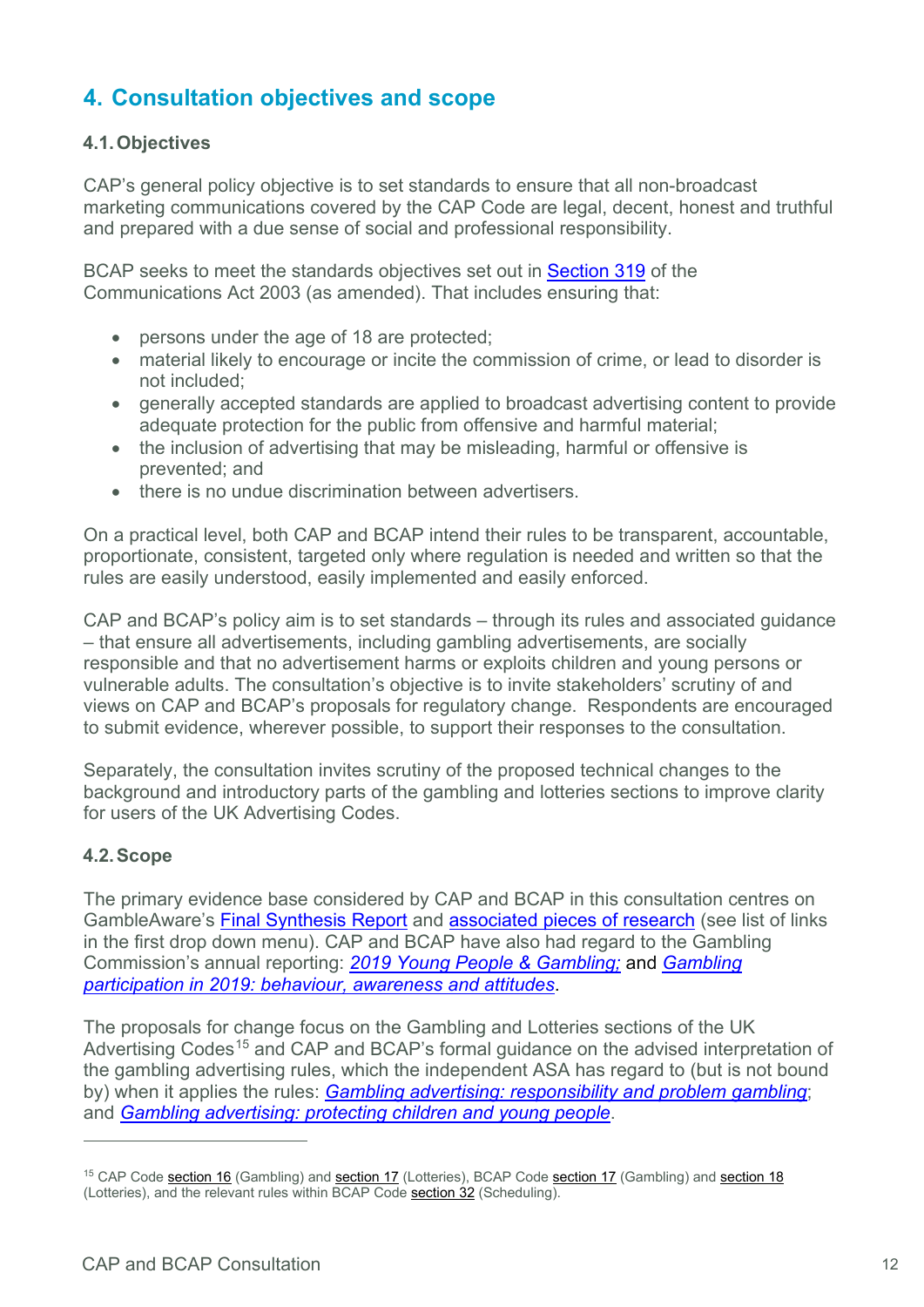References to "gambling" in the consultation should be understood to refer to all forms of gambling product, including lotteries, and spread betting as defined in financial services legislation.

In terms of the types of gambling product and marketing communications within scope, the consultation concerns marketing communications for activities: betting, gaming, lotteries, spread betting and other, more novel activities like 'skins betting'<sup>[16](#page-12-0)</sup>, including wider brand promotional activity likely to result in the promotion of a licensed gambling product. However, it does not cover commercial activities that are outside the scope of the UK Advertising Codes<sup>17</sup>; principally, sponsorship arrangements and communications in editorial content, public relations material and at point of sale. Several of these commercial activities feature, to a greater or lesser extent, in the GambleAware research.

The UK Advertising Codes' define "children" as those aged 0-15 years and "young people" as those aged 16 or 17 years of age. Readers should note the GambleAware research refers to "children and young people" as those aged 11-24. CAP and BCAP have sought to address the potential for confusion arising from the different definitions of "young people" at relevant points in the consultation document.

## **4.3.Understanding 'gambling advertising-related harm'**

It is important to acknowledge that the risks, harms and mitigations associated with gambling advertising differ from those associated with actual participation in gambling. The act of gambling can, in the absence of appropriate safeguards, be harmful to individuals, particularly those whose circumstances put them at risk of problem gambling. Statutory restrictions on the age of play for many gambling products acknowledge a key aspect of gambling-related harm: the significant risks associated with underage participation. Advertising may persuade individuals to gamble, but advertisements compliant with the UK Advertising Codes must not to do so in a way that is likely to encourage or condone harmful behaviour.

The Gambling Commission is responsible for licensing gambling operators and ensuring the provision of their products to customers is compatible with the Gambling Act 2005's requirements that ensure children and young people, and other vulnerable groups are protected. The UK Advertising Codes set standards to prevent harm arising from the advertising of products that have met these requirements.

Through the evidence reviews carried out since 2014 (see section 3.4 above), CAP and BCAP have developed an approach to understanding gambling advertising-related harms building on the Gambling Act 2005's licensing objective of protecting children and young people, and other vulnerable persons from being harmed or exploited.

<span id="page-12-0"></span><sup>&</sup>lt;sup>16</sup> Skins are in-game digital items used within some of the most popular video game titles. They provide cosmetic alterations to a gamer's weapons, avatar or equipment and are valued by reference to their rarity, aesthetics, utility and popularity. Some websites have been using these skins as a currency for illegal gambling and there is a risk that children may be gambling. See this Gambling Commission article on advice for parents.<br><sup>17</sup> The BCAP Code applies to Ofcom licensed TV and radio the scope of the CAP Code is set ou[t here.](https://www.asa.org.uk/type/non_broadcast/code_folder/scope-of-the-code.html) See also Annex A,

<span id="page-12-1"></span>section 3.3.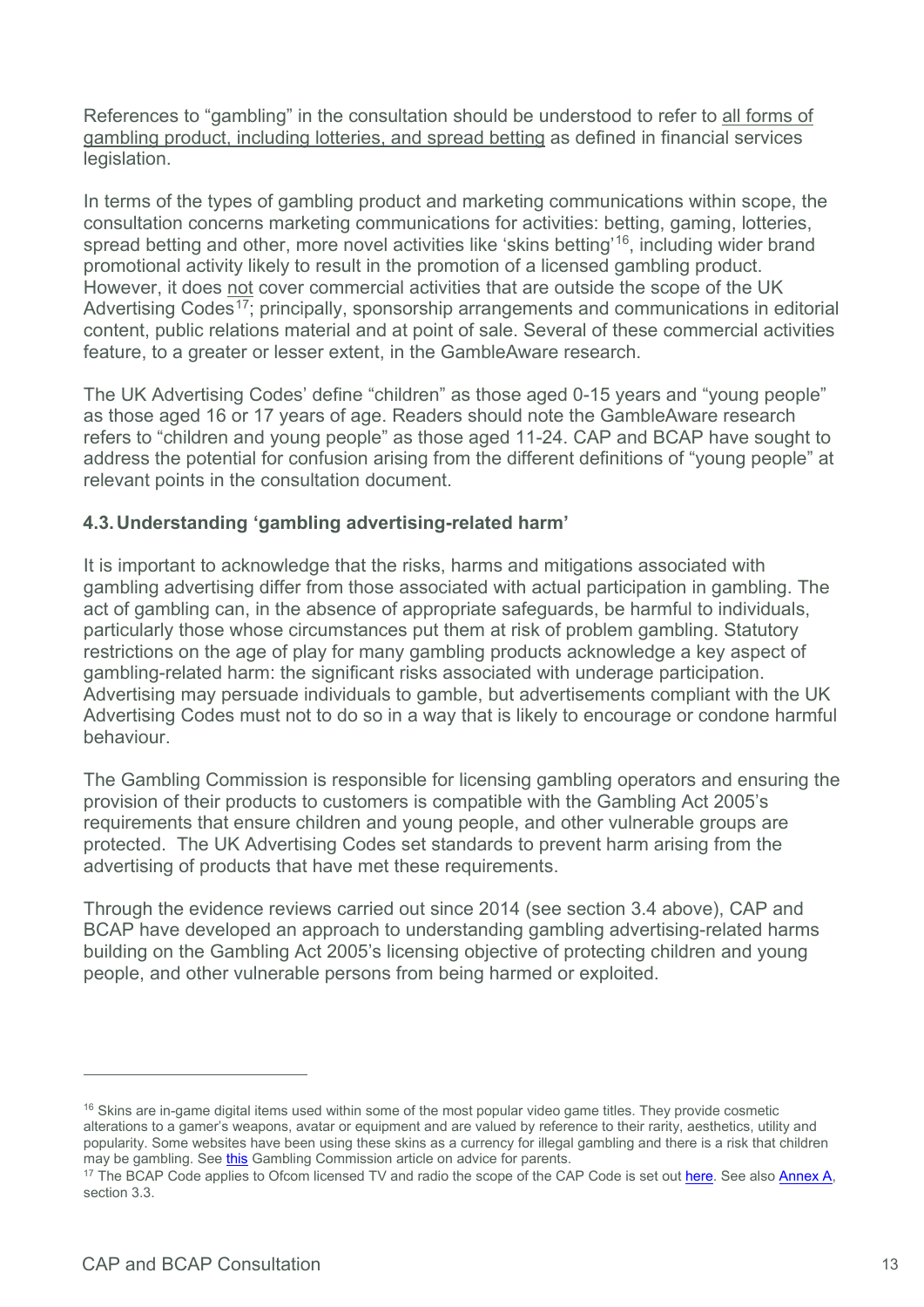For children and young people, gambling advertising-related harm involves:

- directly influencing children or young people (who are legally prevented from gambling) to participate in gambling;
- affecting attitudinal change that could result in participation later in life (either while the individual is underage or when they become of an age to gamble legally); or
- influencing longer-term attitudes that could result in irresponsible or harmful gambling behaviour when an individual comes of age and can gamble legally.

For adults, CAP and BCAP's approach recognises that there are groups, which research and treatment specialists have identified as being vulnerable to problem gambling behaviour; and, individuals, who can be circumstantially vulnerable (exceptionally or periodically) at particular points in their life. Gambling advertising-related harm involves advertisements that:

- encourage or condone problem gambling or risky gambling behaviours<sup>[18](#page-13-0)</sup>;
- adversely influence other vulnerable persons (for example, those exhibiting impaired judgement when it comes to gambling, mental health concerns, substance abuse or low financial acumen); or
- take advantage of or otherwise exploit individuals' particular circumstances (for example, presenting gambling as a means to resolve financial concerns or address issues of self-esteem).

# **4.4.Assessing the case for new restrictions on gambling advertising**

In analysing GambleAware's research for evidence of gambling advertising-related harm, CAP and BCAP have had regard to:

- their established understanding and evaluation of the evidence base; and
- the existing regulatory framework, including the rules and guidance already in place to mitigate harms likely to result from gambling advertising.

In particular, CAP and BCAP must take into account robust evidence that identifies a new area of gambling advertising-related harm, or a new perspective or insight on an already known harm (for example, that a particular factor has a greater adverse impact than previously understood). CAP and BCAP have [published advice](https://www.asa.org.uk/uploads/assets/uploaded/cb20c00f-b559-40a2-8b5677188511b45b.pdf) on their approach to assessing evidence when considering a case for regulatory change.

Ultimately, in deciding to impose new restrictions, CAP and BCAP must give due consideration to Article 10 of the [European Convention on Human Rights](https://www.echr.coe.int/Documents/Convention_ENG.pdf) (ECHR) concerning freedom of expression. Article 10(1) of the ECHR protects the right to commercial freedom of expression – here, the right of gambling advertisers to advertise their products in the media covered by the UK Advertising Codes – but to a lesser degree than political, religious or cultural expression.

<span id="page-13-0"></span><sup>&</sup>lt;sup>18</sup> GambleAwar[e defines problem gambling](https://www.begambleaware.org/gambling-problems) as: "behaviour related to gambling which causes harm to the gambler and those around them. This may include family, friends and others who know them or care for them, such as those they work with. If someone is struggling to control their gambling behaviour it can cause stress, depression, anxiety, or they may fall behind at work and worry about money. If someone's gambling is causing any of these effects, it is considered problem gambling."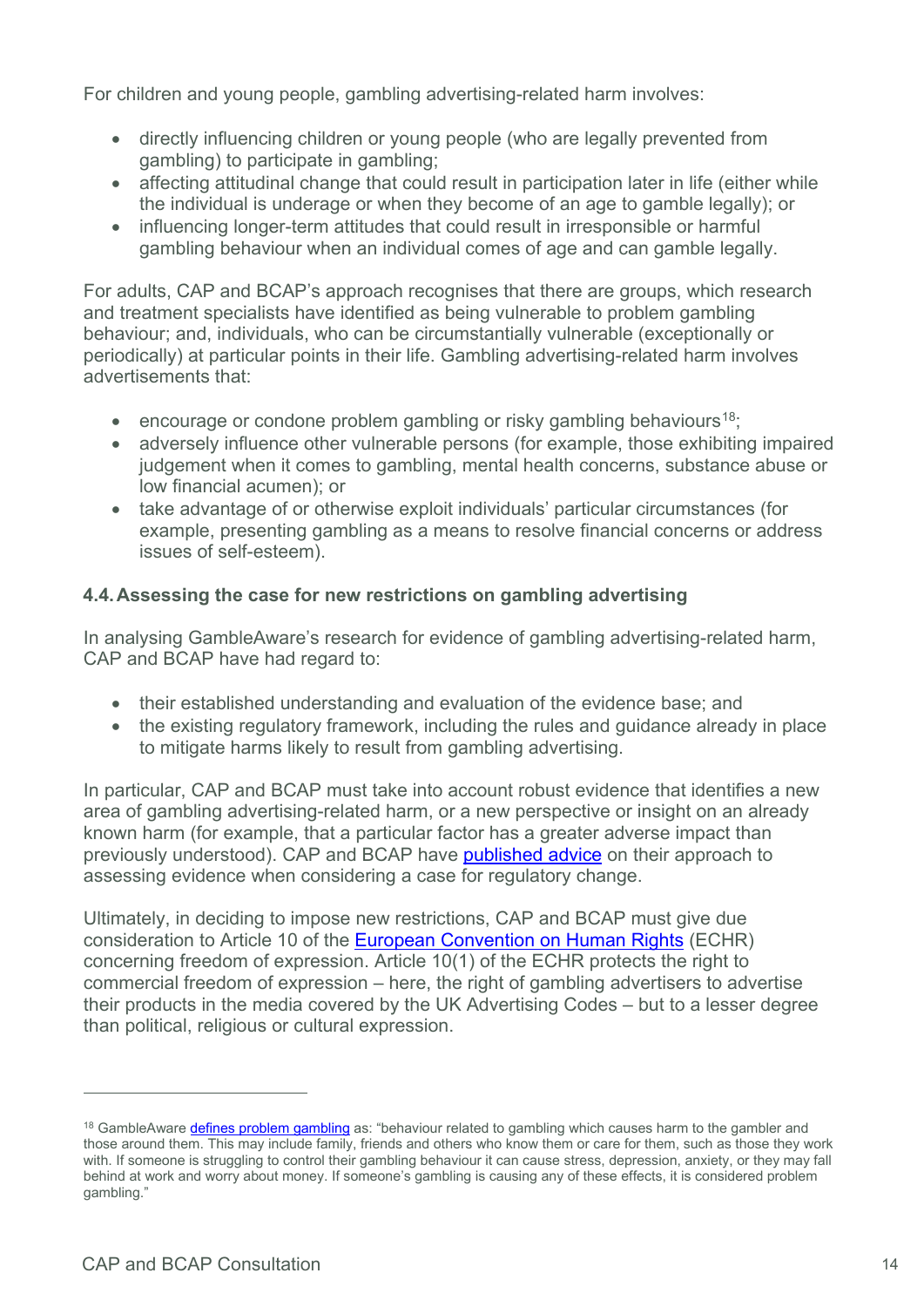Advertising restrictions must be necessary in a democratic society for one of the legitimate aims listed in Article 10(2), including the protection of health or morals, and/or the protection of the reputation or rights of others. Due regard must be given to whether there are less restrictive alternative means of achieving that aim. The greater the impact of the restriction – on free speech or loss of revenues, for example – the greater the need for robust evidence to justify it. There is therefore a need to assess the potential economic impact of any proposed measure, as it might affect advertisers and media owners, against potential regulatory benefits.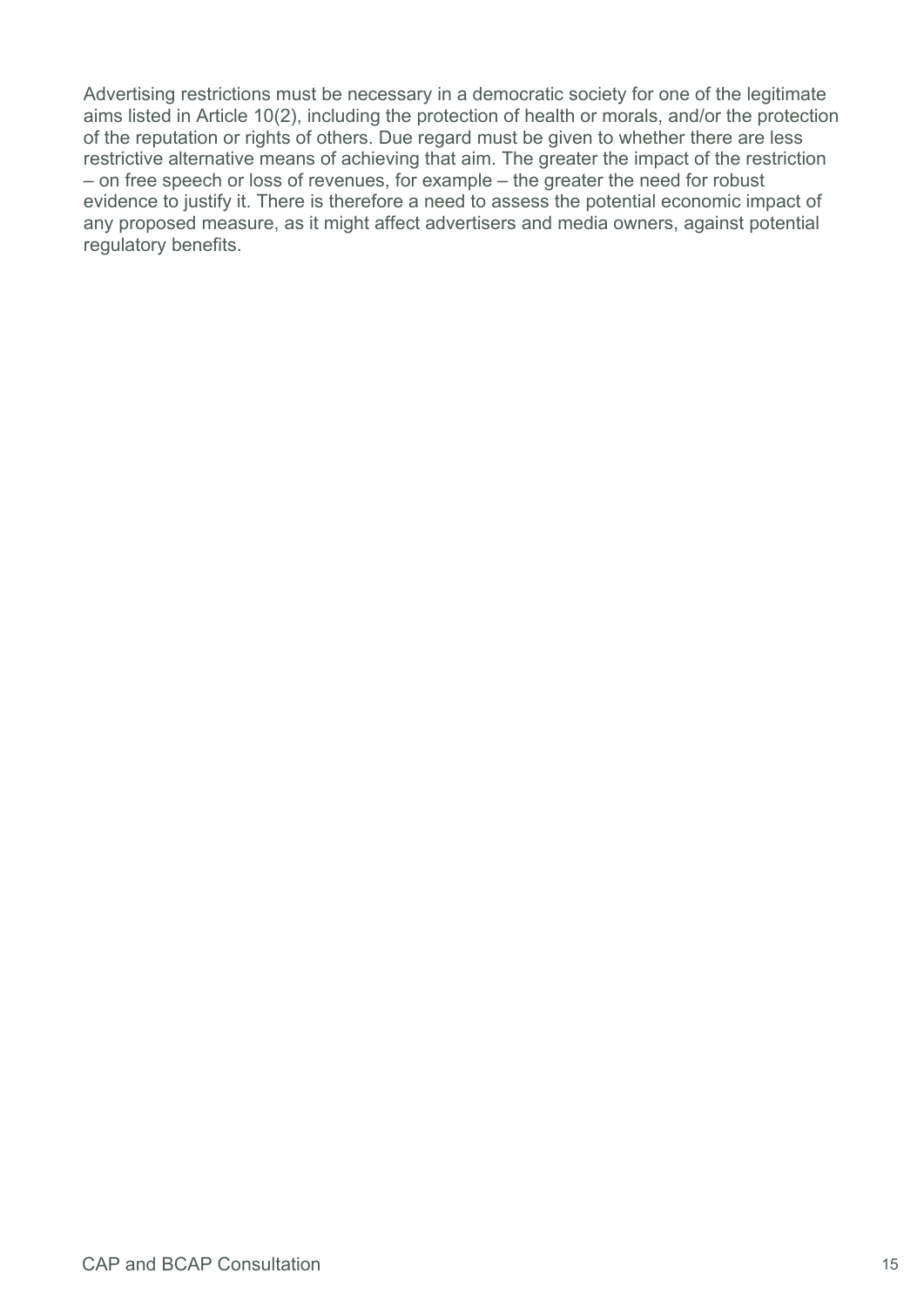# <span id="page-15-0"></span>**5. Assessment of the new evidence base**

## **5.1.CAP and BCAP's general view of the GambleAware findings**

The GambleAware Final Synthesis Report is a valuable contribution to the evidence base. It adds to understanding of gambling advertising's impact on individuals. However, the findings are nuanced with different themes and emphases emerging.

Overall, CAP and BCAP consider the evidence does not suggest that, under the current controls on gambling operators and their advertising, that UK gambling advertising is inherently harmful or a significant cause of harm. The most prominent findings – on the appeal of creative content to vulnerable groups and the association between exposure to gambling advertising and intentions to gamble among some under-18s – suggest, at most, a modest impact<sup>[19](#page-15-1)</sup>. Many of the findings align with an existing understanding of the evidence base and several provide further support for the effectiveness of the UK Advertising Codes in controlling gambling advertising.

The evidence base must also be considered in the context of the regulatory framework established by the Gambling Act 2005. In particular, CAP and BCAP note the Final Synthesis Report raises a concern that gambling advertising "normalises" gambling<sup>[20](#page-15-2)</sup>. It was a foreseeable and understood consequence of the Gambling Act 2005 that gambling would become 'normalised' including by becoming more visible to members of the public, certainly in contrast to legislation that preceded it, which sought to supress unnatural demand for gambling e.g. by prohibiting or heavily restricting its advertising. CAP and BCAP have noted the potential for 'normalisation' and related expressions to be used in a variety of ways and, therefore, the potential for the term to be misunderstood. They have [published a statement](https://www.asa.org.uk/uploads/assets/uploaded/e517f21a-9d40-4a46-b2a0da254f04af7f.pdf) that outlines what CAP and BCAP understand by the term and how they view normalisation in relation to advertising of the types of products that stakeholders more commonly comment on.

As a legitimate leisure activity subject to a strict product licensing regime, gambling operators can promote products provided their advertising complies with the UK Advertising Codes. Where advertising 'normalises' irresponsible or potentially harmful gambling behaviour, CAP and BCAP's role is to implement restrictions to prevent or mitigate the potential for harm to occur and the ASA's role is to apply them in circumstances where the restrictions have not been adhered to.

## **5.2.Findings that evidence the effectiveness of the present regulatory framework**

There has been an increase in the volume of gambling advertising and, owing in part to the availability of internet-connected consumer devices, overall exposure to gambling advertising has almost certainly increased. This broadly reflects data from Gambling Commission reporting on consumer, and children and young people's experiences, attitudes and behaviours that CAP and BCAP have considered when reviewing the evidence base in 2014 and, more recently, in 2018 (a review of evidence on the [impact of](https://www.asa.org.uk/uploads/assets/uploaded/d26f0886-edba-4ef8-87bcb5c928363381.pdf)  [gambling advertising on adults\)](https://www.asa.org.uk/uploads/assets/uploaded/d26f0886-edba-4ef8-87bcb5c928363381.pdf) and 2019 (a review of evidence on the [impact of gambling](https://www.asa.org.uk/uploads/assets/uploaded/43072c78-8a0e-4345-ab21b8cbb8af7432.pdf)  [advertising on children and young people\)](https://www.asa.org.uk/uploads/assets/uploaded/43072c78-8a0e-4345-ab21b8cbb8af7432.pdf).

<span id="page-15-1"></span><sup>&</sup>lt;sup>19</sup> Sections 6 and 7 below set out detailed assessments of the significant new evidence relating to the content of gambling ads, and their scheduling, placement and targeting.

<span id="page-15-2"></span><sup>20</sup> GambleAware FSR section 7.3.1.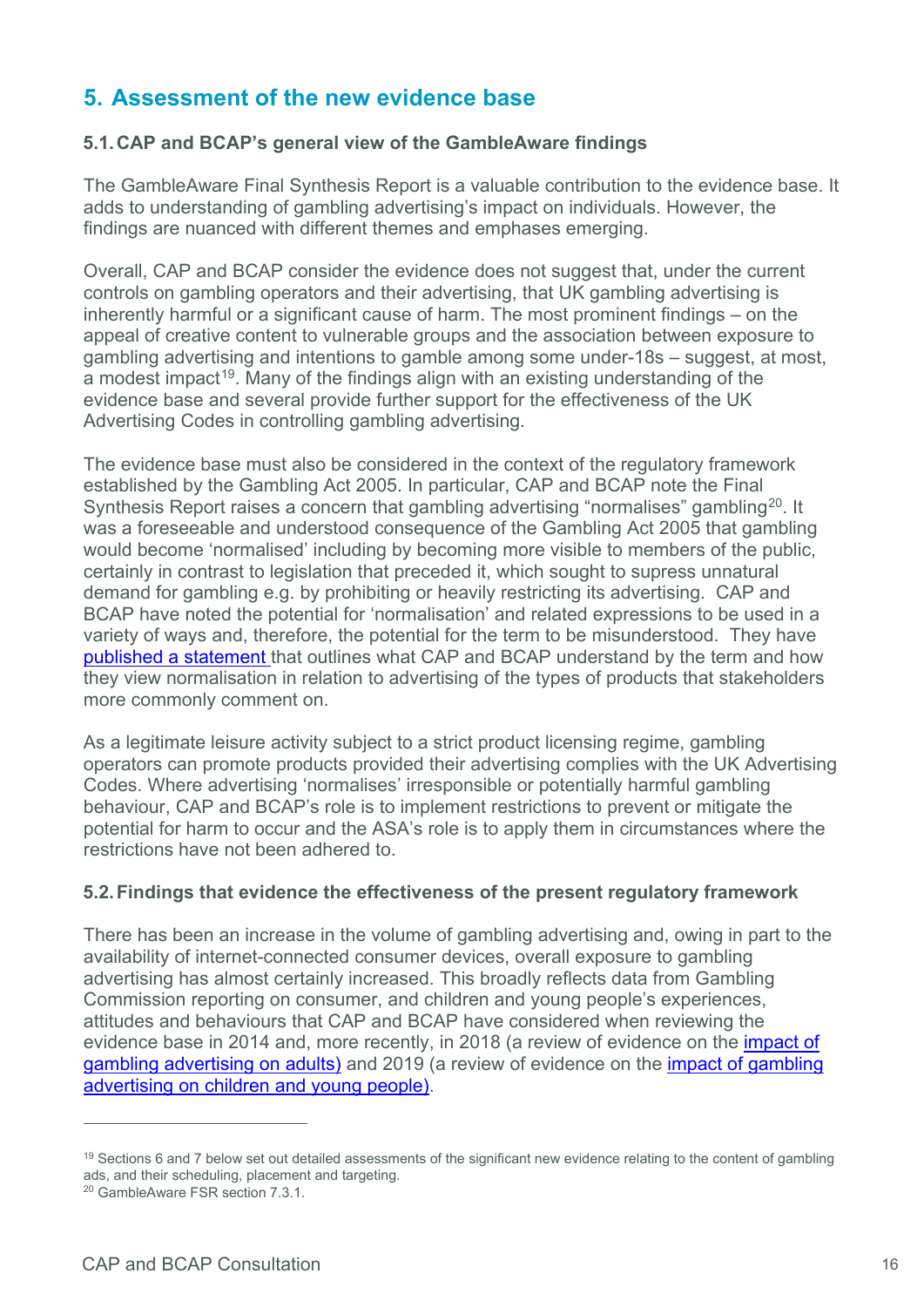The research includes a variety of findings that evidence the effectiveness of the present regulatory framework for controlling gambling advertising and help to qualify some of GambleAware's headline findings.

- **Underage participation** The rate of underage participation in licensed gambling activities is an important indicator of wider, gambling-related harm. The quantitative research found that 23% of those aged 11-17 had participated in gambling during the last month. The majority of this was private betting (for example, among friends) – activities that are not advertised – or legal play of lotteries and bingo products<sup>[21](#page-16-0)</sup>. This accords with the picture presented in Gambling Commission reporting of participation trends over the past decade $^{22}$ .
- **Targeting**  GambleAware's online avatar study found no evidence of gambling companies *specifically* targeting uncer-18s<sup>[23](#page-16-2)</sup>. A recent avatar study **commissioned by** [the ASA](https://www.asa.org.uk/news/harnessing-new-technology-gambling-ads-children.html) revealed a similar picture, but it did reveal incidences when gambling operators have, in breach of the advertising rules, failed to target their ads away from child websites and child audiences. To date, the evidence suggests that these breaches are exceptional and result from some operators' inadequate compliance procedures. These are initial observations only and the ASA is committed to keeping this area under review and developing its use of technology to identify ads in breach of the UK Advertising Codes<sup>[24](#page-16-3)</sup>.
- **Engagement** The qualitative research found little evidence of immediate gambling activity prompted by exposure to gambling advertising[25](#page-16-4). Engagement in gambling, in general, was also found to be low<sup>[26](#page-16-5)</sup>. Although reported exposure rates were similar across the age ranges, 11-17s (78%) were more likely than 18-24s (57%) to say they had *not* engaged with any gambling advertising in the last month. Participation in gambling requires an individual to take several positive steps, simply engaging with a gambling advertisement – especially, online – does not require such positive effort.
- **Attitudes and impact** Many respondents had negative views of gambling advertising and gambling in general<sup>[27](#page-16-6)</sup> and the qualitative part of the research revealed that many respondents paid little attention to  $it^{28}$  $it^{28}$  $it^{28}$ .

## **5.3.Findings that present a case for regulatory change**

In the view of CAP and BCAP, the Final Synthesis Report includes two key findings that present a case to consider regulatory change. The quantitative part of the research found a significant association between the reported exposure to advertising of under-18s who were non-gamblers and their intention to gamble; researchers considered this an indicator of their "susceptibility" to gambling. The qualitative part of the research provides several

<span id="page-16-0"></span><sup>21</sup> GambleAware FSR sections 3.2. and 3.2.2.

<span id="page-16-1"></span><sup>22</sup> See section 3.4 above.

<span id="page-16-2"></span><sup>23</sup> GambleAware FSR section 5.2.4.

<span id="page-16-3"></span> $^{24}$  In 2019, the ASA carried out a monitoring and enforcement exercise using avatar technology similar to that used in GambleAware's research. The findings are summarised in this article.<br><sup>25</sup> GambleAware FSR section 7.2.1.

<span id="page-16-4"></span>

<span id="page-16-5"></span><sup>26</sup> GambleAware FSR section 5.3.1.

<span id="page-16-6"></span><sup>27</sup> GambleAware FSR section 6.2.1.

<span id="page-16-7"></span><sup>28</sup> GambleAware FSR section 5.3.1.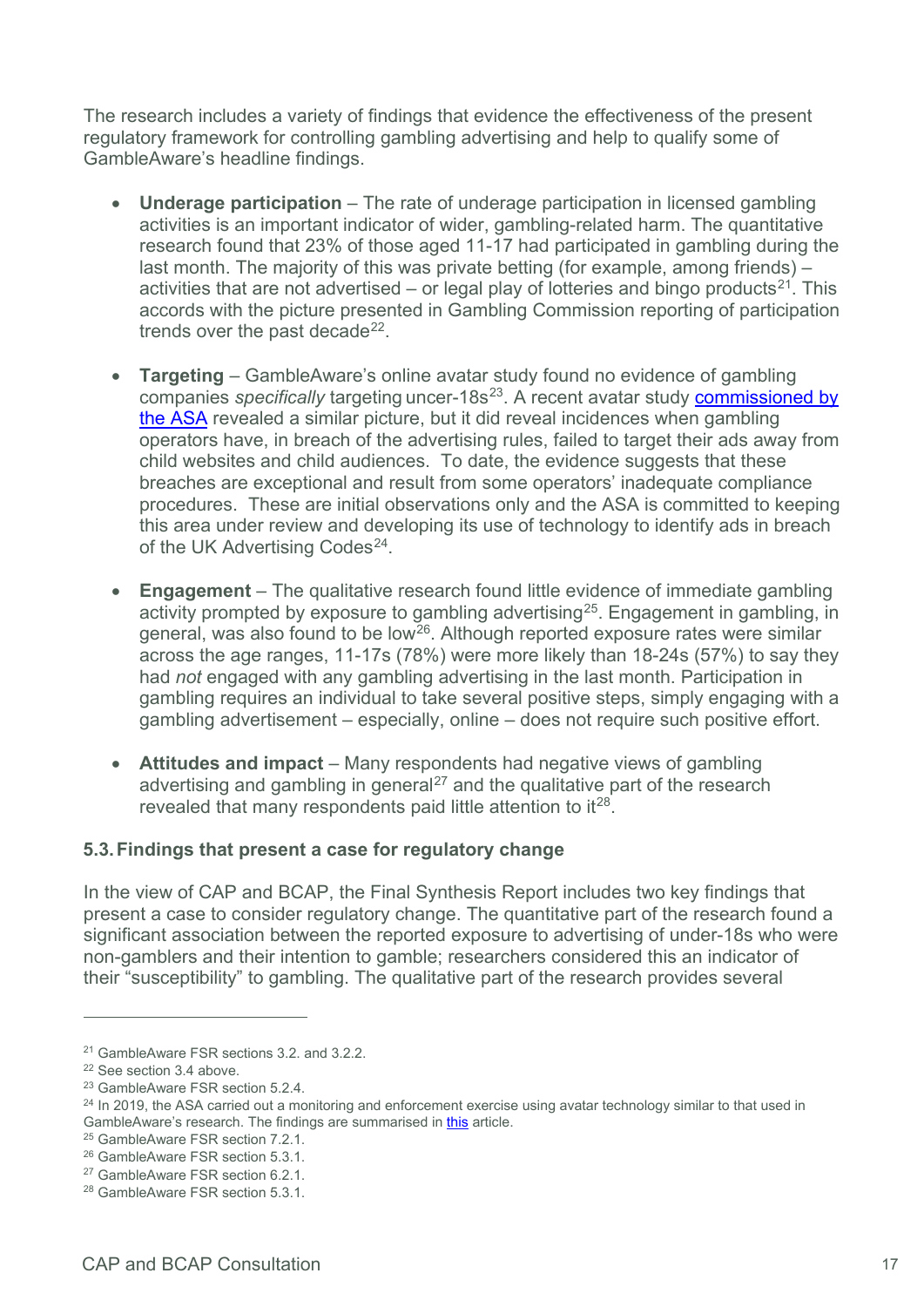significant insights on the appeal of advertising content both to under-18s and vulnerable adults.

A determining factor supporting the case for regulatory action is that the findings emerge from research that is the first significant body of evidence based on the impact of gambling advertising in a UK context. In other words, the findings are based on gambling advertising controlled under the UK Advertising Codes, by operators licensed and regulated by the Gambling Commission.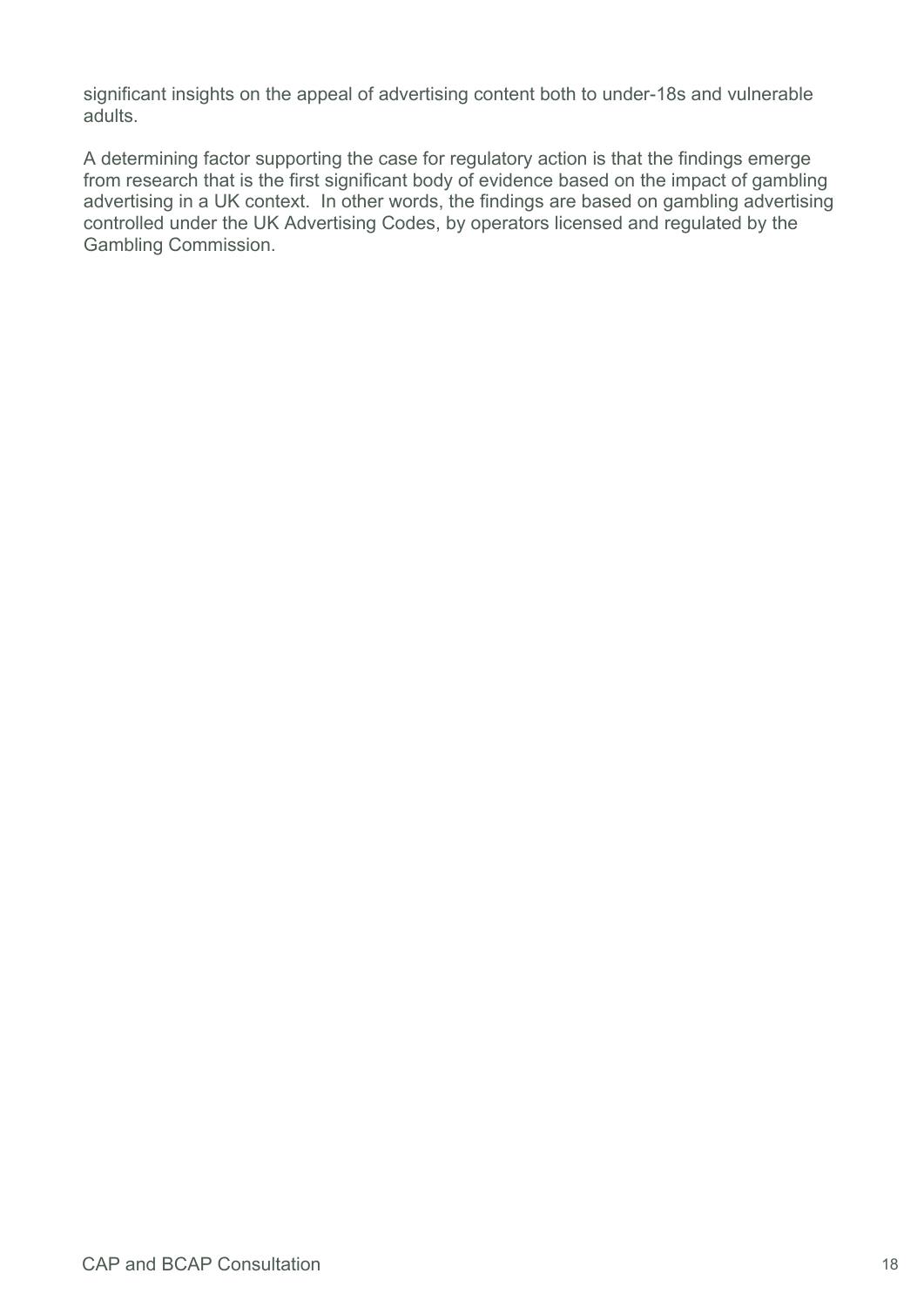# **Assessment of the case for regulatory change, proposals and consultation questions**

# <span id="page-18-0"></span>**6. Content restrictions**

## **6.1.Overview**

The GambleAware research presents a case for new restrictions to control the creative content of gambling advertising. In response, CAP and BCAP propose new rules and guidance; a stricter test of appeal to under-18s and tougher guidance on advertising content that is likely to have a detrimental impact on vulnerable adults.

## **6.2.GambleAware conclusions and recommendations**

The Final Synthesis Report makes this case for reducing the appeal of gambling advertising:

rules in place to reduce the appeal of gambling advertising currently assume that there are a set of specific features that children and young people find more appealing than adults do. Current regulations require clarification in areas such not using sports stars under the age of 25 or child-like images in new sectors such as eSports. However, this research suggests that appeal should be extended to other common features, and particularly adverts that emphasise fun, a sense of reduced risk, and financial reward. Furthermore, these features may play on the susceptibilities of children, young people and vulnerable adults – especially where understanding of risk is poor. The appeal of adverts may not always elicit an immediate gamble; however, the appeal of adverts is successful in eliciting emotional responses that in turn are likely shape attitudes to gambling and the chance that an individual will consider gambling in the future<sup>29</sup>.

This is followed by a recommendation that regulators reconsider the effectiveness of the 'particular appeal' restriction, through which CAP and BCAP prohibit the creative content of gambling advertisements from appealing more to under-18s than to adults. The Final Synthesis Report recommends CAP and BCAP:

Consider whether 'particular appeal' remains a useful definition for protecting children and young people from the potentially harmful impacts of gambling advertising, given that advertising content that appeals to adults may appeal to younger audiences too. Regulators could consider the extent to which features beyond child-friendly images and language are likely to also generate significant interest to children and young people – even if they are not the intended target audience – and how best to accommodate this alongside other aspects of the ad, such as likely exposure $30$ 

<span id="page-18-1"></span><sup>29</sup> GambleAware FSR section 1.3.1

<span id="page-18-2"></span><sup>30</sup> GambleAware FSR section 8.2.2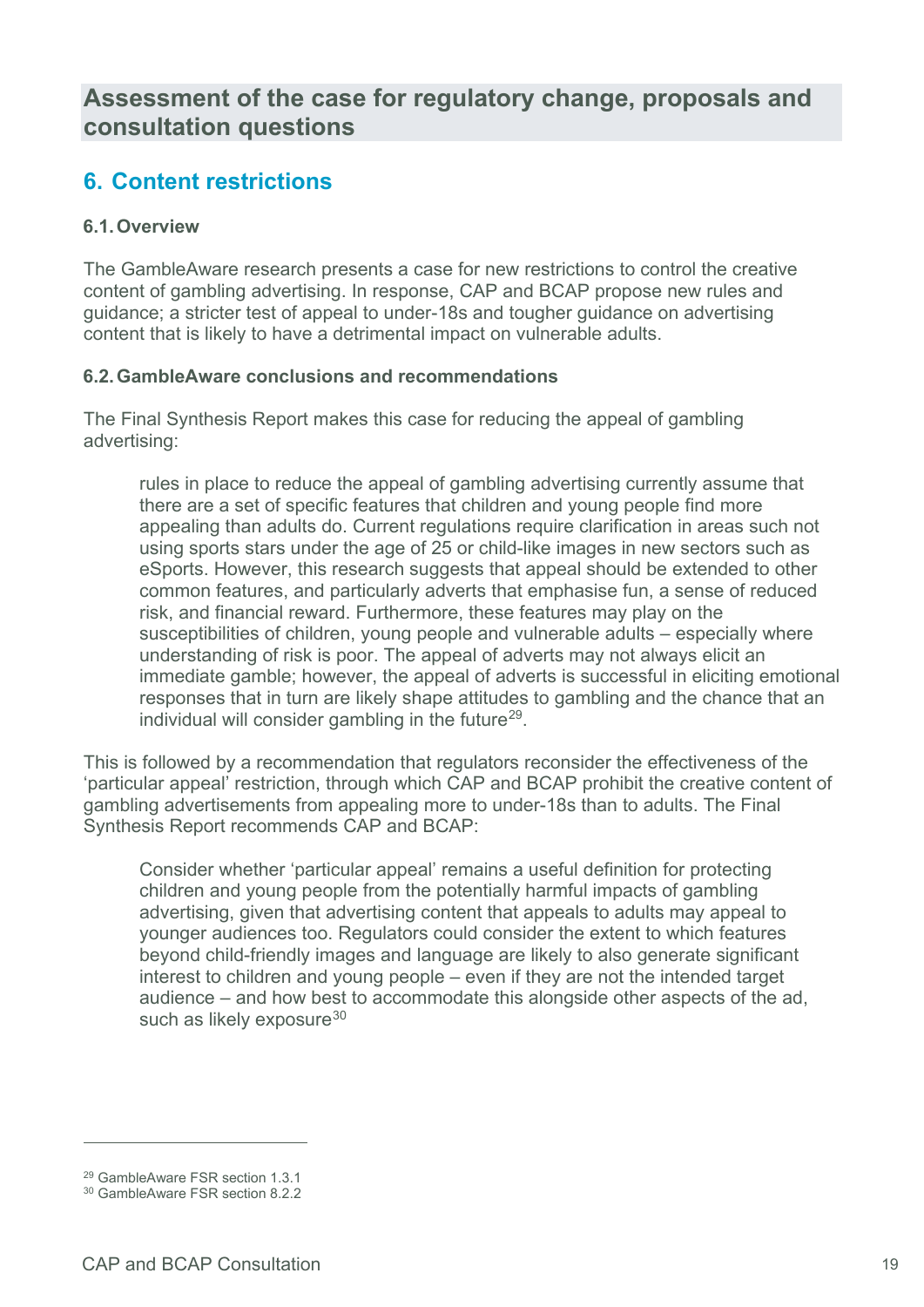#### **6.3.Assessment of the case for new restrictions**

The UK Advertising Codes restrict creative content to prevent gambling ads from appealing more to under-18s than to adults. They also prohibit creative content that is likely to condone or encourage problem gambling behaviours or otherwise exploit adults vulnerable to problem gambling  $31$ .

- The current test of appeal for under-18s is whether a gambling ad taken as a whole and in context is likely to appeal more to under-18s than to adults. An ad can do this, for example, by referencing in a significant way characters, animation, themes, cultural reference or settings that are likely to appeal 'particularly' to under-18s. In practice, this means that overtly child-oriented content – the ASA has ruled, for instance, against the use of pirates, princesses and 'cute' animals – is unacceptable. The ASA has also ruled against the use of licensed characters like superheroes from film and television.
- It is legitimate to direct gambling advertising at adults but rules and corresponding guidance prevent creative content that is likely to condone or encourage problem gambling behaviours, or otherwise exploit adults vulnerable to problem gambling for example by trivialising gambling and giving erroneous perceptions of the level of risk involved.

The GambleAware qualitative research, backed by insights from content analysis, identified gambling ads considered likely to appeal to under-18s and vulnerable adults. It concluded that there were a wide range of themes and features of advertising that attracted the attention of these participants<sup>[32](#page-19-1)</sup>.

Qualitative research provides an understanding of an audience's more immediate reactions to advertising, including reactions to particular content, themes or messaging. This does not provide a longer-term perspective on the impact of those reactions, but it does indicate the potential for changes in attitudes to and intentions towards gambling. CAP and BCAP relied on similar studies when developing new guidance on protecting vulnerable people in 2018 and under-18s in 2019<sup>[33](#page-19-2)</sup>. Importantly, these findings are based on audience reactions to UK advertising, which is understood to be compliant with the current UK Advertising Codes.

• For under-18s, attraction to types of content ranged from celebrities who attract a significant under-18 following and specific characters, to more general themes, such as depictions of 'fun' or use of bright and engaging colours. The report raised the concern that content appealing across age ranges, makes it difficult to distinguish content likely to appeal to under-18s. The evidence picture is augmented by the finding on an association between exposure and "susceptibility" of some under-18s to gamble (see CAP and BCAP's assessment in section 7.3 below).

Over the years, ASA complaint handling and CAP proactive monitoring have found a significant number of gambling advertisements to be in breach of the rules, because

<span id="page-19-0"></span> $31$  See  $\frac{\text{Annex A}}{\text{A}}$ , sections 4 for a summary of CAP and BCAP's content restrictions.<br> $32$  GambleAware FSR section 6.2.3

<span id="page-19-1"></span>

<span id="page-19-2"></span><sup>33</sup> See CAP and BCAP's *Regulatory statement: gambling advertising guidance – Responsibility and problem gambling*, section 3.4 (p. 9) and *Regulatory statement: gambling advertising guidance – Protecting children and young people*, section 5 (p. 14).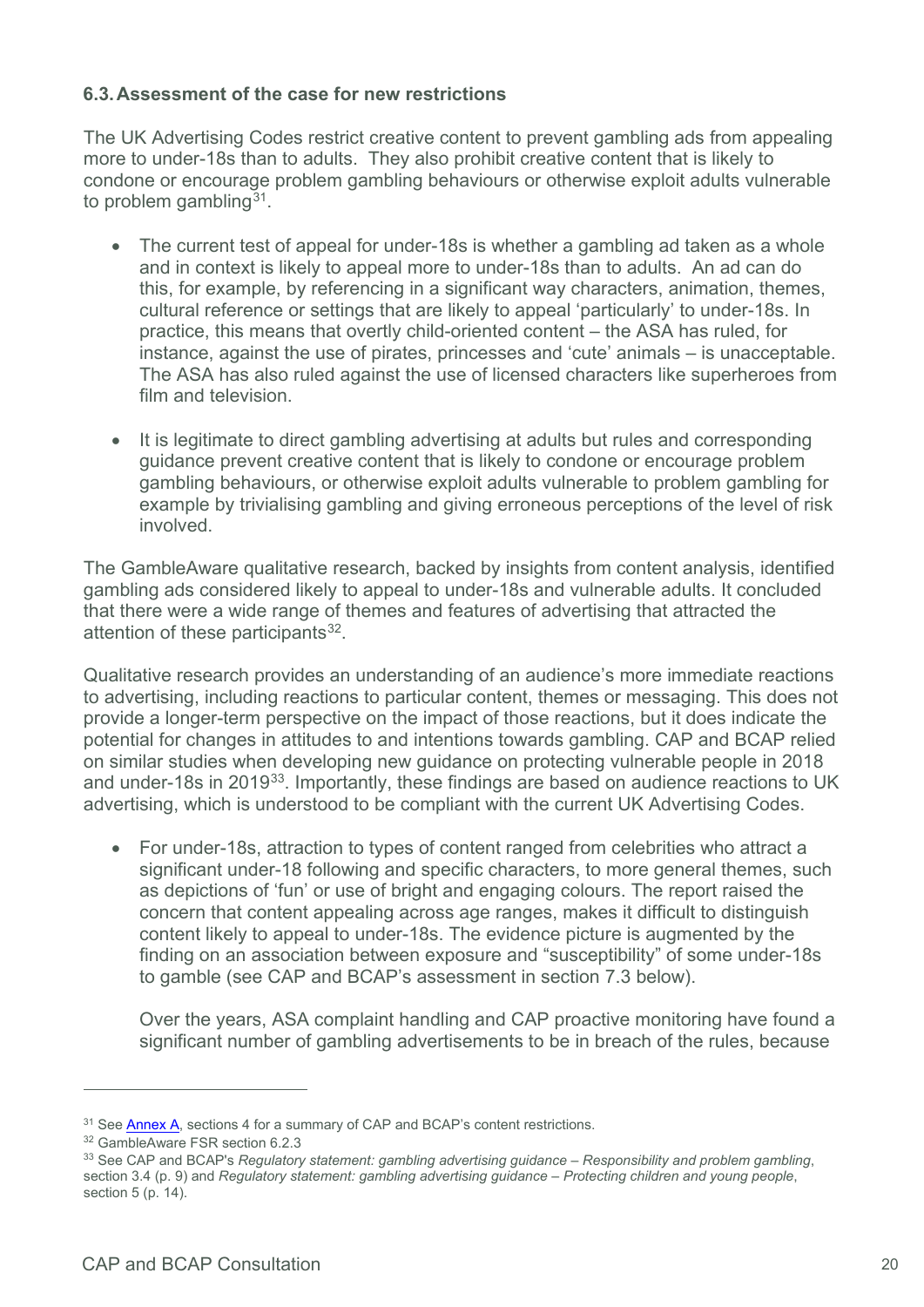they were judged to appeal particularly to under-18s; in other words, the advertisements appealed more to under-18s than to adults. It is not unusual for regulated parties in a rules-based system to seek to test the limits of the rules, especially in a system designed, in part, to restrict creative expression. However, when evidence suggests the 'particular appeal' rule, or other rules, have been breached on a significant number of occasions, it is important for CAP and BCAP to consider the likelihood of further breaches and the risks posed to the protected groups; in this case, children (0-15) and young people (16 and  $17$ )<sup>[34](#page-20-0)</sup>.

• For vulnerable adults, the picture is more complex. The qualitative study sample included 18-24 year olds to whom advertisers can legitimately direct advertising, including through the creative content of the advertisements. Accordingly, CAP and BCAP have sought to place weight on the findings, insofar as they relate to adults, only where they relate to vulnerable adult groups. Several points of regulatory concern remain. The research identified ads that may appeal problematically to vulnerable adults: ads that emphasise the skill involved in gambling or present a related sense of a skill-based community; ads that play down or trivialise risks (for instance, through the use of humour); and, ads that emphasise time limits (for instance, encouraging participation before odds change on a bet) $35$ . The impact of promotional incentives on problem gamblers as identified in the literature review and in some of the qualitative findings $36$  are considered to strengthen the need for additional restrictions to address the harms identified.

Overall, in the view of CAP and BCAP, these findings suggest that further measures may be necessary to better limit the adverse impact of particular forms of creative content found in gambling advertising and thereby protect against the potential for gambling advertisingrelated harms.

#### **6.4.Protecting under-18s: adopting a 'strong appeal' test**

CAP and BCAP consider there is an evidence-based case to further mitigate the possibility of gambling ads appealing unduly to under-18s. This would be likely to be achieved by mirroring the restriction placed on TV ads for alcohol (BCAP Code rule [19.15.1\)](https://www.google.com/url?sa=t&rct=j&q=&esrc=s&source=web&cd=1&cad=rja&uact=8&ved=2ahUKEwjv4ZW23ZnpAhU3QxUIHTCqAgMQFjAAegQIAhAB&url=https%3A%2F%2Fwww.asa.org.uk%2Ftype%2Fbroadcast%2Fcode_section%2F19.html&usg=AOvVaw10JS3UAis5slI98b_2m85h), which bans creative content from appealing 'strongly' to under-18s.

Gambling advertising is presently prohibited from including content that is likely to appeal more to under-18s than to adults in other words the 'particular appeal 'restriction. CAP and BCAP propose to extend the restriction to include creative content that appeals 'strongly' to under-18s. 'Strong appeal' is distinct from 'particular appeal' because it does not rely on a comparison with the likely appeal of a piece of content to adults.

Supported by insights from the GambleAware research, CAP and BCAP consider there are likely to be a significant number of gambling ads in the UK, which include content not presently prohibited by the 'particular appeal' test but that are still likely to appeal unduly to under-18s. Preventing creative content from appealing 'strongly' to under-18s would have significant implications for the content of gambling advertisements, in particular, on the

<span id="page-20-0"></span> $34$  This **advice article** provides a summary of ASA casework on the 'particular appeal' issue.<br><sup>35</sup> GambleAware FSR section 6.3.2

<span id="page-20-2"></span><span id="page-20-1"></span><sup>36</sup> GambleAware FSR section 3.3.3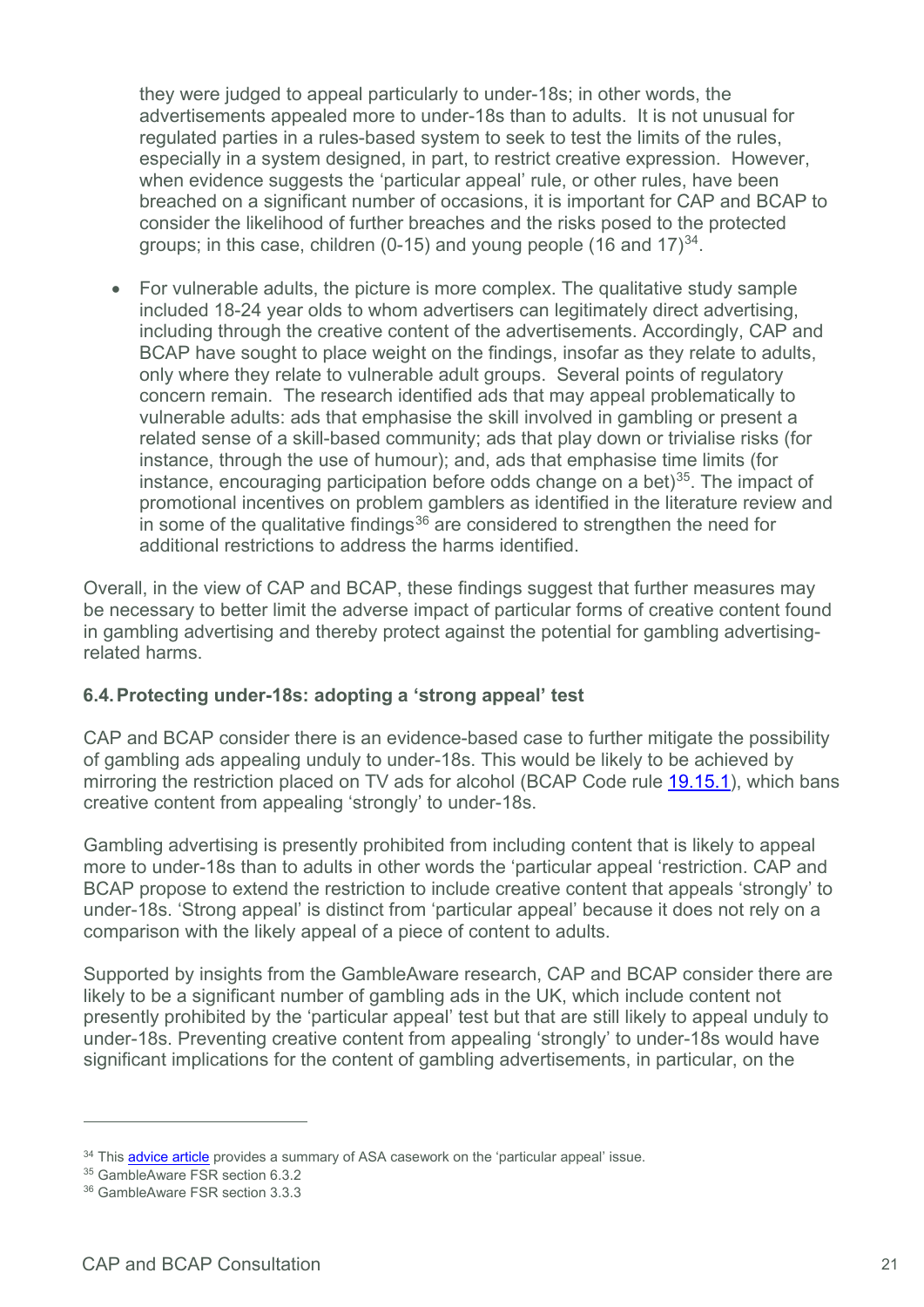depiction of particular sports, which play an important role in many children and young people's lives.

Although both are categorised as "gambling", CAP and BCAP note the distinctions in the legal framework governing gambling activities like betting and gaming, and lotteries. Based on this, the Codes have separate sections for the two categories of product. In line with the policy rationale underlying CAP and BCAP's [2006 consultation](https://www.asa.org.uk/resource/Gambling-rules-consultation.html) on the introduction of dedicated gambling rules and in recognition of the fact that the GambleAware evidence relates to lotteries to a significant extent, CAP and BCAP propose to introduce a 'strong appeal' restriction, with appropriate exemptions (set out in sections 6.4.4 and 6.4.5 below), to each of the gambling and lotteries sections of the UK Advertising Codes.

In recognition of the fact that some gambling products are inextricably linked to a particular activity, which may itself have 'strong appeal' to under-18s (for example, a football match or an eSports event), the proposals include an exemption to allow a gambling advertisement to feature the subject of the licensed gambling activity; this is explained in greater detail later in this section. It is also the case that the 'strong appeal' restriction would not apply in circumstances where under-18s are effectively excluded from the target audience, just as the 'particular appeal' test is not applied in those circumstances as there are no under-18s in the audience, to whom those restrictions are designed to protect. Again, this is explained in greater detail later in this section.

**6.4.1. Proposed changes to the UK Advertising Codes –** The following amendments (coloured and italicised), mirroring the restriction placed on TV ads for alcohol (BCAP Code rule [19.15.1\)](https://www.google.com/url?sa=t&rct=j&q=&esrc=s&source=web&cd=1&cad=rja&uact=8&ved=2ahUKEwjv4ZW23ZnpAhU3QxUIHTCqAgMQFjAAegQIAhAB&url=https%3A%2F%2Fwww.asa.org.uk%2Ftype%2Fbroadcast%2Fcode_section%2F19.html&usg=AOvVaw10JS3UAis5slI98b_2m85h), are proposed to the text of CAP rule 16.3.12 (gambling) and BCAP rule 17.4.5 (gambling):

> Marketing communications / advertisements for gambling must not […] be likely to be of *strong particular* appeal to children<sup>[37](#page-21-0)</sup> or young persons<sup>[38](#page-21-1)</sup>, especially by reflecting or being associated with youth culture. *They must not include a person or character whose example is likely to be followed by those aged under 18 years or who has a strong appeal to those aged under 18.*

> *Where the subject of a gambling product is inherently of strong appeal to under-18s (for example, certain sports generally held to be popular with under-18s), the content of the marketing communication / advertisement may depict that subject, but it must not feature a person or character whose example is likely to be followed by those aged under 18 years or who has a strong appeal to those aged under 18.*

*CAP / BCAP has produced guidance on the application of the strong appeal test.* 

<span id="page-21-0"></span><sup>&</sup>lt;sup>37</sup> Those aged 0-15.

<span id="page-21-1"></span><sup>38</sup> Those aged 16 and 17.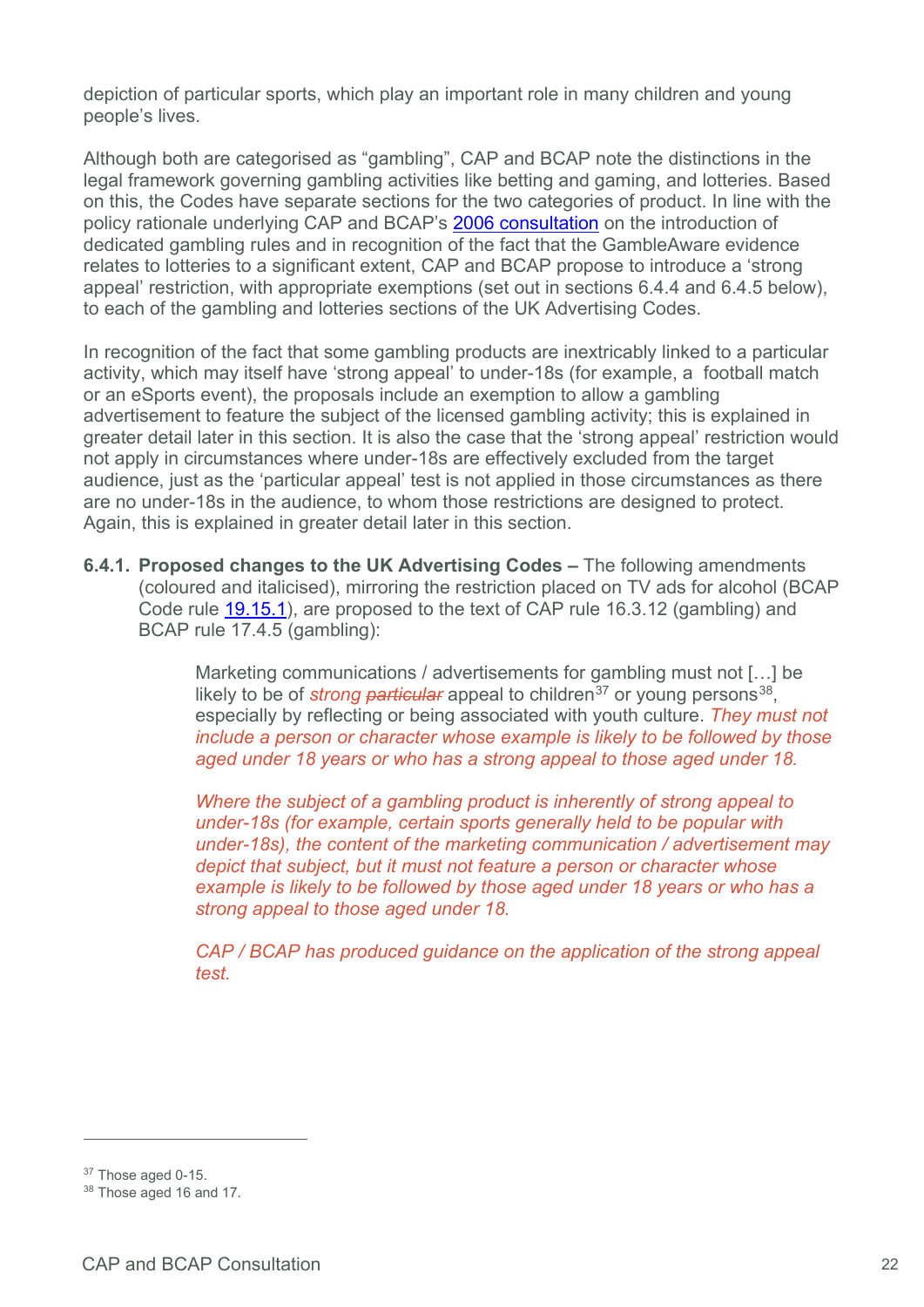The following amendments (coloured and italicised) are proposed to the text of CAP rule 17.13 (lotteries) and BCAP rule 18.5 (lotteries):

Marketing communications / advertisements for lotteries must not […] be likely to be of *strong particular* appeal to children<sup>[39](#page-22-0)</sup> or young persons<sup>[40](#page-22-1)</sup>, especially by reflecting or being associated with youth culture. *They must not include a person or character whose example is likely to be followed by those aged under 18 years or who has a strong appeal to those aged under 18.*

*Where the subject of a lotteries product is inherently of strong appeal to under-18s (for example, good causes involving certain sports generally held to be popular with under-18s), the content of the marketing communication / advertisement may depict that subject, but it must not feature a person or character whose example is likely to be followed by those aged under 18 years or who has a strong appeal to those aged under 18.* 

*CAP / BCAP has produced guidance on the application of the strong appeal test.* 

**6.4.2. Defining 'strong appeal'** – CAP and BCAP propose to use existing **BCAP guidance** [on alcohol TV advertising](https://www.asa.org.uk/resource/alcohol-tv-ads.html) as a basis for defining 'strong appeal' in detail. The guidance supports BCAP's rule preventing TV ads for gambling from appealing 'strongly' to under-18s, which has been in place since 2006.

This consultation explores, and invites respondents to comment on, how provisions from the guidance could apply to gambling-related advertising content. CAP and BCAP commit to producing dedicated guidance on the basis of consultation outputs, which they intend to publish alongside the outcome of the consultation. CAP and BCAP are not obliged to consult on the development of guidance, but consider it appropriate to invite respondents' comments on this occasion.

The following table sets out the existing guidance on 'strong appeal':

|              | BCAP alcohol guidance on 'strong appeal'                                                                                                                                                                                                                                                                                                                          |
|--------------|-------------------------------------------------------------------------------------------------------------------------------------------------------------------------------------------------------------------------------------------------------------------------------------------------------------------------------------------------------------------|
| a)           | Personalities. Avoid those who are likely to have a strong appeal to the young; for<br>example, pop stars, sportsmen and sportswomen who command particular admiration of<br>the young, television personalities, youth-orientated performers and any person who is<br>likely to have strong influence on the behaviour of the young.                             |
| b)           | Avoid themes that are associated with youth culture; for example, disregard for authority or<br>social norms, teenage rebelliousness, mocking or outwitting authority be it parental or<br>otherwise, immature, adolescent or childish behaviour or practical jokes and any behaviour<br>that seeks to set those under 18 apart from those of an older age group. |
| $\mathbf{C}$ | Teenage fashion or clothing mostly associated with those under 18.                                                                                                                                                                                                                                                                                                |

<span id="page-22-0"></span><sup>39</sup> Those aged 0-15.

<span id="page-22-1"></span><sup>40</sup> Those aged 16 and 17.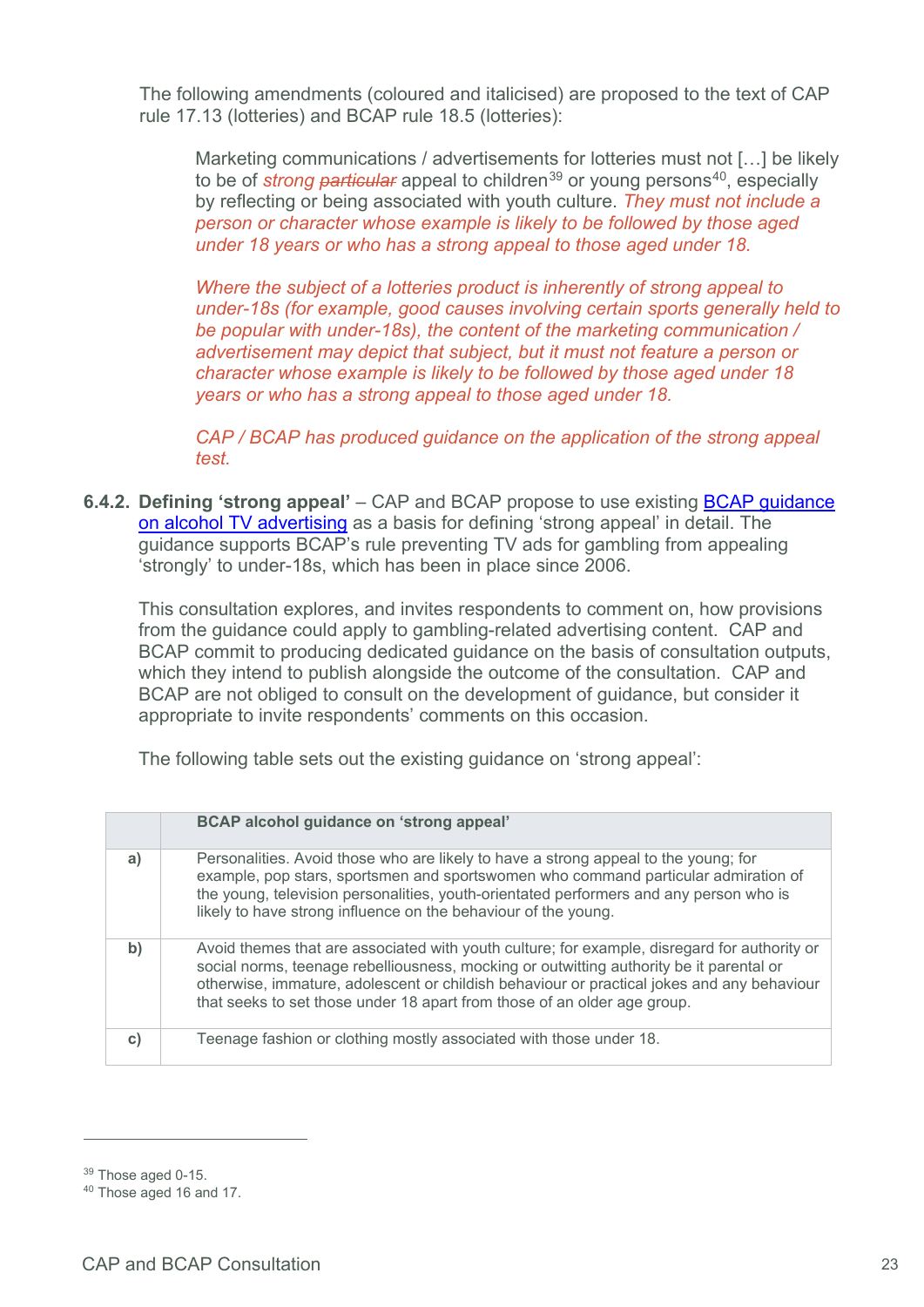| d) | Avoid music or dance that is likely to appeal strongly to under-18s. But an advertisement<br>that, for example, features an old recording that, perhaps as a result of its use in the<br>advertisement, becomes popular with the young once again, will not necessarily be<br>challenged. Announcements of alcohol-sponsored events may be made but the emphasis<br>must be on the event, not the alcohol |
|----|-----------------------------------------------------------------------------------------------------------------------------------------------------------------------------------------------------------------------------------------------------------------------------------------------------------------------------------------------------------------------------------------------------------|
| e) | Language commonly used by the young but rarely by an older generation; for example,<br>slang or novel words.                                                                                                                                                                                                                                                                                              |
| f) | Cartoons, rhymes or animation. Avoid those likely to have strong appeal to children and<br>teenagers. Mature themes are likely to be acceptable                                                                                                                                                                                                                                                           |
| g) | Caution is needed in the use of all sports. In addition, certain sports have a strong appeal<br>to the young, for example, skateboarding or "extreme sports"; they should be avoided.                                                                                                                                                                                                                     |
| h) | Avoid puppets or cute lovable animals that are likely to inspire strong affection in the<br>young, adolescent or childish humour must be avoided.                                                                                                                                                                                                                                                         |

As well as establishing a stricter test of appeal for all types of ad content, the BCAP alcohol guidance focuses on several types of content of appeal identified in the research; for instance, personalities (like certain celebrities and sports people). It also covers other features of advertising identified in the research such as music.

**6.4.3. Interpretation** – CAP and BCAP's proposals to prevent gambling and lottery advertisements (together 'gambling advertisements') from appealing 'strongly' to under-18s focus principally on imagery, themes and characters. They are not intended to restrict simple text or audio references to, for example, sports, good causes, teams or individuals generally held to be popular with under-18s.

It is CAP and BCAP's intention that the ASA would assess the test of 'strong appeal' in line with the points of guidance set out above, including provisions on certain characters appearing in ads. Assessments are likely to rely on various aspects of characters' general appearances and how they behave. For example, childorientated animated characters are presently restricted under the 'particular appeal' test; a 'strong appeal' test would be likely to extend the restriction to other types of characters. For alcohol advertising, which is subject to the 'strong appeal' restriction, the ASA upheld against the use of a **parrot puppet** (2014) and ['Kevin' the Carrot](https://www.asa.org.uk/rulings/aldi-stores-ltd-a17-405943.html) (2018), but not against ['Henry' the Fox](https://www.asa.org.uk/rulings/greene-king-brewing-and-retailing-ltd-a14-265983.html) (2014) and several [animated frogs](https://www.asa.org.uk/rulings/ab-inbev-uk-ltd-a17-387809.html) (2017).

Assessment of a personality's appeal will take into account their general profile among the public and with under-18s in particular. The ASA would likely consider the context the personality is best associated with (for example, as a sportsperson or entertainer) and their likely under-18 following. This may also include metrics such as a personality's following on social media. In relation to personalities, the ASA has only once assessed a TV ad for alcohol against the restriction on 'strong appeal. It did not find the ad, featuring [David Beckham](https://www.asa.org.uk/rulings/diageo-great-britain-ltd-a14-285061.html) (2015), in breach because the ASA was of the view that he had retired as a player and had been based in the USA for several years and his appearance in the ad was, therefore, unlikely to have 'strong appeal' to under-18s.

The ASA would likely to adopt broadly the same approach to assessing the 'strong appeal' to under-18s of characters that have an existence outside the context of the advertisement; principally, licensed characters from TV and film, but also more longstanding, traditional characters such as Santa Claus.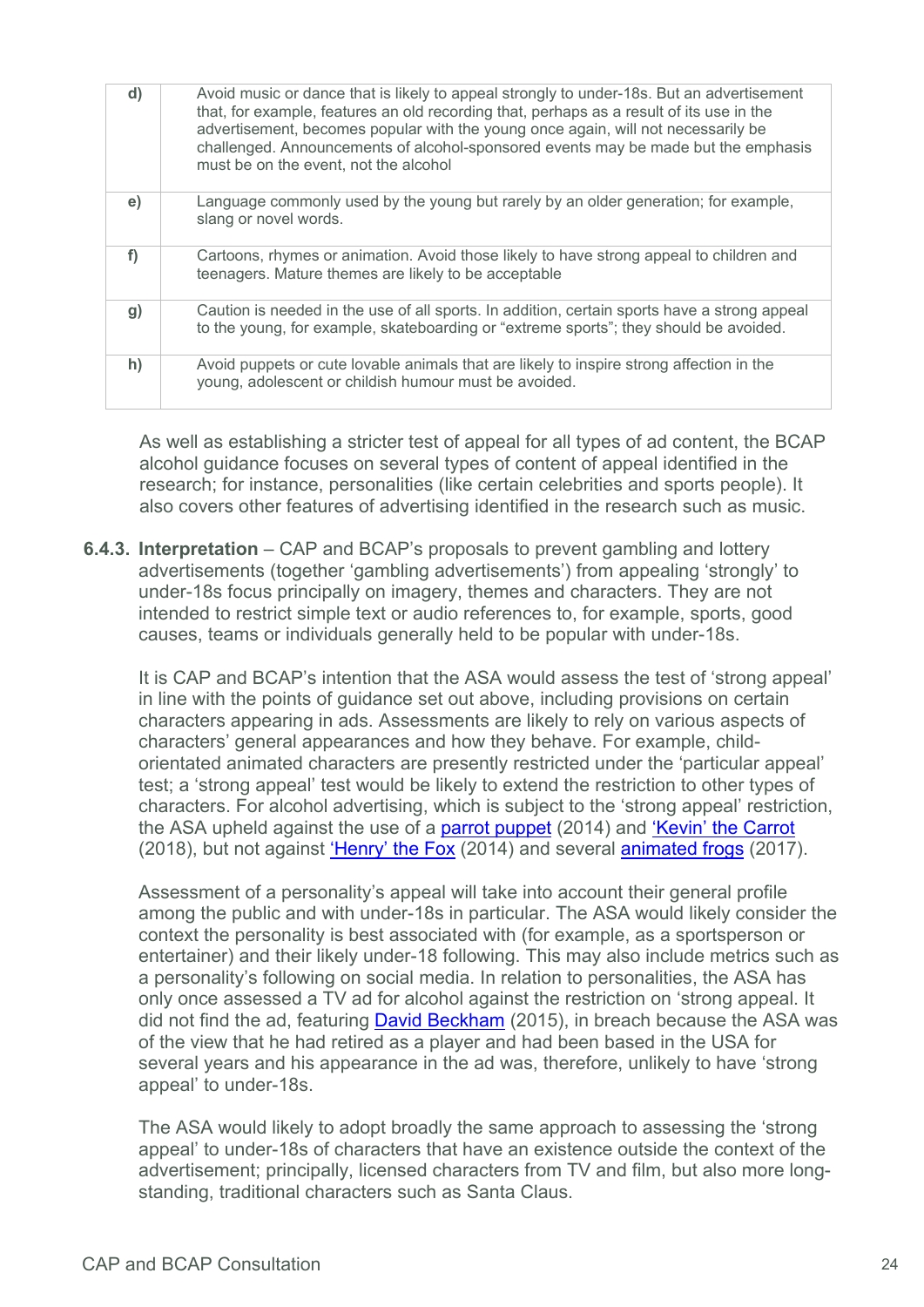Overall, respondents should note that, recognising the implications of public concerns over gambling advertising and the GambleAware findings, the ASA will take a strict line in its approach to the application of any new test of appeal.

Respondents should also note the existing CAP and BCAP gambling rules include provisions banning the inclusion of personalities or characters who are or appear to be under 25; these rules remain unaffected by the proposals on 'strong appeal'[41.](#page-24-0)

#### **6.4.4. Exemption for certain content depicting the subject of a licensed gambling activity or the good causes that benefit from lottery funds**

BCAP guidance on TV ads for alcohol, preventing 'strong appeal' to under-18s, states at point (g): *Caution is needed in the use of all sports. In addition, certain sports have a strong appeal to the young, for example, skateboarding or "extreme sports"; they should be avoided.*

Unlike alcohol products, some gambling products are inherently linked to activities that are of 'strong appeal' to under-18s; for instance, lotteries good causes and bets on the outcomes of sports matches, TV shows and eSports tournaments. Football is an obvious example of a sport generally held to be popular with under-18s. It is not of 'particular appeal' to under-18s (in other words appealing more to under-18s than to adults). It appeals equally across different age ranges. Applying a 'strong appeal' test to football and other subjects, which are held to be popular with under-18s and inextricably linked with the licensed gambling activity would effectively prevent the advertisement of those licensed activities.

The Gambling Commission is responsible for licensing gambling operators and ensuring their provision of products is compatible with the Gambling Act 2005's requirement to ensure children and young people remain protected. The ASA could not reasonably prevent the advertising of products that have met these requirements.

CAP and BCAP therefore propose an exemption for certain content that depicts subjects, which are held to be popular with under-18s and inextricably linked with the licensed gambling activity or good causes benefitting from lottery funds.

- a) It is proposed that the 'strong appeal' rule would not apply to:
	- i. the activity which is the subject of the licensed gambling activity (for example, football and eSports) in general terms;
	- ii. *generic* depictions of these subjects (for example, balls and other sporting equipment, stadia or depictions of players and play) provided that they are not presented in a manner that might 'strongly' appeal to under-18s (for example, using cartoon-style graphics);
	- iii. content that specifically identifies a subject of the licensed gambling activity (for example, the logos of an eSports game, sports team, sports tournament, or other event);

<span id="page-24-0"></span><sup>41</sup> CAP rules 16.3.14 (Gambling) and 17.15 (Lotteries) and BCAP rules 17.4.6 (Gambling) and 18.6 (Lotteries).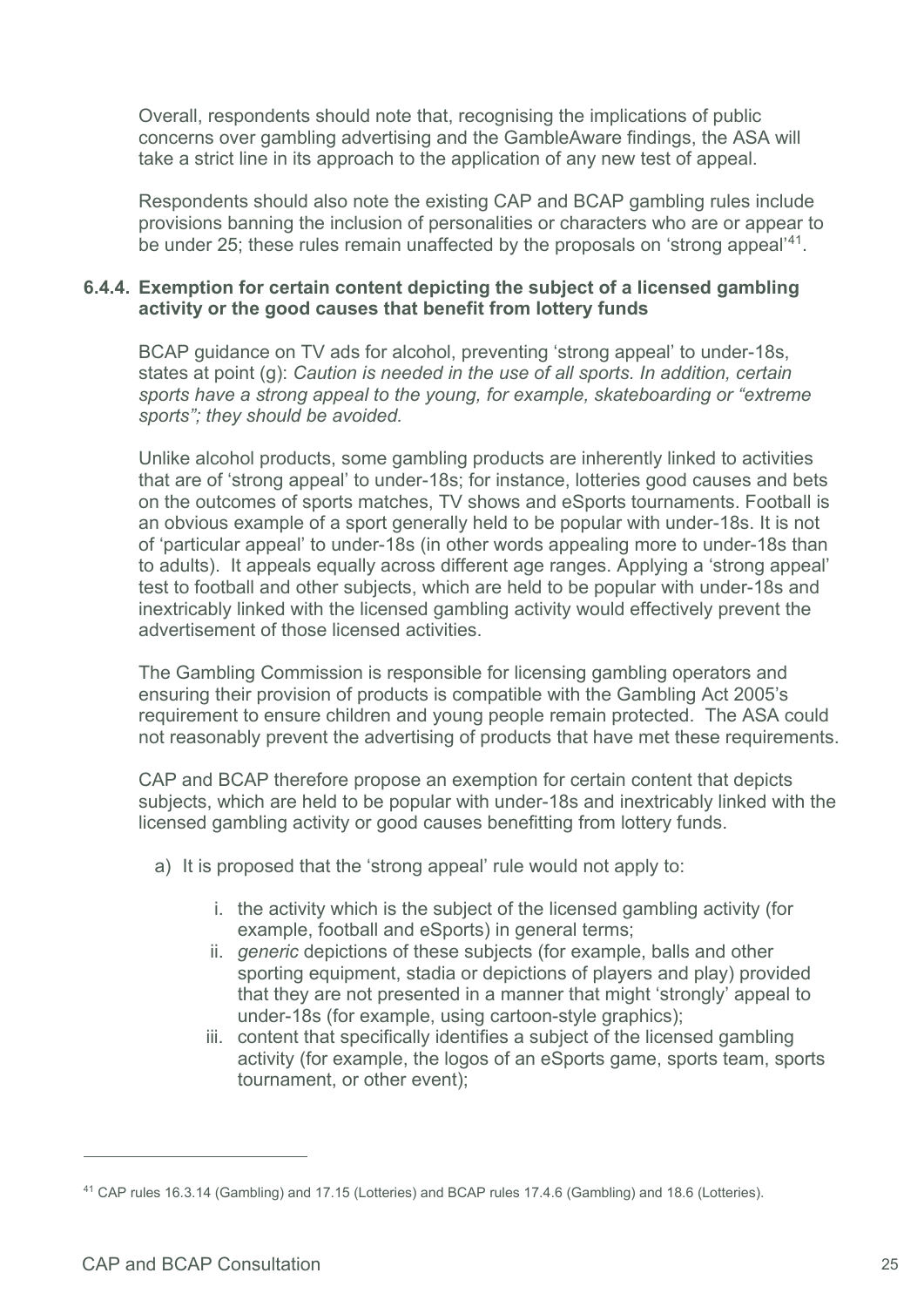- iv. depictions of good causes benefitting from lottery funds (for example, holiday activities arranged for disadvantaged children) or references to lottery prizes; and
- v. material relating to an advertiser's brand identity (for example, logos or livery).
- b) For the avoidance of doubt, the proposed exemption would not cover advertising featuring of a person or character whose example is likely to be followed by those aged under 18 years or who has a 'strong appeal' to those aged under 18: doing so would be banned by the proposed new rule. Moreover, if an ad took advantage of one or more of the exemptions (i)-(v), the ad could not include any other factor which, judged in whole and in context, would be likely to render the ad of 'strong appeal' to under-18s.

CAP and BCAP propose to use the consultation output to inform drafting of guidance to bear out the practical implications of the proposed exemption in relation to any 'strong appeal' restriction that may be introduced following this consultation.

**6.4.5. Targeting based on age-verification** – An important consideration relating to the proposal is the mitigating effect of using highly robust targeting measures to exclude under-18s from receiving a gambling advertisement. The ASA has an [established](https://www.asa.org.uk/news/particularly-appealing-guidance-for-gambling-operators-not-children.html)  [position](https://www.asa.org.uk/news/particularly-appealing-guidance-for-gambling-operators-not-children.html) in this respect relating to the 'particular appeal' test. Gambling ads that are of 'particular appeal' to under-18s and that are 'freely accessible' will breach the rules. However, if highly robust targeting methods are used to the effect of excluding, for all intents and purposes, all under-18s from the audience, the content of the ad can appeal particularly to under-18s (given this age group's absence from the audience). Of note, the 'particular appeal' test is not applied in these circumstances as there are no under-18s in the audience, to whom this restriction is designed to protect. So, if the proposal is implemented, the 'strong appeal' test would also not apply in these circumstances.

To meet the requirement, marketing data would have to be drawn from sources compliant with the Gambling Commission's age verification requirements; for example, an operator's own customer data or certified marketing lists from third party suppliers<sup>42</sup>. Although other approaches could not be prohibited, the ASA would expect the marketer to demonstrate that verification had been carried out to standards consistent with those that the Gambling Commission requires; for example, data based on financial information relating to the possession of a credit card, is likely to be sufficient.

In terms of the media exempted, advertisements on a website or app behind a robust member sign-in wall, direct marketing (via email or SMS) or content targeted to ageverified individual's social media accounts would not be subject to the 'strong appeal' rule as under-18s are, for all intents and purposes, unlikely to form any part of the audience.

<span id="page-25-0"></span> $42$  Marketers obtaining data for marketing purposes (e.g. in the form of marketing lists or through the collection of data in online environments must comply with the General Data Protection Regulation (GDPR), which is enforced by the Information Commissioner's Office. Where relevant UK Advertising Codes reflect provisions of the GDPR; in 2018, CAP [consulted on changes](https://www.asa.org.uk/news/new-rules-on-the-use-of-data-for-marketing.html) to its rules to reflect the coming into force of the GDPR.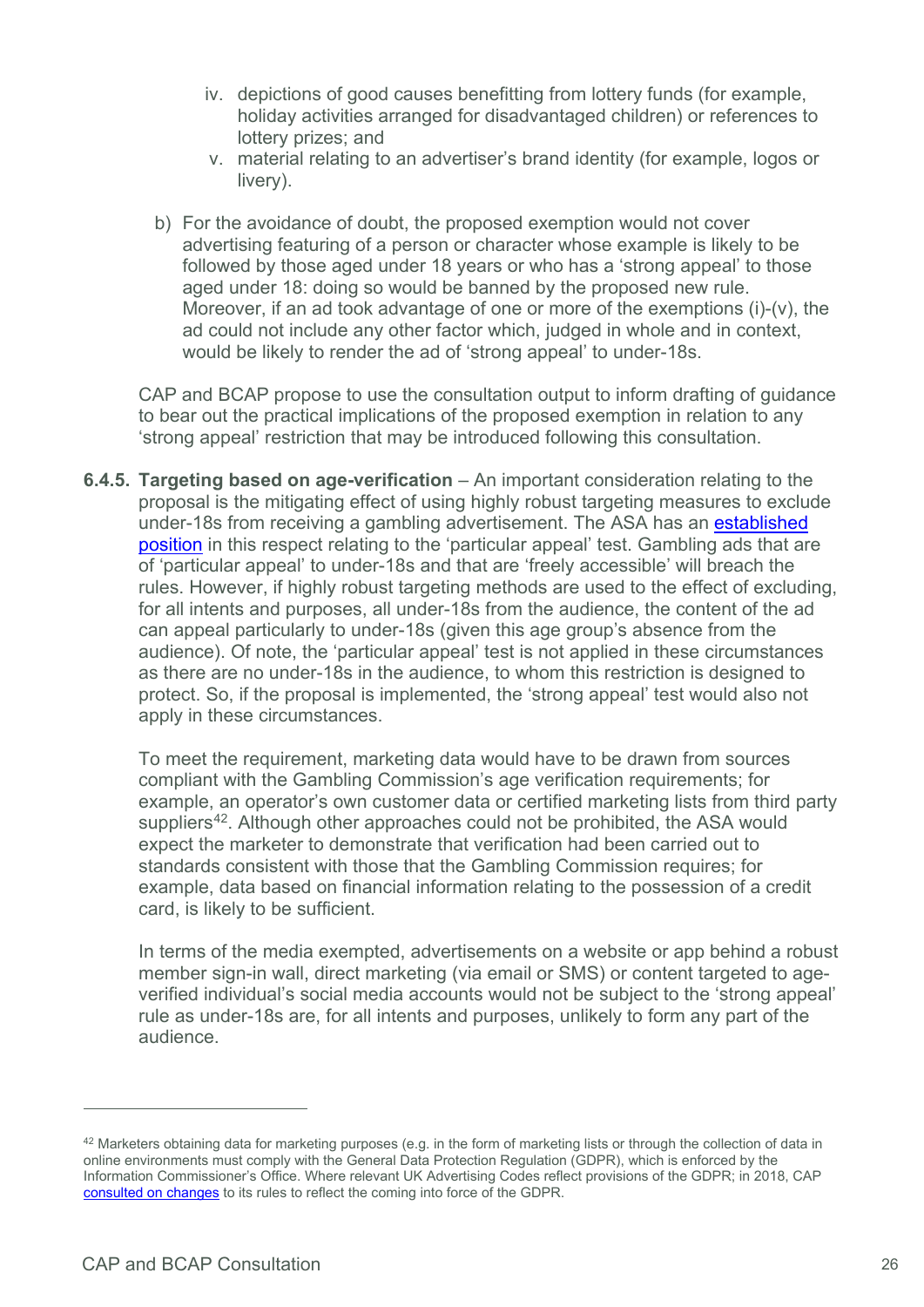CAP and BCAP propose that this approach should continue to apply to the introduction of any rule prohibiting gambling advertisements from appealing 'strongly' to under-18s.

#### **6.5.Consultation question 1**

- **a)** Do respondents agree with the proposed amendments (set out in section 6.4.1 above) to CAP rule 16.3.12 (gambling) and BCAP rule 17.4.5 (gambling)? If not, please state why including details of any alternative approach(es) to achieving CAP and BCAP's policy aims.
- **b)** Do respondents agree with the proposed amendments (set out in section 6.4.1 above) to CAP rule 17.13 (lotteries) and BCAP rule 18.5 (lotteries)? If not, please state why including any alternative approach(es) to achieving CAP and BCAP's policy aims.
- **c)** Do respondents consider the intended application of the rules proposed in questions 1(a) and 1(b) and the guidance to support their application (set out in sections 6.4.2 and 6.4.3 above) are broadly proportionate to the intended purpose of preventing gambling ads from appealing 'strongly' to under-18s? If not, please state why.
- **d)** Do respondents agree with the proposal (set out in section 6.4.4 above) to exempt from the rules, proposed in questions 1(a) and 1(b), certain content inextricably linked to licensed gambling activity or the good causes that benefit from lottery funds? If not, please state why.
- **e)** Do respondents agree the rules proposed in questions 1(a) and 1(b) should not apply to advertisements restricted on the basis of robust age-verification measures (set out in section 6.4.5 above), which, for all intents and purposes, exclude under-18s from the audience? If not, please state why.

## **6.6.Protecting vulnerable adults: stricter responsibility guidance**

CAP and BCAP Guidance on *[Gambling advertising: responsibility and problem gambling](https://www.asa.org.uk/uploads/assets/uploaded/bb5292af-96f3-4c28-94a031dbfdfde3d8.pdf)* includes a series of provisions that elaborate on CAP and BCAP's rules protecting vulnerable adults and audiences in general. Its primary focus is the UK Advertising Codes' gambling sections, but it affords the ASA discretion to apply its provisions to inform the interpretation of the similar rules in the lotteries sections<sup>[43](#page-26-0)</sup>.

CAP and BCAP guidance plays a key role in informing the ASA's interpretation of the rules, although the ASA is not bound by guidance and, in rare and exceptional circumstances only, it may deviate from it. Guidance also sets industry and practitioner expectations of marketing approaches that are likely to be unacceptable. The underlying objective is to ensure that advertising is compliant before it is published or broadcast.

It is accepted that guidance will develop over time as the ASA makes rulings applying the rules in different advertising scenarios; lessons from those rulings are incorporated into the guidance. Also, as in this case, periodic reviews of the emerging evidence can inform

<span id="page-26-0"></span><sup>43</sup> Se[e Annex A,](http://www.asa.org.uk/resource/gambling-appeal-consultation-annex.html) section 4 for a summary of the rules and guidance.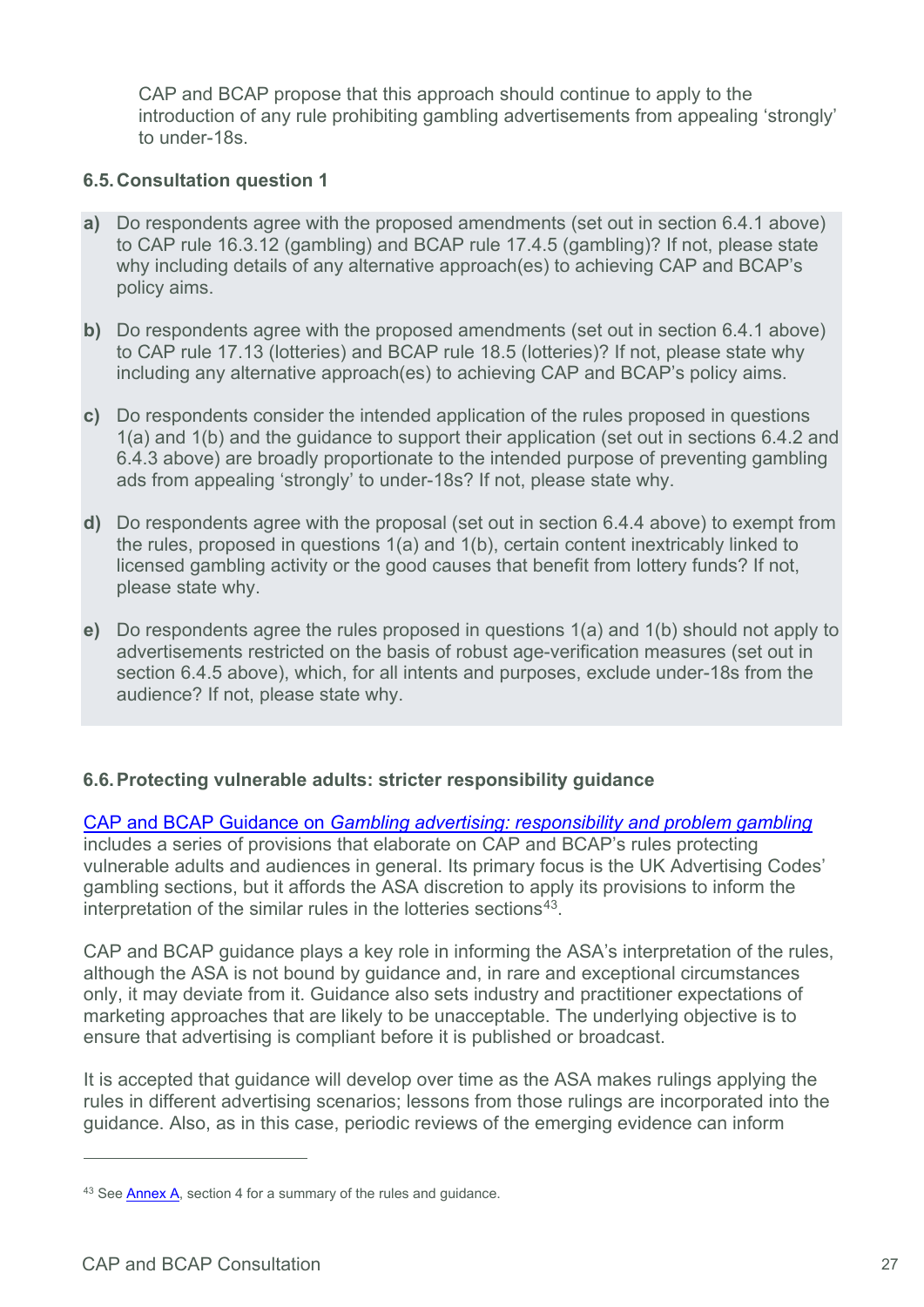guidance development (for example, where new evidence provides insights to better bear out the rules should be interpreted).

This consultation assesses GambleAware evidence relevant to issues of appeal to vulnerable groups and invites further input from respondents to inform revisions to CAP and BCAP existing guidance on responsibility and problem gambling. The Committees will publish the revised guidance alongside the outcome of the consultation having evaluated further submissions by respondents. CAP and BCAP are not obliged to consult on guidance, but consider it appropriate to do so on this occasion.

## **6.6.1. Proposed guidance revisions**

Based on insights from the GambleAware findings, CAP and BCAP propose several amendments to the guidance. The proposals are based on several of the findings included in Final Synthesis Report section 6.2.3[44](#page-27-0).

The main focus for changes will be guidance section 4, 'Social responsibility, harm and gambling behaviour'. This includes provisions that prevent condoning or encouraging problem gambling behaviours, approaches that trivialise gambling (for example, by giving the impression that the decision to gamble may be taken lightly), undue pressure on the audience to gamble (for example, exhortations to "Bet now") and giving erroneous perceptions of the level of risk involved.

CAP and BCAP propose to add new provisions to cover the following issues identified in their assessment of the GambleAware research:

- In quidance section 4.2 on erroneous perceptions of risk and control, proposed additions to the guidance would prohibit:
	- $\circ$  presenting complex bets in a way that emphasises the skill, knowledge or intelligence involved to suggest, inappropriately, a level of control over the bet that is unlikely to apply in practice;
	- o presenting gambling as a way to be part of a community based on skill; and
	- o implying that money back offers create security (for example, because they give gamblers the chance to play again if they fail or that a bet is 'risk free' or low risk).
- In guidance section 4.3 on impulsiveness and urgency further examples of problematic approaches are proposed to be added (for example, time limited offers emphasising the need to participate before the odds change and ads that place emphasis on the immediacy of an event).
- In quidance section 4.4 on trivialization, proposed additions would prohibit:
	- o humour or light-heartedness being used specifically to play down the risks of gambling; and
	- o unrealistic portrayals of winners (for example, winning first time or easily).

<span id="page-27-0"></span><sup>44</sup> This part of the GambleAware FSR draws on the ScotSen research, The Effect of Gambling Marketing and Advertising on Children, Young People and Vulnerable People: Qualitative Research Report, commissioned by GambleAware as part of its research project; the relevant findings are in sections 3.4 and 3.5 of that report.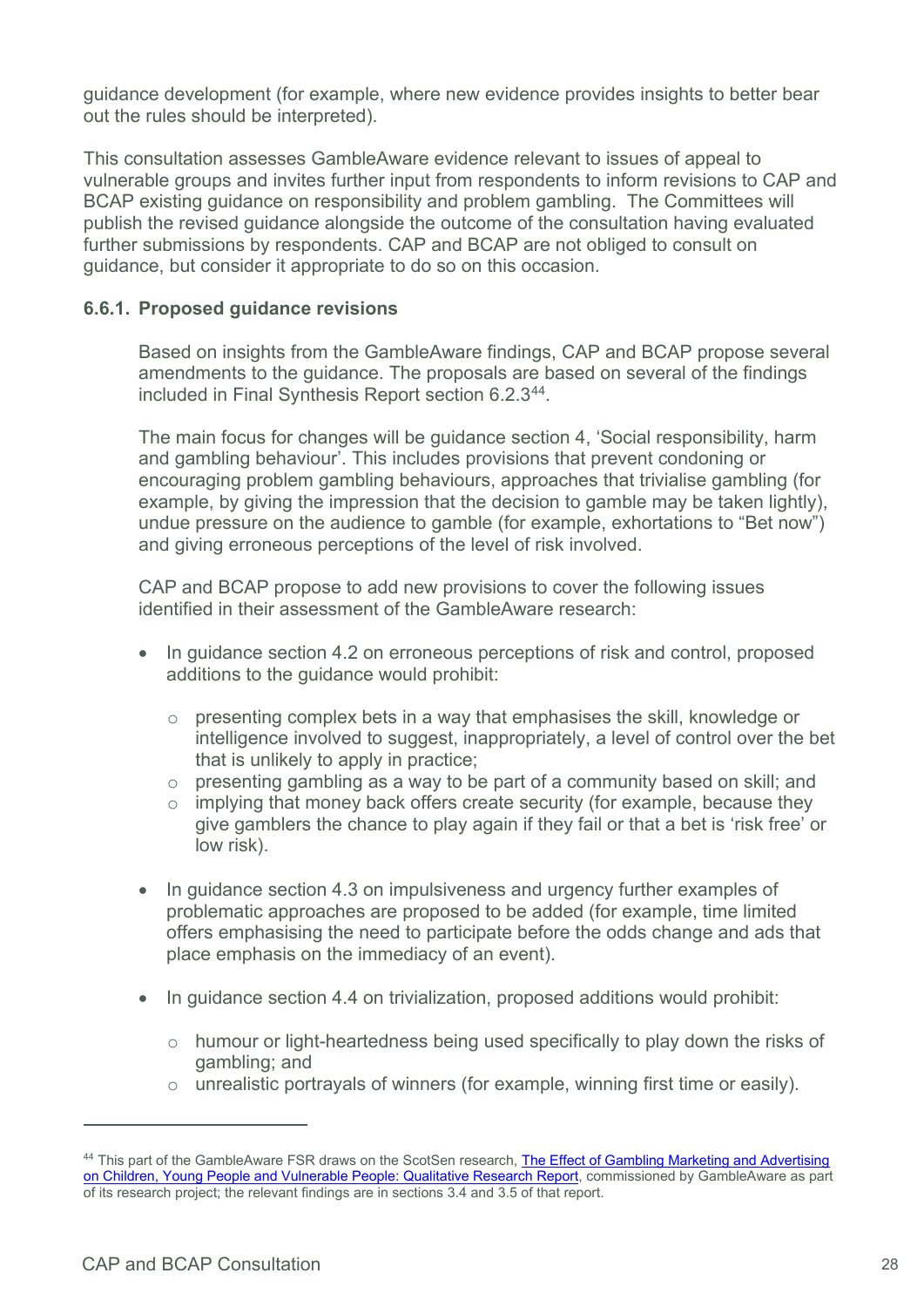• In quidance section 6.2 on financial concerns additional examples are proposed to be added to urge caution when depicting a winner: the implication that someone won easily or approaches that take advantage of people's hopes of winning themselves (in other words replicating the success).

#### **6.7.Consultation question 2**

- **a)** Do respondents agree with CAP and BCAP's proposed additions to the *[Gambling](https://www.asa.org.uk/uploads/assets/uploaded/9847cafa-b629-48ed-99c50a47c2cc98fc.pdf)  [advertising: responsibility and problem gambling](https://www.asa.org.uk/uploads/assets/uploaded/9847cafa-b629-48ed-99c50a47c2cc98fc.pdf)* guidance? If not, please state why.
- **b)** Do respondents consider that there are additional provisions, which might be added to better meet CAP and BCAP's objective of ensuring that its guidance protects vulnerable adults from ad content with the potential for gambling advertising-related harm? If so, please set out the reasons including reference to the evidence base, further information and examples as necessary.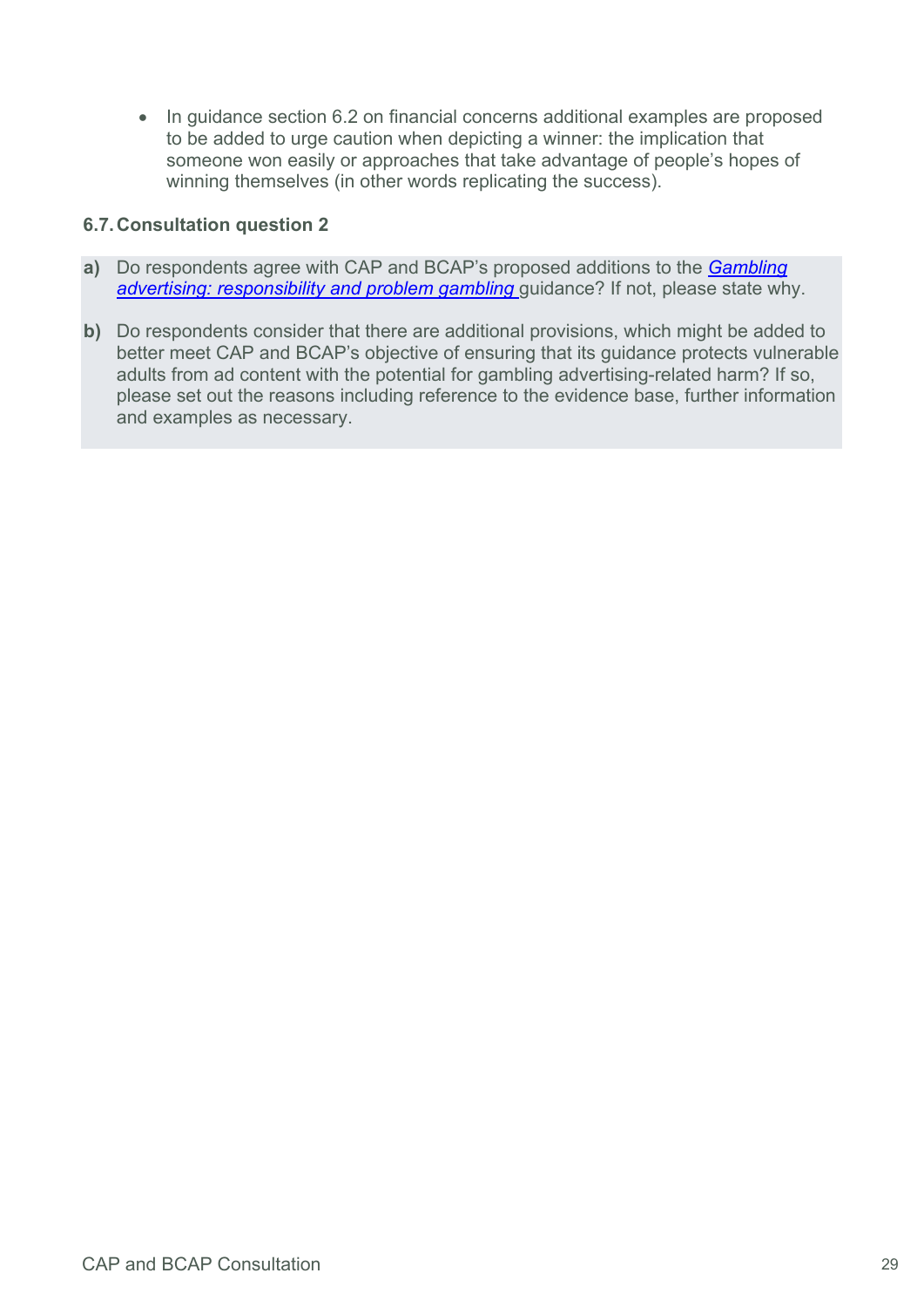# <span id="page-29-0"></span>**7. Scheduling, placement and targeting restrictions**

#### **7.1.Overview**

The GambleAware Report finds that exposure to gambling advertising is high across all age groups, and restrictions on the scheduling, placement and targeting of gambling advertisements have a limited impact. This includes the '25% test' restriction, through which CAP ensures non-broadcast ads for gambling, alcohol and other age-restricted ads, served to mixed-age audiences, are prohibited where more than 25% the audience are under 18.

The Final Synthesis Report contends that sheer exposure to gambling advertising can have an impact on attitudes towards the prevalence and acceptability of gambling, and, in turn, "susceptibility" to gamble in the future. The report subsequently recommends a reconsideration of CAP's '25% test' restriction.

For reasons set out in this section, CAP considers the evidence on which this finding is based falls considerably short of suggesting that the rules need to be updated to restrict further the media in which, and the audience to which, gambling advertisements may be served.

Any regulatory benefits arising from strengthening rules on the scheduling, placement and targeting of gambling ads in order to reduce all age groups' exposure to gambling ads are, at best, uncertain. It is therefore unclear what commensurate and proportionate regulatory benefits would be generated by such an intervention.

CAP considers the policy to allow gambling ads to be served to predominantly adult audiences only (with adults comprising at least 75% of the audience), remains appropriate and proportionate. This policy accepts that children and young people will see gambling advertisements, but, when they do, CAP and BCAP's rules prohibit the creative content of those ads from engaging the under 18 audience.

Responding to the Final Synthesis Report's specific recommendation for change, CAP considers the '25% test' restriction continues to be appropriate. It nevertheless invites respondents to submit other evidence, which suggests that exposure to gambling advertising can, in and of itself, result in gambling advertising-related harms.

#### **7.2.GambleAware conclusions and recommendations**

The Final Synthesis Report makes this case for reducing exposure to gambling advertising:

exposure to advertising is high across all age groups with gambling advertising predominantly found in public places rather than specifically child-friendly places. This suggests that current rules to restrict exposure have a limited impact, including the '25% rule' aimed at excluding advertising from media with an audience consisting of a 25% or more of children and young people. The research suggests that sheer exposure to gambling advertising can have an impact on attitudes towards the prevalence and acceptability of gambling, and in turn the susceptibility to gamble in the future. Furthermore, the rise of new forms of gambling marketing through social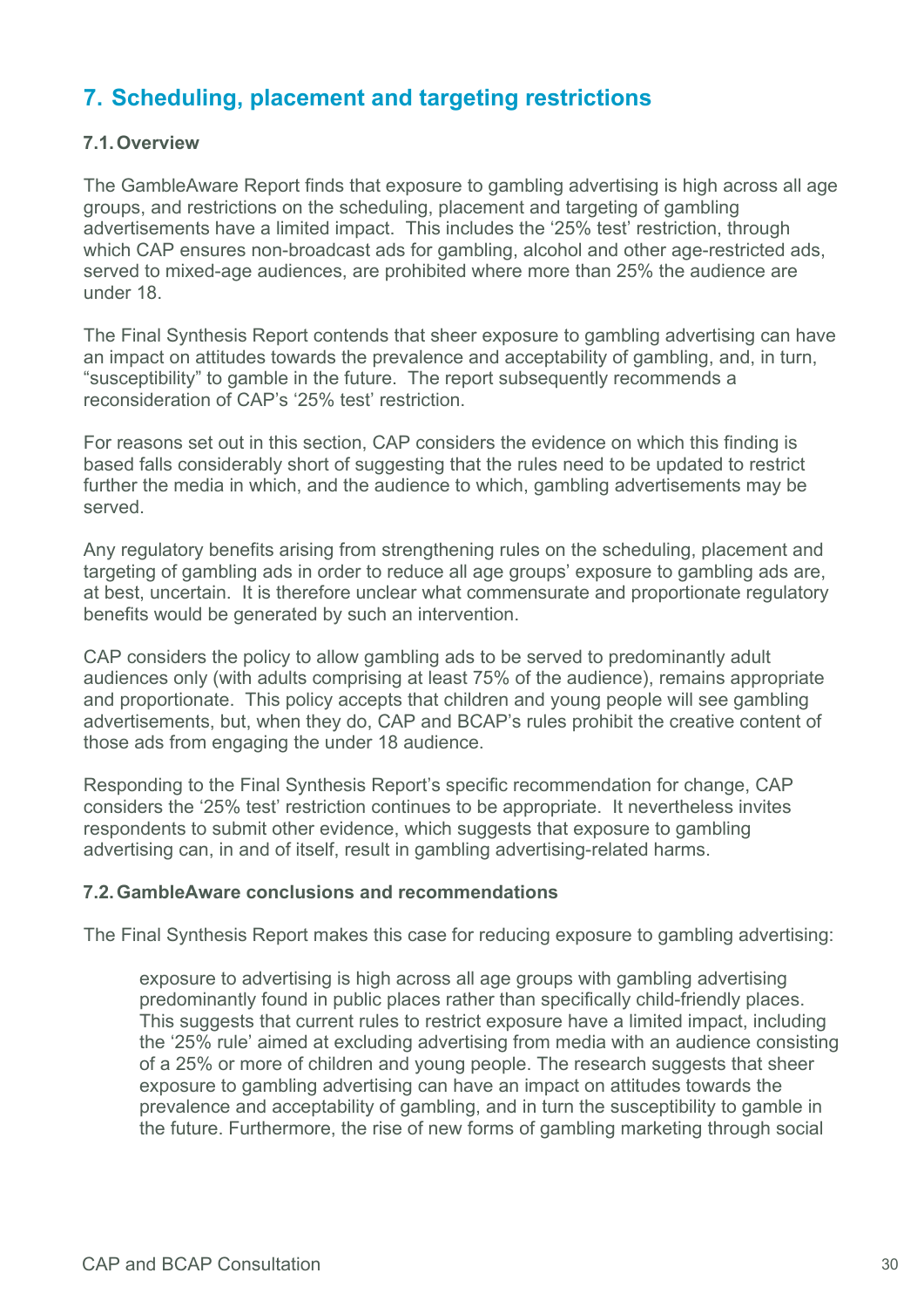media have increased the ways in which children, young people and vulnerable adults can engage with gambling brands, often innocently, in such a way as to develop brand loyalty[45.](#page-30-0)

This is followed by a GambleAware recommendation, directed at regulators, to:

Consider whether the '25% rule' remains an appropriate criterion for deciding which gambling ads can be legitimately marketed to a mass audience. Based on the findings from this research, further discussion is required to test the assumption that limited harm is caused from exposure to advertising where children and young people make up no more than 25% of the likely audience; and whether this threshold should be reduced and/or expressed as an absolute number rather than a percentage[46](#page-30-1).

#### **7.3.New GambleAware evidence**

The GambleAware research identified evidence of an association between non-gamblers' reported exposure to gambling advertising and their "susceptibility" to gamble in other words their intention to gamble in the next 12 months. This association included non-gamblers in the 11-17 age group<sup>[47](#page-30-2)</sup>. The link between exposure to gambling and significant attitudinal change to gambling for people aged 11-17 raises obvious concerns, even if the evidence falls short of finding that, in practice, exposure leads directly to participating in gambling at the time or in the future.

There are additional limitations to the findings. The finding is 'an association' and, as the Final Synthesis Report acknowledges, caution is necessary in attributing causation. Also, the measure, used by researchers, to determine whether respondents intend to gamble in the next 12 months is highly sensitive. Respondents answering that they would 'probably not' gamble in the next 12 months were categorised as 'susceptible' to gamble in the future. In terms of cumulative and longer-term impacts, the GambleAware evidence base does not include a longitudinal dimension, so it is not known whether respondents did, in practice, gamble in the next 12 months. (Gambling Commission research indicating that gambling participation by those aged 11-16 has declined from 22% to 11% over the past decade appears to challenge the association between more exposure to gambling ads and the likelihood that children go on to gamble in the following 12 months<sup>[48](#page-30-3)</sup>). The Final Synthesis Report also found no similar association among current gamblers across the sample. Findings also highlighted other factors associated with "susceptibility" to gamble, like the influence of parents and peers on shaping knowledge and behaviour<sup>49</sup>.

CAP and BCAP consider that the association identified between exposure to gambling advertising and "susceptibility" to gambling for people aged 11-17 is, at most, modest and, when considered in the light of GambleAware findings on the appeal of different types of content and messaging, it does not support the case that exposure to the multiplicity of different gambling advertisements is equally impactful. There is, therefore, little in the way of evidence to indicate that exposure to gambling advertisements is, in and of itself, likely to cause harm. Any regulatory benefits arising from measures to restrict further the media in

<span id="page-30-0"></span><sup>45</sup> GambleAware FSR section 1.3.1

<span id="page-30-1"></span><sup>46</sup> GambleAware FSR section 8.2.2

<span id="page-30-2"></span><sup>47</sup> GambleAware FSR section 7.4

<span id="page-30-3"></span><sup>48</sup> Gambling Commission (2019), pp. 10-12

<span id="page-30-4"></span><sup>49</sup> GambleAware FSR section 7.4.2.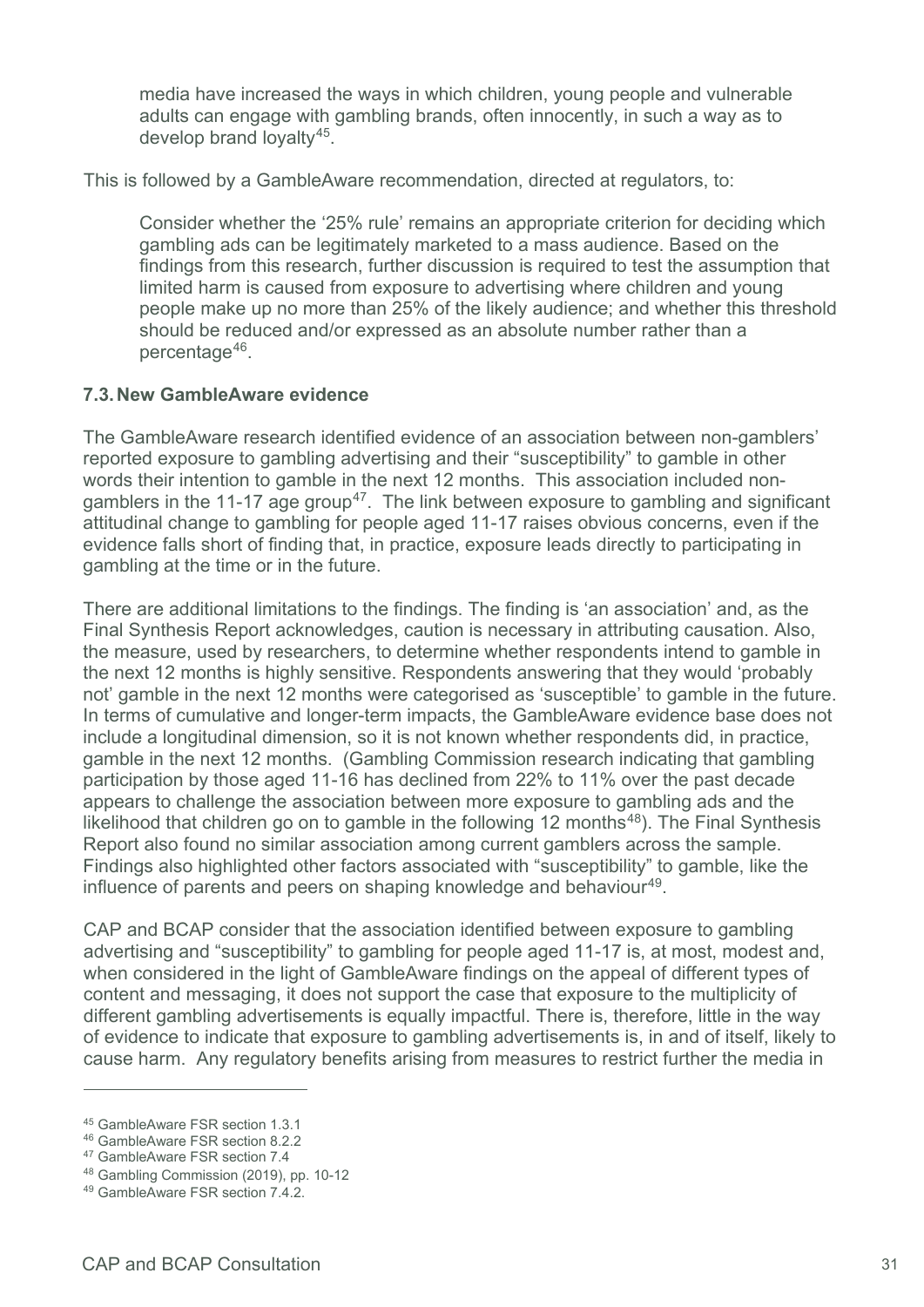which, and the audience to which, gambling advertisements may be served, in order to reduce exposure to all age groups are, at best, uncertain. It is therefore unclear what commensurate and proportionate regulatory benefits would be generated by such an intervention.

On this basis, CAP considers the '25% test' restriction remains a proportionate means of controlling the placement of gambling advertising in non-broadcast, one-to-many, mixedage audience media to ensure that such advertising only appears to predominantly adult audiences (with adults comprising at least 75% of the audience).

Gambling advertisers have the freedom to promote their products in these predominantly adult media environments provided that the creative content of the advertisement is unlikely to harm children, young people and other vulnerable groups. The rules intend to strike a proportionate balance focusing restrictions on potential gambling advertising-related harm (for example, advertising directed at under-18s or containing content that condones or encourages problem gambling behaviours) while respecting legitimate commercial freedoms.

#### **7.4.Assessment of the case for new restrictions**

**7.4.1. Basis for the '25% test'** – Previous evidence reviews concluded that there is little basis to find that exposure to gambling advertising, which complies with the UK Advertising Codes' restrictions on creative content, is likely to be harmful to under-18s<sup>[50](#page-31-0)</sup>. CAP and BCAP consider that evidence presented in the Final Synthesis Report does not challenge this finding.

The UK Advertising Codes intend to prevent gambling advertising that is *likely* to cause harm. Scheduling, placement and targeting restrictions prevent marketers from inappropriately directing gambling advertising at an audience younger than the legal age of participation. However, neither the Codes, nor the Gambling Act 2005, explicitly prohibit children, young people or other vulnerable groups from seeing or hearing commercial messaging related to gambling. Gambling operators can direct gambling advertising, compliant with the UK Advertising Codes, at a legitimate adult audience, including to persuade that audience to participate responsibly in gambling.

The Gambling Commission is responsible for licensing gambling operators and ensuring the provision of their products to customers is compatible with the Act's requirement on the protection of children and young people, and other vulnerable groups. The UK Advertising Codes acknowledge that both under-18s and vulnerable adults will see gambling advertising in audiences predominantly composed of adults. In response, the UK Advertising Codes restrict the creative content of ads to ensure vulnerabilities associated with these groups are not exploited and the potential for gambling advertising-related harm is appropriately mitigated.

Alongside restrictions on the use of directly targeted advertising and prohibitions on placement in media for under-18 $s^{51}$  $s^{51}$  $s^{51}$ , the '25% test' limits gambling advertising to

<span id="page-31-0"></span><sup>50</sup> CAP and BCAP reviewed the regulatory implications of emerging evidence in 2014 and again between 2018 and 2019; see links above.<br><sup>51</sup> The CAP Code includes media placement restrictions to prohibit advertising for products like gambling from appearing

<span id="page-31-1"></span>in on-to-many media for children (aged 0-15) and young people (aged 16-17). Media for children and young people are straight-forwardly identifiable, usually because they make the intended audience clear (for example, a teen interest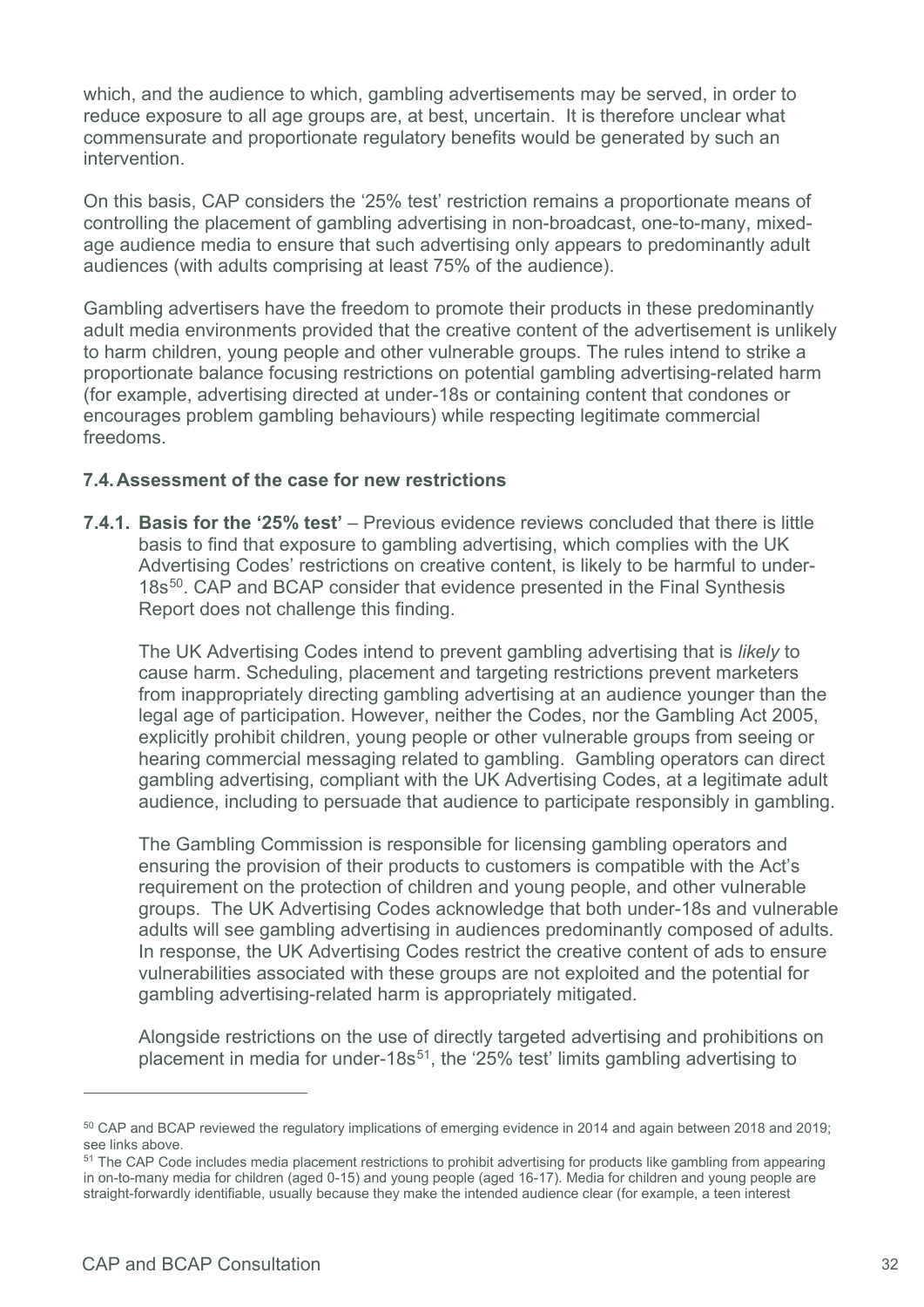predominantly or exclusively adult media environments. The bar is set deliberately high, recognising that under-18s consume media that is not directed at them explicitly. Even when a large majority – up to 75 % – of the audience is adult, restrictions on gambling advertising still apply and gambling operators are denied access to advertise to that audience.

CAP consider the test operates effectively to restrict media likely to be of 'particular appeal' to under-18s by identifying when they are over-represented in an audience relative to their make up in the overall population. Under-18s account for around 21% of the population<sup>[52](#page-32-0)</sup>. The 25% threshold represents an over-representation of under-18s of around 20%. CAP considers that this is a reasonable means of identifying media environments that are not predominantly for adults.

**7.4.2. Alternative approaches –** The GambleAware recommendation includes examples of alternative approaches: a reduction in the 25% threshold, the use of an absolute audience figure rather than a percentage, or a combination of the two.

The '25% test' allows gambling ads to be targeted at a predominantly adult audience only (at least 75% of the audience must be adult), whilst ensuring they cannot be placed in media likely to appeal particularly to under- 18s (i.e. where under- 18s are over-represented in the audience relative to their make up in the overall population).

In terms of online media, reducing the test to, say, 20% where under-18s are represented in the audience roughly in proportion to their make up in the UK population as a whole, would result in a negligible amount of additional online media being caught by the restriction. Beyond general audience media, like family entertainment content, most media have a specific focus in terms of their audience demographic skewing towards the media's target group rather than having an audience representative of the population. It is therefore not clear that a reduction in the test to 20% would have a significant impact on under-18s' exposure.

Moving the bar further to, say, 10% or 5%, would likely identify a material amount of additional online media that would be caught by the restriction, with the effect of reducing under-18s overall exposure to gambling ads. However, given CAP and BCAP's view that the association identified between exposure to gambling and "susceptibility" to gambling for people aged 11-17 is, at most, modest and the fact that strict controls on the appeal of content to under-18s limit its impact when exposure does take place, CAP considers any such reduction to 5% or 10% would be disproportionate both in terms of the impact on gambling operators' advertising freedoms and necessary protection for under-18s.

Setting a numerical limit on the number of the under-18s in an audience (either as a replacement for the '25% test' or in combination with it) is impractical given the significant differences between media audiences, how advertising appears and different approaches to measurement. For example, some media like video-on-

magazine or video sharing platform channel with content explicitly intended for a younger demographic). For advertising targeted using information about individuals to construct an audience, marketers are required to take steps to ensure that those known or likely to be under 18 are excluded from the audience. CAP's guidance, *[Children & age-restricted ads](https://www.asa.org.uk/asset/F0AB1553-1212-4106-8C6E6C0047FEBEBA/)  [online](https://www.asa.org.uk/asset/F0AB1553-1212-4106-8C6E6C0047FEBEBA/)*, provides details of the requirements for advertisers using online platforms like social media networks and video sharing platforms.

<span id="page-32-0"></span><sup>52</sup> Office of National Statistics (ONS), *[UK population pyramid interactive](https://www.ons.gov.uk/peoplepopulationandcommunity/populationandmigration/populationestimates/articles/ukpopulationpyramidinteractive/2020-01-08)*, data from 2018.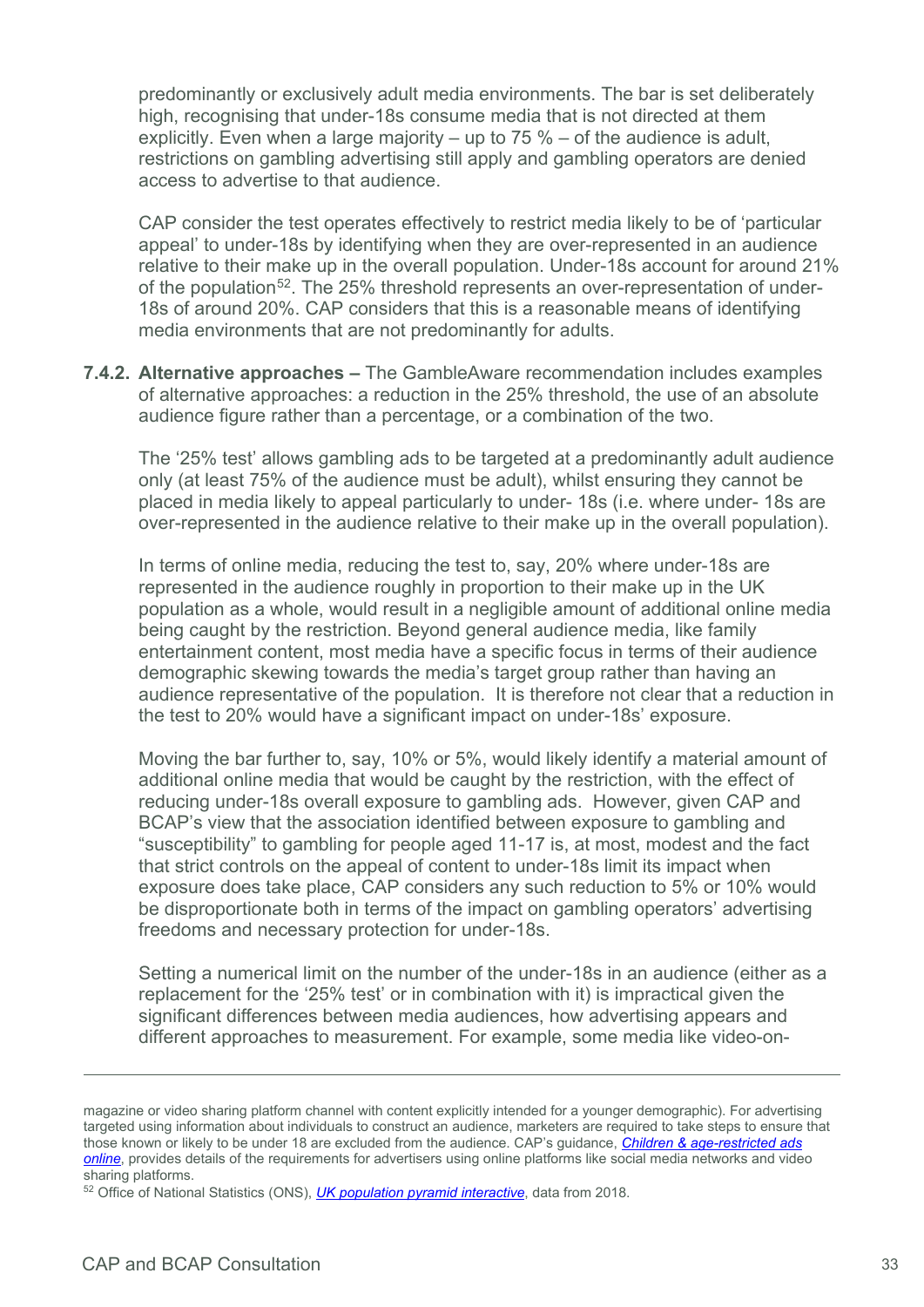demand or cinema include advertising, which appears to the audience watching at the point it is shown. Other media like websites or influencers' posts on a video sharing platform are available over a significant period of time for audiences to search for and consume the content.

The place of one-to-many media in the mix of people's media consumption has changed considerably with the growth of online platforms. Social media, video sharing platforms, websites and apps all support targeted advertising served to users based on known or inferred data at an individual level. As one-to-many advertising declines, it further calls into question the potential regulatory benefits – in terms of reduced exposure for under-18s – of change to the '25% test'.

- **7.4.3. Enforcement and impact** The '25% test' applies to one-to-many media with broader audiences. For instance:
	- Media of general appeal across all or most age ranges (for example, familyoriented video content); or
	- Media of appeal to young adults but may also be of appeal to young people and/or older children (for example, a health and fitness-related publication).

In its enforcement of CAP's media placement restrictions, the ASA requires marketers to demonstrate their compliance with the Code; they must hold sufficiently robust audience data to demonstrate the likely age composition of the audience<sup>[53](#page-33-0)</sup>. The more comprehensive the audience data is in demonstrating that under-18s comprise less than 25% of the audience, the greater confidence the gambling advertiser has in placing the ad in that environment. In the absence of sufficiently robust data, the ASA has the discretion to find the advertisement in breach of the '25% test'.

## **7.5.Consultation question 3**

- **a)** Do respondents agree that evidence, identified by the GambleAware research, of an association between exposure to gambling and "susceptibility" to gambling for people aged 11-17 are, at most, modest and do not present a sufficiently robust basis to merit restricting further the media in which, and the audience to which, gambling advertisements may be served? If not, please state why setting the basis upon which you believe the GambleAware evidence merits further regulatory interventions and what those interventions should be.
- **b)** Respondents are invited to submit further evidence, which suggests that exposure to gambling advertising can, in and of itself, result in gambling advertising-related harms? Respondents to this question are encouraged to have regard to the CAP and [BCAP guidance](https://www.asa.org.uk/resource/evidence-based-policy-making.html) on their approach to evidence-based policy making.

<span id="page-33-0"></span><sup>53</sup> CAP's guidance, *[Media placement restrictions: protecting children and young people](https://www.asa.org.uk/asset/2DED3F6A-9932-4369-AFE72131059E6B8D.D31EF8F7-1CD4-45D4-A547C3418DEE3569/)*, sets out the requirements of the '25% test' in full detail and includes scenarios.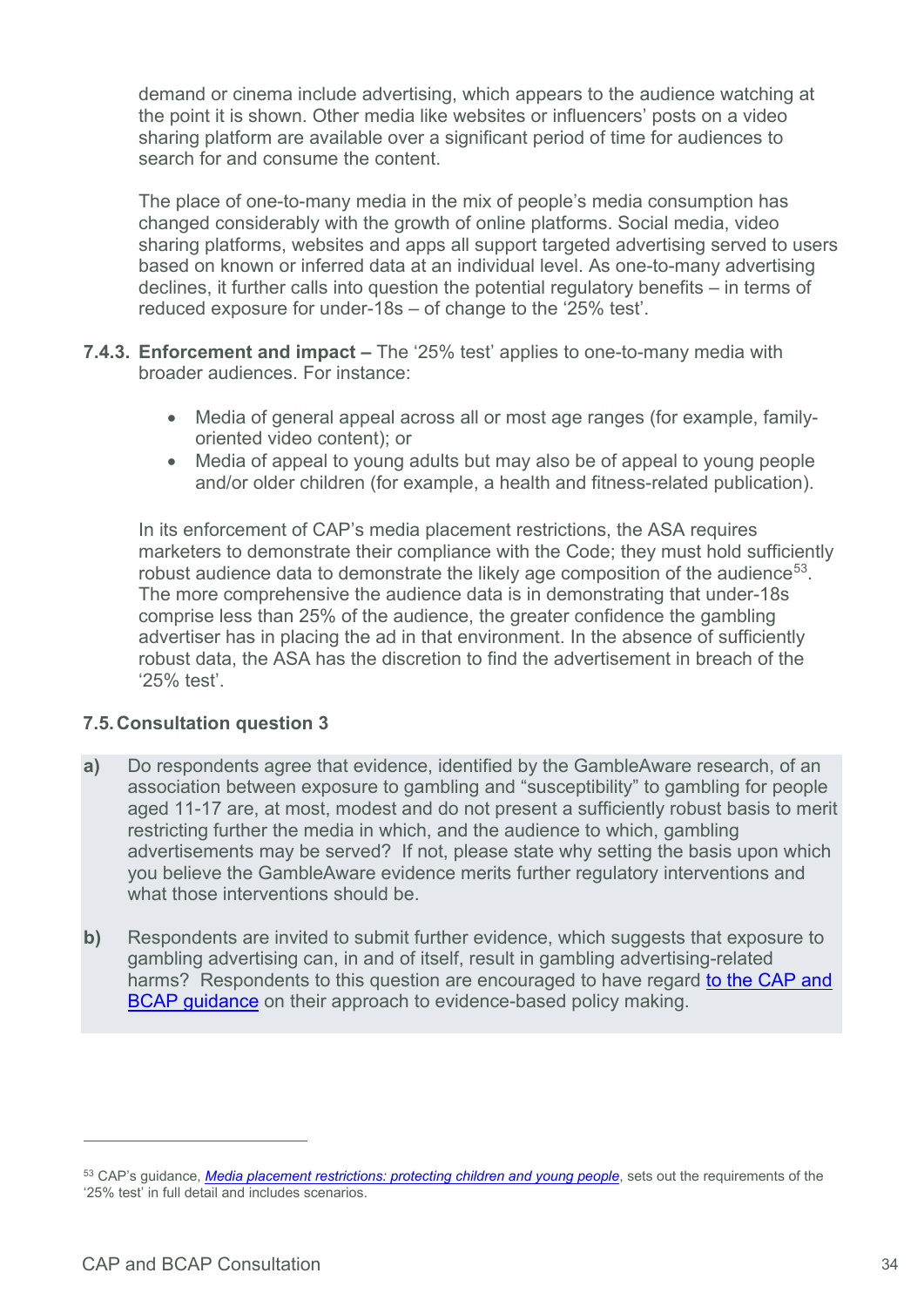**c)** Although CAP considers the GambleAware evidence does not present a case for change to the '25% test' (subject to its evaluation of responses to this consultation), do respondents consider there is a better way for CAP to meet its policy objective of balancing, on the one hand, necessary advertising freedoms for gambling operators and, on the other hand, necessary protection for under-18s? Respondents are invited to consider the full range of restrictions that apply to gambling advertising and, where available, provide evidence to support their submissions, particularly, that which bears out the regulatory benefits of an alternative approach.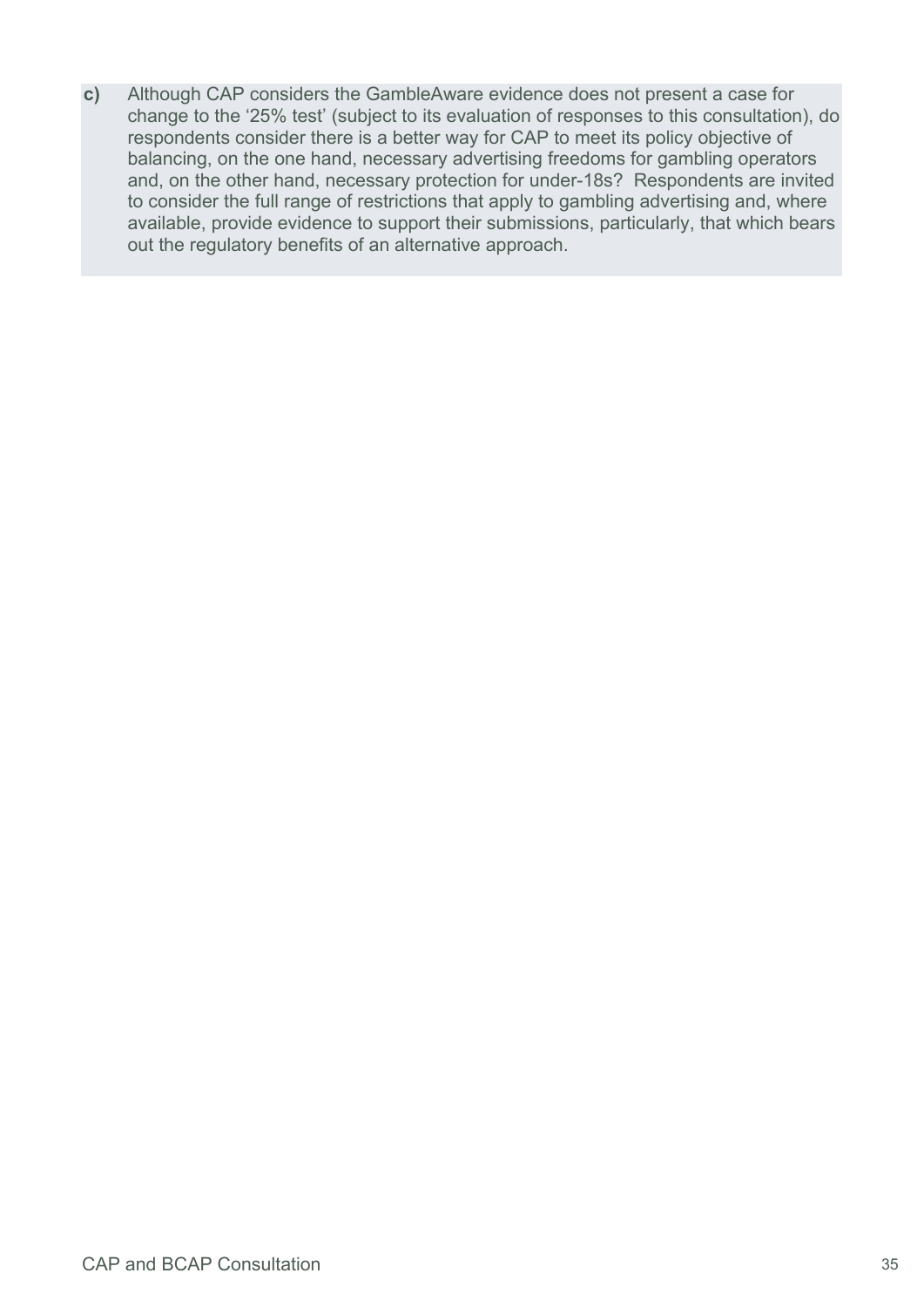# <span id="page-35-0"></span>**8. Technical updates to the Codes**

## **8.1.Overview**

CAP and BCAP propose to amend the:

- introductory text of CAP Code [section 16;](https://www.asa.org.uk/type/non_broadcast/code_section/16.html) and
- introductory text and structure of BCAP Code [section 17.](https://www.asa.org.uk/type/broadcast/code_section/17.html)

The primary aim is to clarify the scope of application of the rules with reference to the underlying legal framework. The proposals are not intended to result in substantive changes in advertising policy.

## **8.2.Purpose of proposed changes**

CAP and BCAP's general aim is to ensure the Codes are easily understood, easily implemented and easily enforced. This consultation presents an opportunity to update them to better align them with the underlying legal framework and to improve clarity, for instance, drawing on practical insights from ASA casework and findings of the GambleAware research assessed in developing this consultation. CAP and BCAP have also sought the input and technical advice of the Gambling Commission, Financial Conduct Authority (FCA), the Jersey Gambling Commission, the Alderney Gambling Control Commission, the Isle of Man Gambling Supervision Commission and the Northern Ireland Department for **Communities** 

The rationales for the proposed technical changes are set out in sections 8.2.1-8.2.4 below followed by the full text of the proposals, including comparisons with the existing text, in sections 8.3 and 8.4.

- **8.2.1.** The introductory text in the 'Background' sub-sections of both Codes' gambling rules will be amended to include more information on their statutory underpinnings and how the Codes work within them. In particular, learnings from the eSports-related work responding to GambleAware's Interim Synthesis Report suggest it is important to be clearer on issues relating to the promotion of unlawful gambling including the Gambling Commission's statutory powers to control it, along with their general role as a backstop to the ASA system<sup>54</sup>.
- **8.2.2.** A 'Scope' sub-section will be added to the CAP Code rules and the 'Definitions' subsection of the BCAP rules will be amended to simplify and harmonise the way the Codes explain the scope of application of their respective gambling rules.
	- Reflecting the main statutory framework underpinning them, CAP and BCAP's gambling rules apply to marketing by gambling operators licensed in Great Britain likely to have the effect of promoting gambling; this encompasses advertising of specific products and general brand promotional activity even where products are not directly referenced. This approach is intended to replace the previous description of the scope which focused on types of products; described as 'play for money' and 'play for free' gambling products.

<span id="page-35-1"></span><sup>&</sup>lt;sup>54</sup> See CAP and BCAP'[s letter](https://www.asa.org.uk/uploads/assets/62485c76-8cc3-4101-b1ce09cb0197d140/CAPs-response-to-GambleAwares-research-on-social-marketing-for-eSports-gambling.pdf) to the Gambling Commission in April 2020 outlining the work done to assess the implications of GambleAware findings relating to eSports betting-related marketing on social media.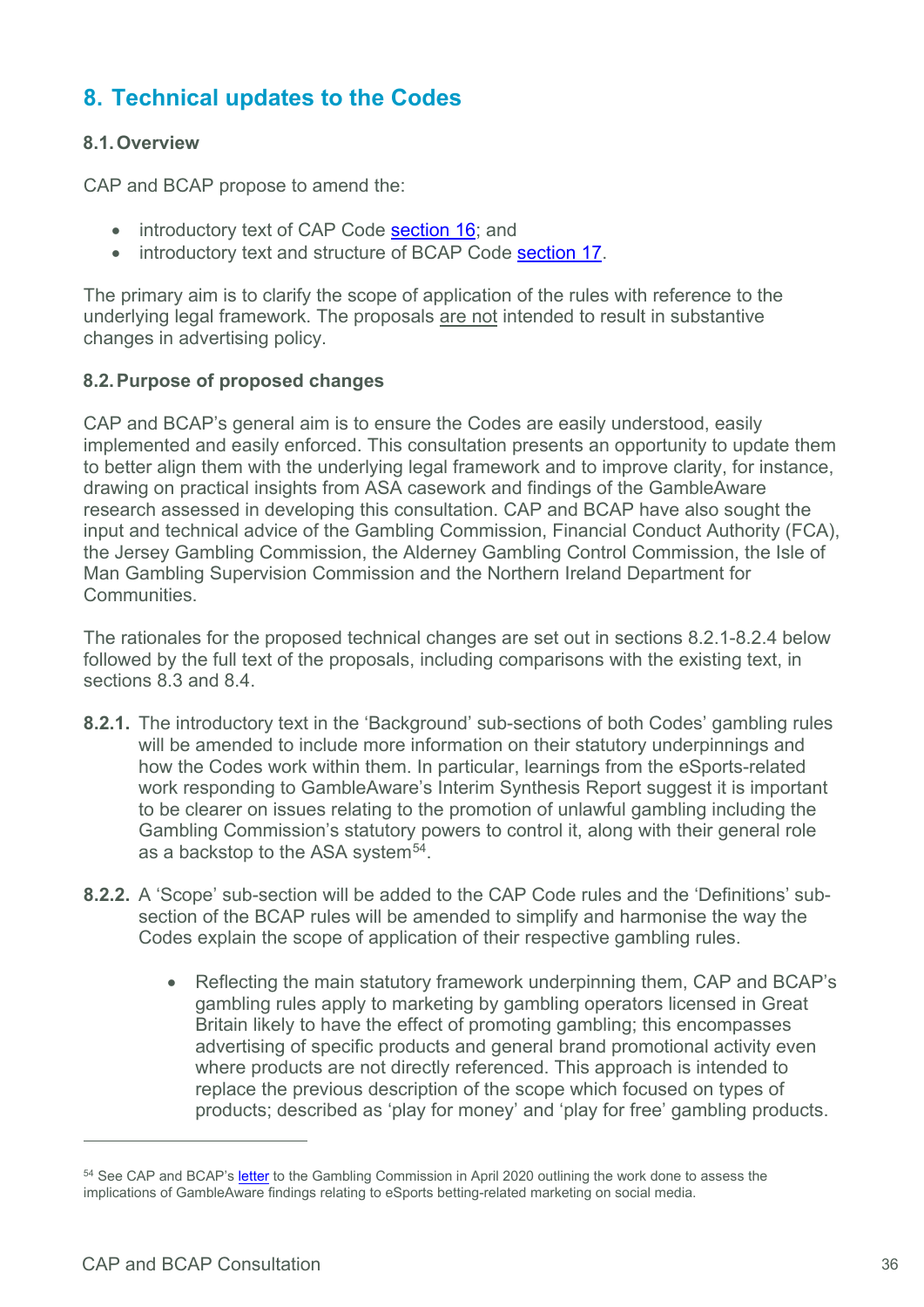- A similar approach will be adopted for advertising by firms authorised by the FCA to offer spread betting products, both financial and sports-related.
- **8.2.3.** The new CAP Code 'Scope' sub-section and amended BCAP 'Definitions' subsection will also include a new provision allowing the ASA to apply principles from the gambling rules to advertising for non-gambling operators where it is likely to have the effect of promoting gambling. This clarifies CAP and BCAP's intended application of the rules to advertisers like betting tipsters who advertise non-gambling services that have the inherent effect of encouraging people to gamble. Applying the gambling rules directly poses difficulties as the absence of a licensing requirement means the ASA could not rely on the Gambling Commission's powers to act as backstop.

Additionally, for the BCAP Code, this proposed approach will replace the present structure of having 'Rules for all advertising' and 'Rules for gambling advertising' sub-sections within the list of rules bringing the two Codes into alignment.

**8.2.4.** Further amendments to the 'Background' sub-sections of both Codes' gambling rules will clarify their territorial application. The Codes rely on the underlying framework of UK gambling legislation. The most important is the Gambling Act 2005, which covers gambling in Great Britain and remote gambling in Northern Ireland. However, the Codes apply to the UK, including Northern Ireland, and the Channel Islands and Isle of Man.

In practice, those operators licensed in the Channel Islands and Isle of Man are required by law to also hold a licence with the Gambling Commission, if they want to operate in Great Britain; any advertising to consumers in Britain must comply with the Codes. The ASA receives very few complaints about advertising by operators licensed in the Channel Islands and Isle of Man. However, the GambleAware research involving social media monitoring of eSports betting-related marketing identified examples of advertising by such operators to non-UK audiences. This is within the remit of the UK Advertising Codes but is not subject to the licensing requirements of the Gambling Act 2005<sup>55</sup>.

Having sought advice from the licensing authorities in these territories noting that each has particular arrangements for licensing gambling and controlling its advertising, CAP and BCAP consider there is a need to make clear the application of the Codes to these advertising scenarios and that the ASA will liaise with the relevant licensing authority in how to address the complaint.

<span id="page-36-0"></span><sup>&</sup>lt;sup>55</sup> The [letter](https://www.asa.org.uk/uploads/assets/62485c76-8cc3-4101-b1ce09cb0197d140/CAPs-response-to-GambleAwares-research-on-social-marketing-for-eSports-gambling.pdf) to the Gambling Commission of April 2020 provides a full summary of the work CAP and BCAP carried out to better understand the different scenarios involving operators based in UK territories covered by the UK Advertising Codes but not engaged in advertising directed at consumers in Britain.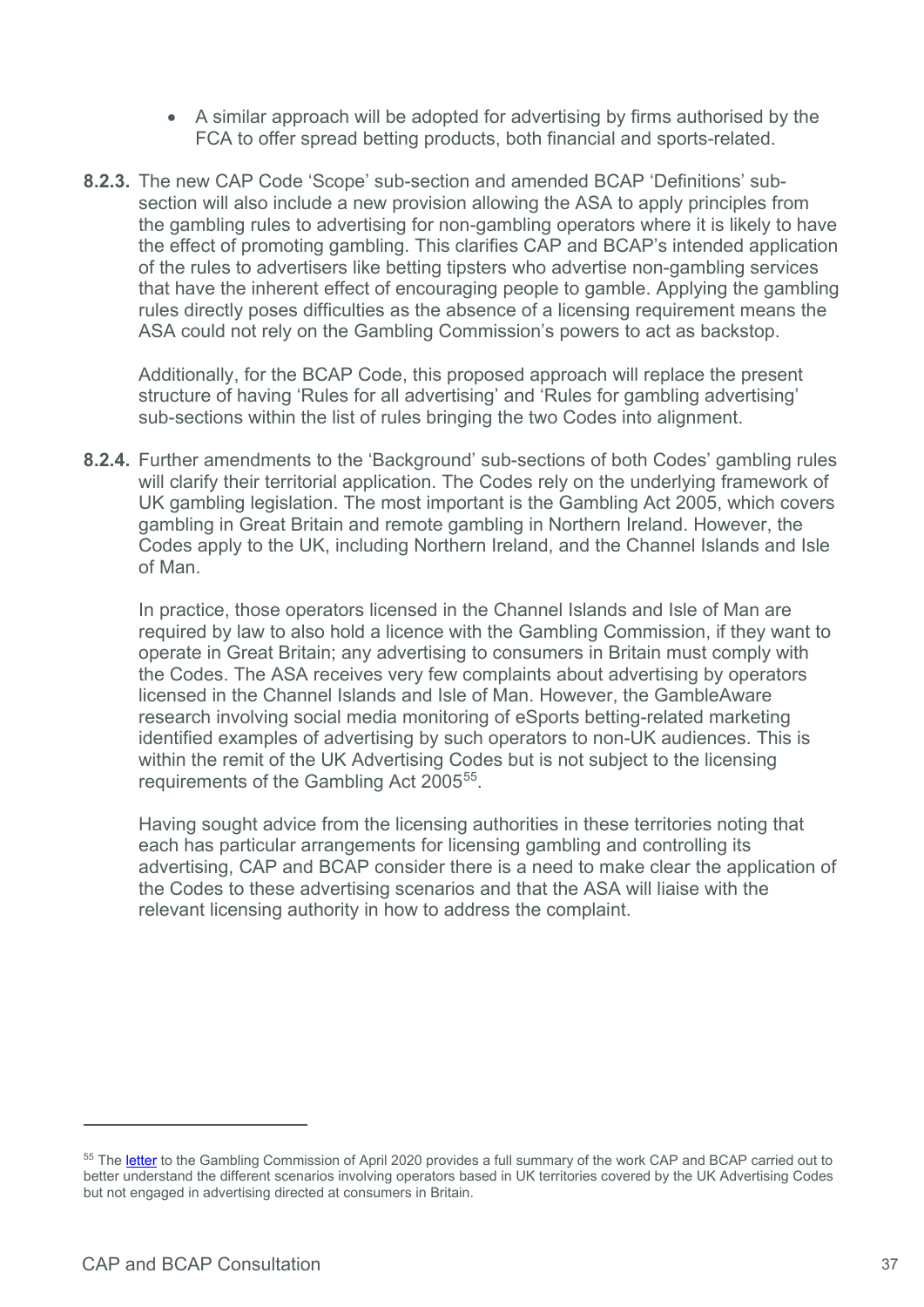# **8.3.Proposed technical changes to CAP Code section 16**

The table in this section sets out CAP's proposed amendments to the introductory text of its gambling rules in the first column with the proposed changes and the second the existing wording for comparison. CAP Code [section 16](https://www.asa.org.uk/type/non_broadcast/code_section/16.html) in is available via this link.

| <b>CAP Code section 16 - Gambling</b>                                                                                                                                                                                                                                                                                                                                                                                                                                                                                     |                                                                                                                                                                                                                                                                                                                                                |
|---------------------------------------------------------------------------------------------------------------------------------------------------------------------------------------------------------------------------------------------------------------------------------------------------------------------------------------------------------------------------------------------------------------------------------------------------------------------------------------------------------------------------|------------------------------------------------------------------------------------------------------------------------------------------------------------------------------------------------------------------------------------------------------------------------------------------------------------------------------------------------|
| <b>Proposed introductory text</b>                                                                                                                                                                                                                                                                                                                                                                                                                                                                                         | Existing introductory text to be replaced                                                                                                                                                                                                                                                                                                      |
| <b>Principle</b>                                                                                                                                                                                                                                                                                                                                                                                                                                                                                                          | <b>Principle</b>                                                                                                                                                                                                                                                                                                                               |
| The rules in this section are designed to ensure that<br>marketing communications for gambling are socially<br>responsible, with particular regard to the need to<br>protect children, young persons and other vulnerable<br>persons from being harmed or exploited.                                                                                                                                                                                                                                                      | The rules in this section are designed to ensure that<br>marketing communications for gambling products are<br>socially responsible, with particular regard to the<br>need to protect children, young persons under 18<br>and other vulnerable persons from being harmed or<br>exploited by advertising that features or promotes<br>gambling. |
| <b>Background</b>                                                                                                                                                                                                                                                                                                                                                                                                                                                                                                         | <b>Background</b>                                                                                                                                                                                                                                                                                                                              |
| "Gambling" for the purposes of this section covers:<br>gaming, betting and other activities defined as<br>$\bullet$<br>gambling by the Gambling Act 2005 (as<br>amended); and<br>spread betting as defined in financial services<br>legislation.                                                                                                                                                                                                                                                                          | The term "gambling" means gaming and betting, as<br>defined in the Gambling Act 2005, and spread<br>betting. For rules on marketing communications for<br>lotteries, see Section 17.                                                                                                                                                           |
| Rules on marketing communications for lotteries are<br>set out separately in Section 17.                                                                                                                                                                                                                                                                                                                                                                                                                                  |                                                                                                                                                                                                                                                                                                                                                |
| The legal framework for gambling in Great Britain,<br>including the requirements for licensing gambling<br>operators, is set out in the Gambling Act 2005 (as<br>amended). The Gambling Commission regulates<br>commercial gambling and permits gambling on the<br>basis that the licensing objectives to keep gambling<br>safe, fair and crime out, are met.                                                                                                                                                             | The legal framework for gambling in Great Britain,<br>including the requirements for licensing operators, is<br>set out in the Gambling Act 2005 (as amended).                                                                                                                                                                                 |
| To advertise in Great Britain, and to advertise remote<br>gambling in Northern Ireland, gambling operators<br>must comply with the relevant licensing requirements<br>set out in statutes. The ASA will refer marketing<br>communications for unlicensed operators to the<br>Gambling Commission. The Gambling Commission's<br>Licence Conditions and Codes of Practice make it a<br>direct requirement on licensed operators to ensure<br>their marketing communications comply with the UK<br><b>Advertising Codes.</b> | The Gambling Act 2005 does not apply outside Great<br>Britain. Specialist legal advice should be sought<br>when considering advertising any gambling product<br>in Northern Ireland or the Channel Islands.                                                                                                                                    |
| The Gambling Act 2005 and Gambling (License &<br>Marketing) Act 2014 apply to Great Britain and<br>Northern Ireland for remote gambling.                                                                                                                                                                                                                                                                                                                                                                                  |                                                                                                                                                                                                                                                                                                                                                |
| Specialist legal advice should be sought when<br>considering advertising any gambling product in<br>Northern Ireland, the Channel Islands or the Isle of<br>Man. The ASA will cooperate with the relevant<br>authorities to address complaints relating to these<br>jurisdictions.                                                                                                                                                                                                                                        |                                                                                                                                                                                                                                                                                                                                                |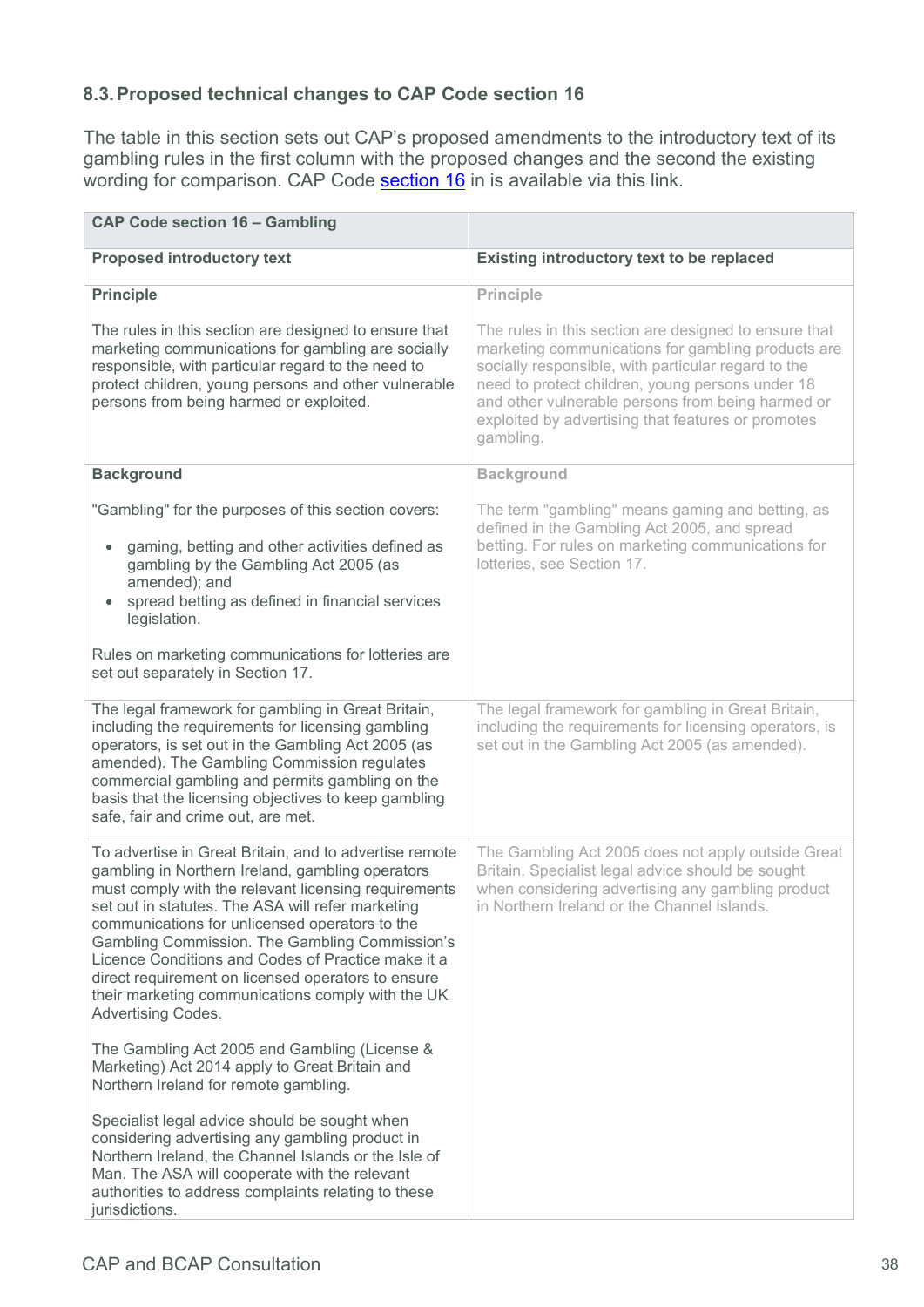| Spread betting may be advertised as an investment<br>under the Financial Services and Markets Act 2000<br>(as amended) (FSMA), the Financial Services and<br>Markets Act 2000 (Financial Promotion) Order 2005<br>(as amended) and other Financial Conduct Authority<br>(FCA) rules and guidance (see Background, Section<br>14, Financial Products). A "spread bet" is a contract<br>for difference that is a gaming contract, as defined in<br>the glossary to the FCA Handbook. | Spread betting may be advertised as an investment<br>under the Financial Services and Markets Act 2000<br>(as amended) (FSMA), the Financial Services and<br>Markets Act 2000 (Financial Promotion) Order 2005<br>(as amended) and other Financial Conduct Authority<br>(FCA) rules and guidance (see Background, Section<br>14, Financial Products). A "spread bet" is a contract<br>for difference that is a gaming contract, as defined in<br>the glossary to the FCA Handbook. |  |
|------------------------------------------------------------------------------------------------------------------------------------------------------------------------------------------------------------------------------------------------------------------------------------------------------------------------------------------------------------------------------------------------------------------------------------------------------------------------------------|------------------------------------------------------------------------------------------------------------------------------------------------------------------------------------------------------------------------------------------------------------------------------------------------------------------------------------------------------------------------------------------------------------------------------------------------------------------------------------|--|
| <b>Scope</b>                                                                                                                                                                                                                                                                                                                                                                                                                                                                       | The rules in this section apply to marketing                                                                                                                                                                                                                                                                                                                                                                                                                                       |  |
| Unless otherwise stated, the rules in this section<br>apply to marketing communications by:                                                                                                                                                                                                                                                                                                                                                                                        | communications for "play for money" gambling<br>products and marketing communications for "play for<br>free" gambling products that offer the chance to win a                                                                                                                                                                                                                                                                                                                      |  |
| gambling operators licensed in Great Britain that<br>$\bullet$<br>are likely to have the effect of promoting<br>gambling; and                                                                                                                                                                                                                                                                                                                                                      | prize or explicitly or implicitly direct the consumer to a<br>"play for money" gambling product, whether on-shore<br>or off-shore.                                                                                                                                                                                                                                                                                                                                                 |  |
| firms authorized to provide spread betting<br>products.                                                                                                                                                                                                                                                                                                                                                                                                                            |                                                                                                                                                                                                                                                                                                                                                                                                                                                                                    |  |
| This includes marketing by third parties (for example,<br>affiliate marketers) acting on an advertiser's behalf.                                                                                                                                                                                                                                                                                                                                                                   |                                                                                                                                                                                                                                                                                                                                                                                                                                                                                    |  |
| Although they do not apply to marketing<br>communications for non-gambling operators, the<br>ASA may draw on the principles established in the<br>rules to assess whether ads for products likely to<br>encourage gambling (for example, betting tipsters)<br>meet the standards required by the general social<br>responsibility provisions of the Code (see Section 1).                                                                                                          |                                                                                                                                                                                                                                                                                                                                                                                                                                                                                    |  |
| The rules are not intended to inhibit marketing<br>communications by non-gambling operators that aim<br>to counter problem gambling provided they are<br>responsible and unlikely to promote a brand or type<br>of gambling. Safer gambling messaging and<br>marketing by gambling operators must comply with<br>the rules.                                                                                                                                                        | These rules are not intended to inhibit marketing<br>communications to counter problem gambling that<br>are responsible and unlikely to promote a brand or<br>type of gambling.                                                                                                                                                                                                                                                                                                    |  |
| Unless they portray or refer to gambling, this section<br>does not apply to marketing communications for non-<br>gambling leisure events or facilities, for example,<br>hotels, cinemas, bowling alleys or ice rinks, that are<br>in the same complex as, but separate from, gambling<br>events or facilities.                                                                                                                                                                     | Unless they portray or refer to gambling, this section<br>does not apply to marketing communications for non-<br>gambling leisure events or facilities, for example,<br>hotels, cinemas, bowling alleys or ice rinks, that are<br>in the same complex as, but separate from, gambling<br>events or facilities.                                                                                                                                                                     |  |
| For the purposes of this section, "children" are people<br>of 15 and under and "young persons" are people of<br>16 or 17.                                                                                                                                                                                                                                                                                                                                                          | For the purposes of this section, "children" are people<br>of 15 and under and "young persons" are people of<br>16 or 17.                                                                                                                                                                                                                                                                                                                                                          |  |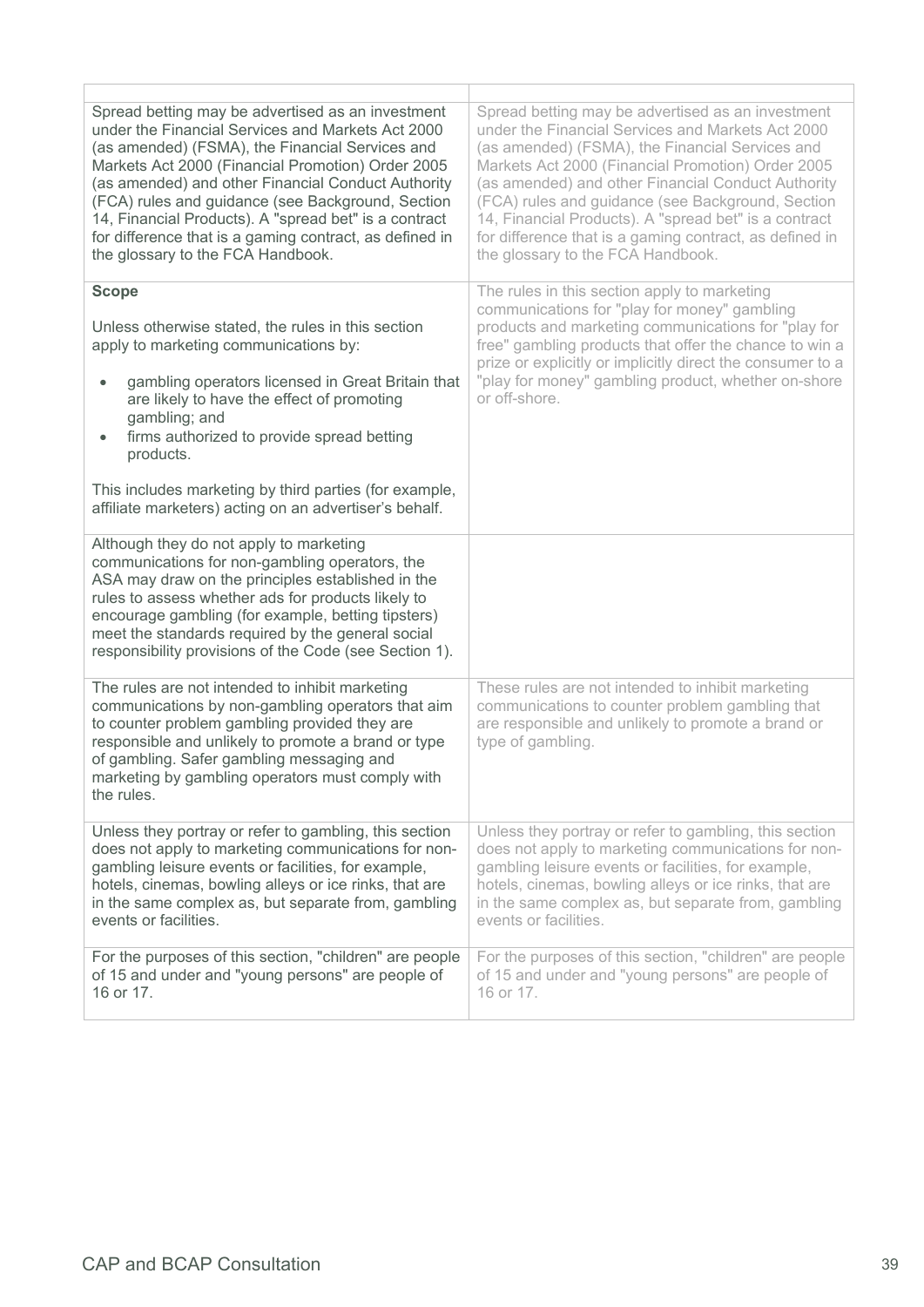# **8.4.Proposed technical changes to BCAP Code section 17**

The table in this section sets out BCAP's proposed amendments to the introductory text of its gambling rules in the first column with the proposed changes and the second the existing wording for comparison. BCAP Code [section 17](https://www.asa.org.uk/type/broadcast/code_section/17.html) in is available via this link. Additionally, As outlined in the proposal, the 'Rules for all advertising' and 'Rules for gambling advertising' sub-section headings will be removed.

| <b>BCAP Code section 17 - Gambling</b>                                                                                                                                                                                                                                                                                                                                                                                                                                               |                                                                                                                                                                                                                                                                                                |
|--------------------------------------------------------------------------------------------------------------------------------------------------------------------------------------------------------------------------------------------------------------------------------------------------------------------------------------------------------------------------------------------------------------------------------------------------------------------------------------|------------------------------------------------------------------------------------------------------------------------------------------------------------------------------------------------------------------------------------------------------------------------------------------------|
| <b>Proposed introductory text</b>                                                                                                                                                                                                                                                                                                                                                                                                                                                    | Existing introductory text to be replaced                                                                                                                                                                                                                                                      |
| <b>Principle</b>                                                                                                                                                                                                                                                                                                                                                                                                                                                                     | Principle                                                                                                                                                                                                                                                                                      |
| The rules in this section are designed to ensure that<br>gambling advertisements are socially responsible,<br>with particular regard to the need to protect children,<br>young persons and other vulnerable persons from<br>being harmed or exploited.                                                                                                                                                                                                                               | The rules in this section are designed to ensure that<br>gambling advertisements are socially responsible,<br>with particular regard to the need to protect under-<br>18s and other vulnerable persons from being harmed<br>or exploited by advertising that features or promotes<br>gambling. |
| <b>Background</b>                                                                                                                                                                                                                                                                                                                                                                                                                                                                    | <b>Background</b>                                                                                                                                                                                                                                                                              |
| The legal framework for gambling in Great Britain,<br>including the requirements for licensing gambling<br>operators, is set out in the Gambling Act 2005 (as<br>amended). The Gambling Commission regulates<br>commercial gambling and permits gambling on the<br>basis that the licensing objectives to keep gambling<br>safe, fair and crime out, are met.                                                                                                                        | The legal framework for gambling in Great Britain,<br>including the requirements for licensing operators, is<br>set out in the Gambling Act 2005 (as amended).                                                                                                                                 |
| To advertise in Great Britain, and to advertise remote<br>gambling in Northern Ireland, gambling operators<br>must comply with the relevant licensing requirements<br>set out in statutes. The ASA will advertisements for<br>unlicensed operators to the Gambling Commission.<br>The Gambling Commission's Licence Conditions and<br>Codes of Practice make it a direct requirement on<br>licensed operators to ensure their advertising<br>complies with the UK Advertising Codes. | The Gambling Act 2005 does not apply outside Great<br>Britain. Licensees should ensure that specialist legal<br>advice is sought when considering advertising any<br>gambling product or service in Northern Ireland or the<br>Channel Islands.                                                |
| The Gambling Act 2005 and Gambling (License &<br>Marketing) Act 2014 apply to Great Britain and<br>Northern Ireland for remote gambling.                                                                                                                                                                                                                                                                                                                                             |                                                                                                                                                                                                                                                                                                |
| Specialist legal advice should be sought when<br>considering advertising any gambling product in<br>Northern Ireland, the Channel Islands or the Isle of<br>Man. The ASA will cooperate with the relevant<br>authorities to address complaints relating to these<br>jurisdictions.                                                                                                                                                                                                   |                                                                                                                                                                                                                                                                                                |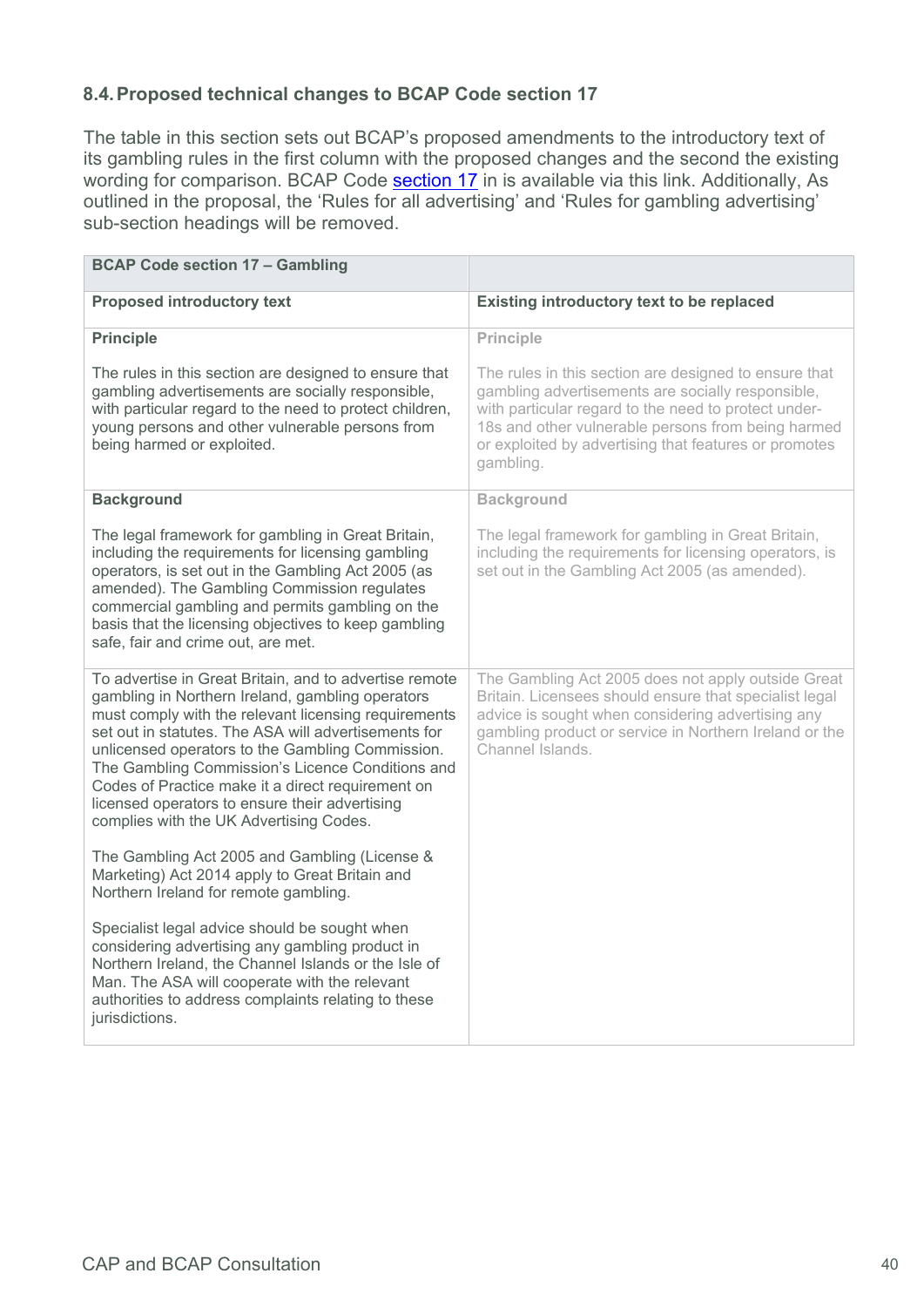| Spread betting may be advertised as an investment<br>activity under the Financial Services and Markets Act<br>2000 (as amended) (FSMA), the Financial Services<br>and Markets Act 2000 (Financial Promotion) Order<br>2005 (as amended) and in accordance with the<br>Financial Conduct Authority (FCA) Handbook.<br>Spread betting may be advertised on specialised<br>financial stations or channels, in specialised financial<br>programming or on interactive or additional television<br>services (including text services) only (see rule<br>14.5.4). A "spread bet" is a contract for differences<br>that is a gaming contract, as defined in the glossary<br>to the FCA Handbook. | Spread betting may be advertised as an investment<br>activity under the Financial Services and Markets Act<br>2000 (as amended) (FSMA), the Financial Services<br>and Markets Act 2000 (Financial Promotion) Order<br>2005 (as amended) and in accordance with the<br>Financial Conduct Authority (FCA) Handbook.<br>Spread betting may be advertised on specialised<br>financial stations or channels, in specialised financial<br>programming or on interactive or additional television<br>services (including text services) only (see rule<br>14.5.4). A "spread bet" is a contract for differences<br>that is a gaming contract, as defined in the glossary<br>to the FCA Handbook. |
|-------------------------------------------------------------------------------------------------------------------------------------------------------------------------------------------------------------------------------------------------------------------------------------------------------------------------------------------------------------------------------------------------------------------------------------------------------------------------------------------------------------------------------------------------------------------------------------------------------------------------------------------------------------------------------------------|-------------------------------------------------------------------------------------------------------------------------------------------------------------------------------------------------------------------------------------------------------------------------------------------------------------------------------------------------------------------------------------------------------------------------------------------------------------------------------------------------------------------------------------------------------------------------------------------------------------------------------------------------------------------------------------------|
| The rules are not intended to inhibit advertisements<br>by non-gambling operators that aim to counter<br>problem gambling provided they are responsible and<br>unlikely to promote a brand or type of gambling.<br>Safer gambling messaging and marketing by<br>gambling operators must comply with the rules.                                                                                                                                                                                                                                                                                                                                                                            | These rules are not intended to inhibit<br>advertisements to counter problem gambling that are<br>responsible and unlikely to promote a brand or type<br>of gambling.                                                                                                                                                                                                                                                                                                                                                                                                                                                                                                                     |
| Please refer to Section 32: Scheduling for rules on<br>the scheduling of gambling advertisements.                                                                                                                                                                                                                                                                                                                                                                                                                                                                                                                                                                                         | Please refer to Section 32: Scheduling for rules on<br>the scheduling of gambling advertisements.                                                                                                                                                                                                                                                                                                                                                                                                                                                                                                                                                                                         |
| <b>Definitions</b>                                                                                                                                                                                                                                                                                                                                                                                                                                                                                                                                                                                                                                                                        | <b>Definitions</b>                                                                                                                                                                                                                                                                                                                                                                                                                                                                                                                                                                                                                                                                        |
| "Gambling" for the purposes of this section covers:<br>gaming, betting and other activities defined as<br>$\bullet$<br>gambling by the Gambling Act 2005: and<br>spread betting as defined in financial services<br>$\bullet$<br>legislation.                                                                                                                                                                                                                                                                                                                                                                                                                                             | The term "gambling" means gaming and betting, as<br>defined in the Gambling Act 2005, and spread<br>betting. For rules on lottery advertisements, see<br>Section 18.                                                                                                                                                                                                                                                                                                                                                                                                                                                                                                                      |
| Rules for lottery advertising are set out separately in<br>Section 18.                                                                                                                                                                                                                                                                                                                                                                                                                                                                                                                                                                                                                    |                                                                                                                                                                                                                                                                                                                                                                                                                                                                                                                                                                                                                                                                                           |
| Unless otherwise stated, the rules in this section<br>apply to advertisements by:                                                                                                                                                                                                                                                                                                                                                                                                                                                                                                                                                                                                         | The rules in this section apply to advertisements for<br>"play for money" gambling products and<br>advertisements for "play for free" gambling products                                                                                                                                                                                                                                                                                                                                                                                                                                                                                                                                   |
| gambling operators licensed in Great Britain that<br>are likely to have the effect of promoting<br>gambling; and<br>firms authorized to provide spread betting<br>$\bullet$<br>products.                                                                                                                                                                                                                                                                                                                                                                                                                                                                                                  | that offer the chance to win a prize or that explicitly or<br>implicitly direct the consumer to a "play for money"<br>gambling product, whether on-shore or off-shore.                                                                                                                                                                                                                                                                                                                                                                                                                                                                                                                    |
| This includes marketing by third parties (for example,<br>affiliate marketers) acting on an advertiser's behalf.                                                                                                                                                                                                                                                                                                                                                                                                                                                                                                                                                                          |                                                                                                                                                                                                                                                                                                                                                                                                                                                                                                                                                                                                                                                                                           |
| Although they do not apply to advertisements for<br>non-gambling operators, the ASA may draw on the<br>principles established in the rules to assess whether<br>ads for products likely to encourage gambling (for<br>example, betting tipsters) meet the standards<br>required by the general social responsibility<br>provisions of the Code (see Section 1).                                                                                                                                                                                                                                                                                                                           |                                                                                                                                                                                                                                                                                                                                                                                                                                                                                                                                                                                                                                                                                           |
| Unless they portray or refer to gambling, this section<br>does not apply advertisements for non-gambling<br>leisure events or facilities, for example, hotels,<br>cinemas, bowling alleys or ice rinks, that are in the<br>same complex as, but separate from, gambling<br>events or facilities.                                                                                                                                                                                                                                                                                                                                                                                          | Unless they portray or refer to gambling, this section<br>does not apply to advertisements for non-gambling<br>leisure events or facilities, for example, hotels,<br>cinemas, bowling alleys or ice rinks, that are in the<br>same complex as, but separate from, gambling<br>events or facilities.                                                                                                                                                                                                                                                                                                                                                                                       |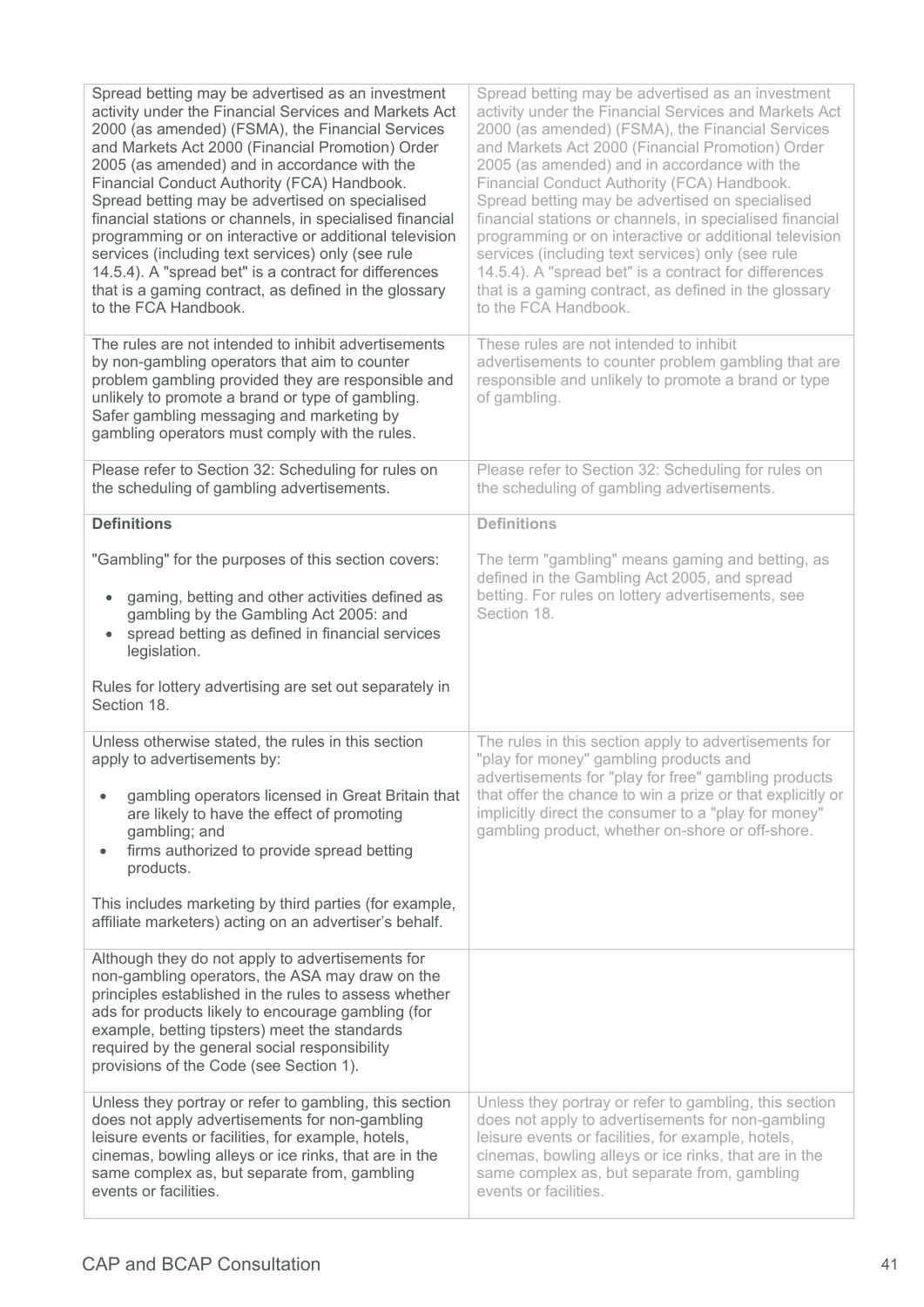#### **8.5.Consultation question 4**

- **a)** Do respondents agree with the proposed amendments to the introductory sub-section of the CAP Code's gambling rules? If not, please say why including any suggested wording that would better meet this part of the consultation's objective.
- **b)** Do respondents agree with the proposed amendments to the introductory sub-section of the BCAP Code's gambling rules? If not, please say why including any suggested wording that would better meet this part of the consultation's objective.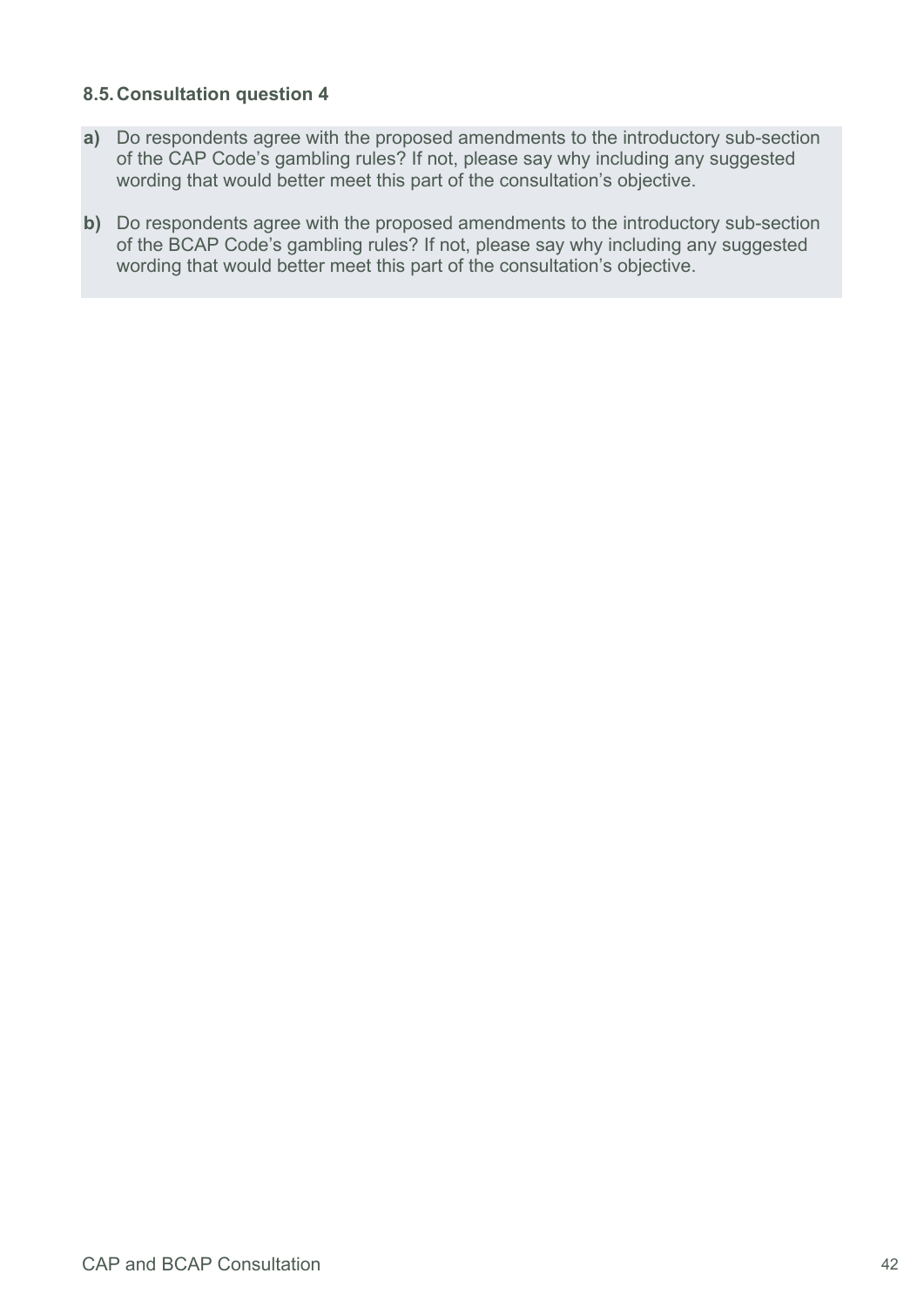# <span id="page-42-0"></span>**9. Impact assessment**

#### **9.1.Overview**

CAP and BCAP consider that the proposals set out in this consultation are proportionate to the likelihood of harm identified by the evidence and are unlikely to result in disproportionate economic impacts on advertisers or media owners.

#### **9.2.Impact on advertisers**

The proposed changes to CAP and BCAP's creative content rules on appeal to under-18s would affect the kinds of content that can appear in gambling advertising (as set out in section 6.4). Although the impact on the types of content that would be acceptable are significant (in other words to the extent they restrictive creative expression), CAP and BCAP consider they leave considerable room for advertisers to market their products responsibly. Recognising that licensed gambling products are legally available and subject to the regulatory framework of the Gambling Commission, CAP and BCAP have proposed a narrow exemption, allowing advertisers to use certain imagery relating inherently to the subject of a specific advertised product (for instance, a bet or lottery good cause).

The proposed changes to the guidance that seek to improve protections for vulnerable adults focus more narrowly on specific kinds of content (as set out in section 6.6). CAP and BCAP do not envisage that they will have a significant detrimental impact on advertisers.

Both the proposals are based on the development of existing standards, with which advertisers must already comply. CAP and BCAP do not anticipate, therefore, significant additional compliance costs resulting from rules proposed in this consultation. CAP and BCAP have committed to producing additional guidance on the interpretation of the new rules on appeal to mitigate any transition costs and ensure marketers have the support to quickly and effectively implement any new standards.

#### **9.3.Impact on media owners**

CAP and BCAP consider the impact on media owners, principally, in terms of revenues, to be limited. As noted above, the proposals affect the content of advertising not its scheduling, placement and targeting.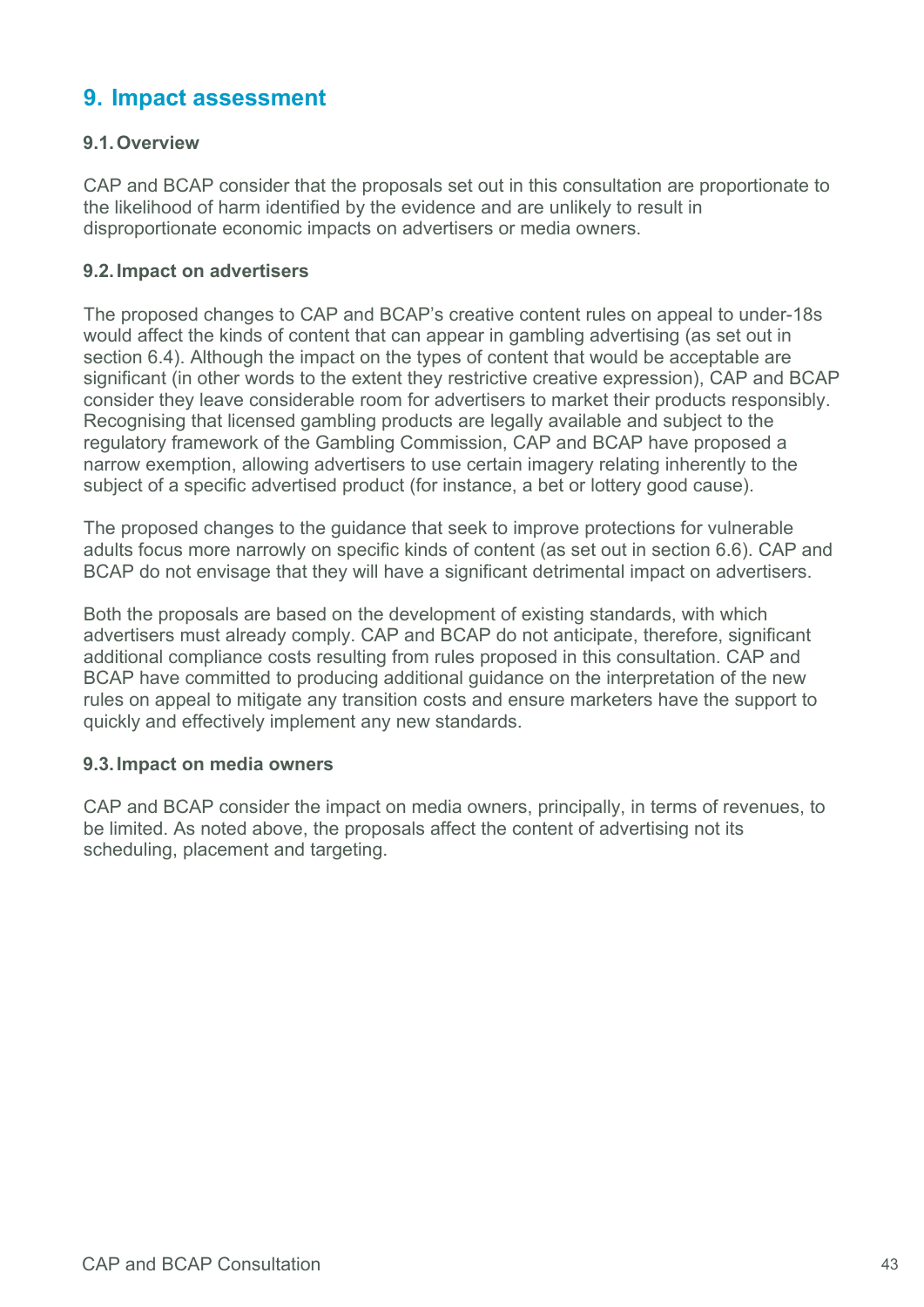# <span id="page-43-0"></span>**10. How to respond and next steps**

#### **10.1. Overview**

CAP and BCAP are committed to considering all responses carefully and with an open mind. CAP and BCAP would particularly welcome responses from stakeholders with an interest or expertise in gambling risk factors.

The following summarises the consultation process and subsequent stages of CAP's consideration of the proposed changes to the Code:

- the consultation will run for 10 weeks (excluding the Christmas and New Year period), closing at 5pm on 22 January 2021;
- CAP and BCAP will consider each response carefully and evaluate all significant points explaining the reasons behind the decisions they make; and
- the evaluation will be published on the CAP website when the outcome of the consultation is announced.

#### **10.2. How to respond**

CAP and BCAP invite written comments and supporting information on the proposals contained in this document by 5pm on 22 January 2021.

Responses via email with attachments in Microsoft Word format are preferred to assist in their processing.

Please send responses to: [andrewt@cap.org.uk](mailto:andrewt@cap.org.uk)

If you are unable to respond by email you may submit your response by post to:

Regulatory Policy Team Committee of Advertising Practice, Castle House, 37-45 Paul Street, London, EC2A 4LS

#### **10.3. Confidentiality**

CAP and BCAP considers that everyone who is interested in the consultation should see the consultation responses. In its evaluation document, CAP will publish all the relevant significant comments made by respondents and identify all non-confidential respondents. The evaluation and copies of original consultation responses will be published with the outcome of the consultation.

All comments will be treated as non-confidential unless you state that all or a specified part of your response is confidential and should not be disclosed. If you reply by email, unless you include a specific statement to the contrary in your response, the presumption of nonconfidentiality will override any confidentiality disclaimer generated by your organisation's IT system. If part of a response is confidential, please put that in a separate annex so that nonconfidential parts may be published with your identity. Confidential responses will be included in any statistical summary of numbers of comments received.